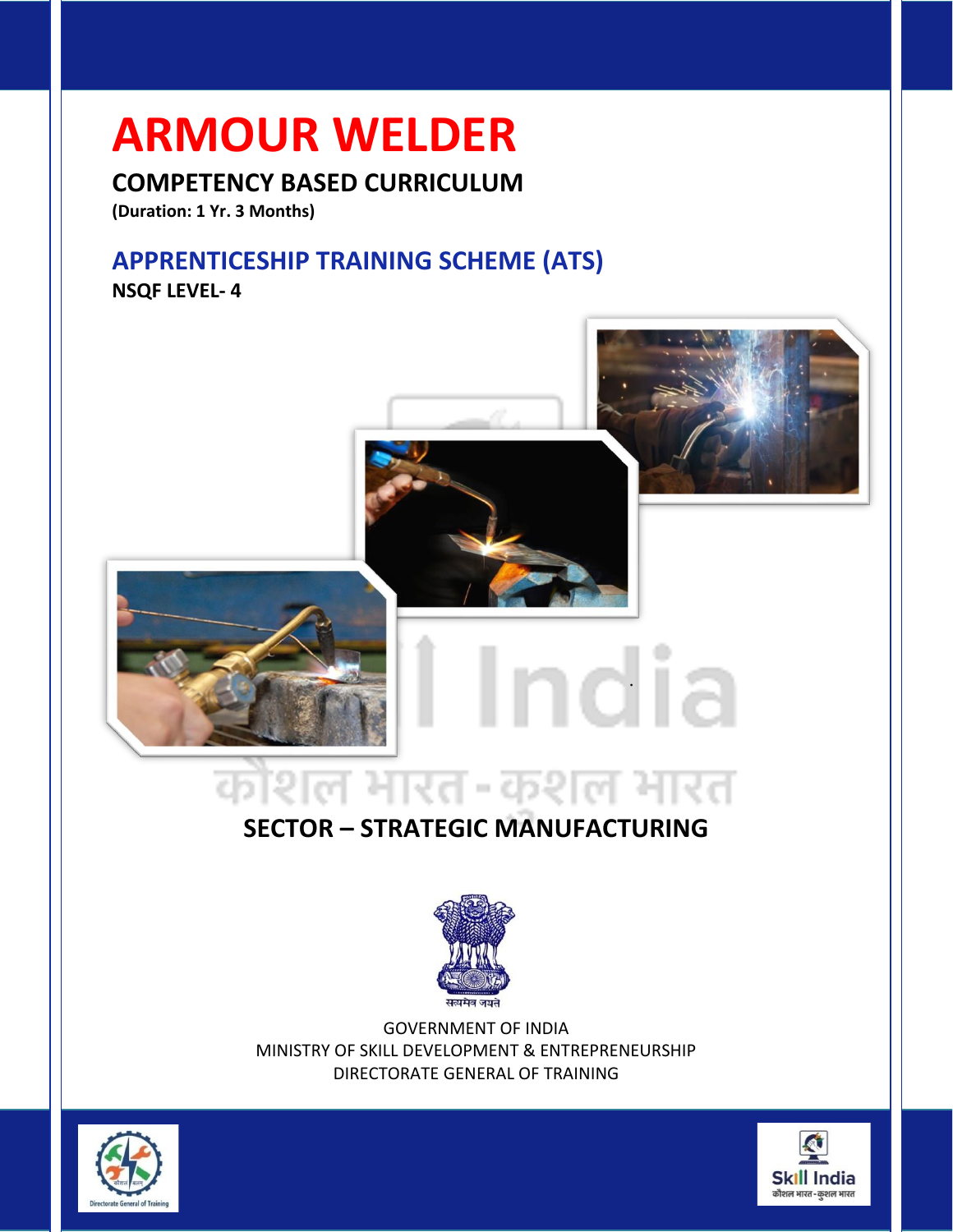# **ARMOUR WELDER**

**(Designed in 2020)**

# **APPRENTICESHIP TRAINING SCHEME (ATS)**



**NSQF LEVEL - 4**<br> **All Constants** Sk कौशल भारत -कशल भारत

Developed By

Ministry of Skill Development and Entrepreneurship Directorate General of Training

**Sectoral Trade Course Committee of Strategic Manufacturing**

**&**

**CENTRAL STAFF TRAINING AND RESEARCH INSTITUTE**

EN-81, Sector-V, Salt Lake City, Kolkata – 700 091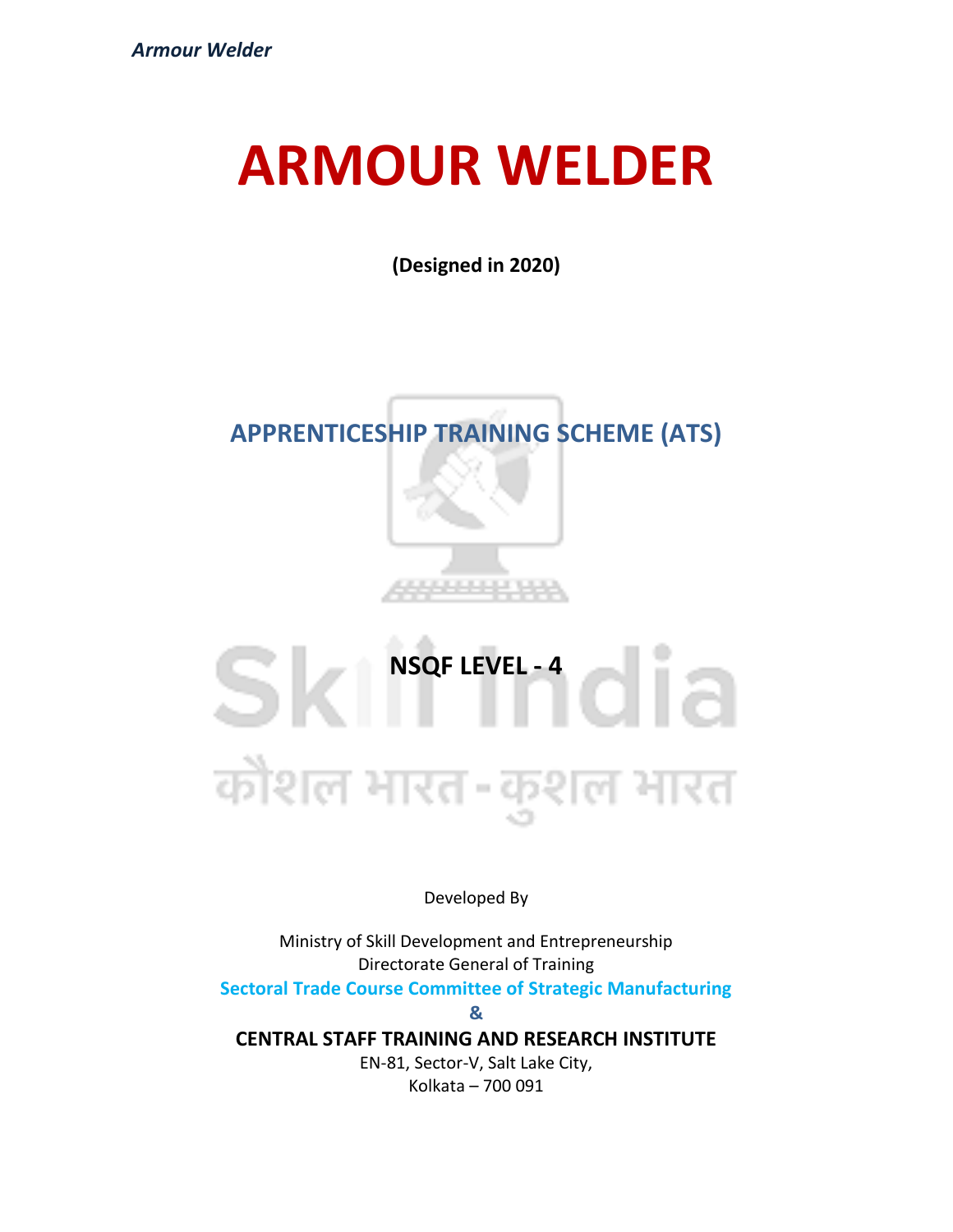The DGT sincerely expresses appreciation for the contribution of the Industry, State Directorate, Trade Experts and all others who contributed to bring out this curriculum for the trade of **Armour Welder** under Apprenticeship Training Scheme.

Special acknowledgement is extended to the following industries/organizations who have contributed valuable inputs in bringing out this curriculum through their expert members:

- 1. Ordnance Factory Medak.
- 2. Bharat Dynamics Limited, Hyderabad
- 3. MIDHANI, Hyderabad
- 4. DRDO-Advanced System Lab, Hyderabad
- 5. Hindustan Aeronautics Limited, Hyderabad
- 6. Hindustan Machine Tools, Hyderabad.

#### **Co-ordinator for the course:** Mr. A.V.Rao, Director, RDSDE, Telengana

|      | List of STCC Members for Strategic Manufacturing Sector |                            |                |  |  |
|------|---------------------------------------------------------|----------------------------|----------------|--|--|
| SNo. | <b>Name &amp; Designation</b><br>Sh/Mr./Ms.             | Organization               | <b>Remarks</b> |  |  |
| 1.   | <b>VENKATESWARA RAO,</b><br>$\mathsf{A}$                | RDSDE, Hyderabad,          | Convenor       |  |  |
|      | <b>DIRECTOR</b>                                         | Telangana                  |                |  |  |
| 2.   | S. V. K. NAGESH, JOINT DIRECTOR                         | DET, Hyderabad, Telangana  | Member         |  |  |
| 3.   | N. SRINIVASA RAO, PRINICIPAL                            | GOVT. ITI, Pathanchervu,   | Member         |  |  |
|      |                                                         | Hyderabad                  |                |  |  |
| 4.   | K. B. S. NARAYANA, TRAINING                             | CSTARI, Kolakota           | Member         |  |  |
|      | <b>OFFICER</b>                                          |                            |                |  |  |
| 5.   | S. GOPALAKRISHNA,                                       | NIMI, Chennai              | Member         |  |  |
|      | <b>ASSISTANT MANAGER</b>                                |                            |                |  |  |
| 6.   | Ms. SHALINI SINGH,                                      | NSDC, New Delhi.           | Member         |  |  |
|      | COO,                                                    |                            |                |  |  |
| 7.   | 1. Dr. MRM Babu, Director,                              | 1. ASL-DRDO, Hyderabad.    | Member         |  |  |
|      | Distinguished Scientist.                                |                            |                |  |  |
|      | <b>BVSS Prasad, General</b><br>2.                       | 2. HMT, Hyderabad          |                |  |  |
|      | <b>Technical Manager.</b>                               |                            |                |  |  |
|      | A. Purushottam, Scientist F,<br>3.                      | ASL-DRDO, Hyderabad.<br>3. |                |  |  |
|      | Shri. Devendra Bhardwaj,<br>4.                          | 4. Ordnance Factory Medak  |                |  |  |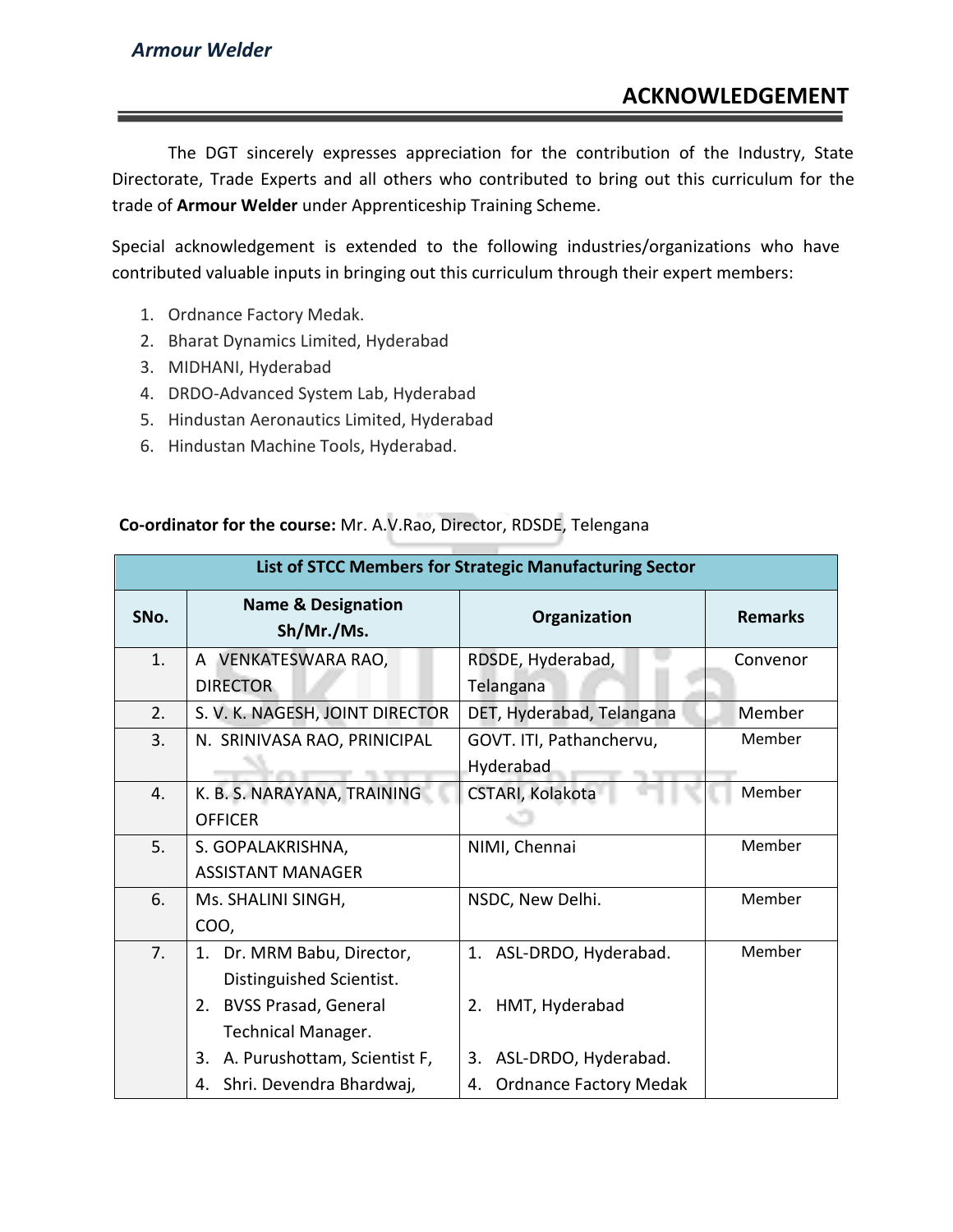|    | Deputy Gen, Manager,             |                                         |        |
|----|----------------------------------|-----------------------------------------|--------|
|    | Production & Procurement.        |                                         |        |
|    | 5. Shri. Ravindra Reddy, Addl.   | <b>Bharat Dynamics Limited,</b><br>5.   |        |
|    | Gen. Manager-                    | Hyderabad                               |        |
|    |                                  | <b>Hindustan Aeronautics</b>            |        |
|    | Manufacturing.                   | 6.                                      |        |
|    | 6. Dr. G. Sridhar, Chief Manager | Limited, Hyderabad.                     |        |
|    | Methods.                         | <b>BEL, HYDERABAD</b><br>7.             |        |
|    | 7. Shri. W. Narasimha Rao,       | <b>Electronics Corporation of</b><br>8. |        |
|    | DGM-MS                           | India Limited (ECIL),                   |        |
|    | 8. Shri. M. Mruthayumjayudu,     | Hyderabad                               |        |
|    | Senior DGM (Corporate            |                                         |        |
|    | Learning Development             |                                         |        |
|    | Centre)                          |                                         |        |
| 8. | 1. K. MAHENDAR, Deputy           | NSTI, BENGALURU                         | Member |
|    | Director.                        | NSTI (V), HYDERABAD                     |        |
|    | 2. A. A. MAHISHI, Deputy         | NSTI (V), HYDERABAD                     |        |
|    | <b>Director</b>                  |                                         |        |
|    | 3. G P. VIJAYAKRISHNA, Asst.     |                                         |        |
|    | Director                         |                                         |        |
| 9. | N. P. BANNIBAGI, Asst.           | NSTI-R, HYDERABAD.                      | Member |
|    | Director.                        | <b>Contract</b>                         |        |

### **List of Industry Experts involved in the preparation of Syllabus for Armour Welder**

| SI  | <b>Name &amp; Designation</b>                     | Organization            |
|-----|---------------------------------------------------|-------------------------|
| No. | Sh/Mr./Ms.                                        |                         |
| 1.  | Sh. A. V Rao, Regional Director,                  | RDSDE, Telangana        |
| 2.  | Sh. Vivek Mungikar, JWM (SG)                      | Ordnance Factory, Medak |
| 3.  | Sh. Govardhan, JWM(SG)                            | Ordnance Factory, Medak |
| 4.  | Sh. M Prabhakar, Foreman (retd)                   | BHPV, Vizag             |
| 5.  | Sh. Ramarao, JWM (Retd)                           | Ordnance Factory, Medak |
| 6.  | Sh. BVSS Prasad, General Technical Manager (retd) | HMT, Hyderabad          |
| 7.  | Sh. MM Baig, JWM (Retd)                           | Ordnance Factory, Medak |
| 8.  | Dr. Manohar, Faculty                              | Subject Expert          |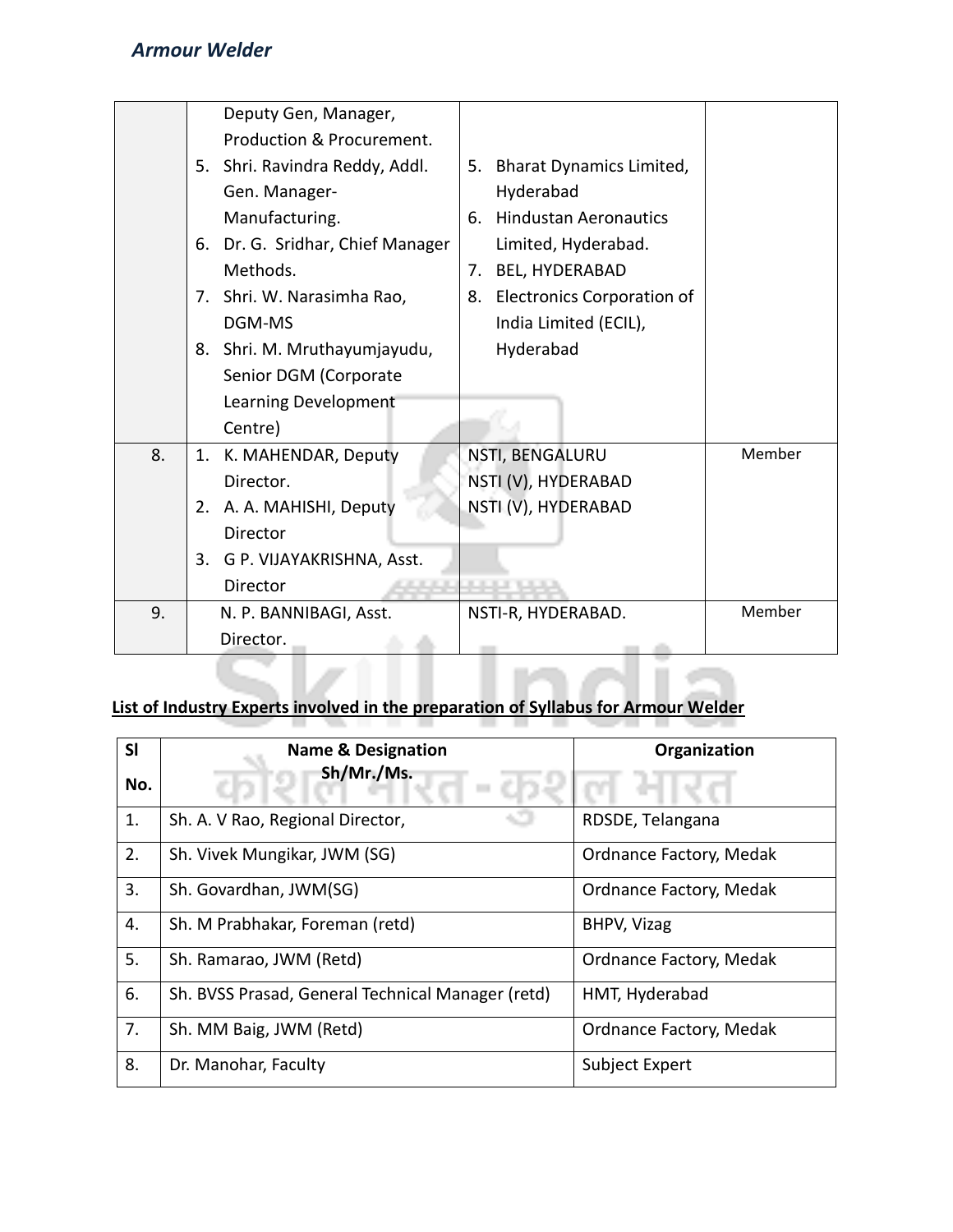| 9.  | Sh. GP Vijaya Krishna, Asst. Director       | NSTI(V), Hyderabad  |
|-----|---------------------------------------------|---------------------|
| 10. | Sh. BS Reddy, Training Officer              | NSTI(V), Hyderabad  |
| 11. | Sh. Banni Bagi, Asst. Director              | NSTI(R), Hyderabad  |
| 12. | Sh. Narasinha Prasad, Vocational Instructor | NSTI (V), Hyderabad |

# **List of Syllabus Vetting Members for Armour Welder under ATS.**

| SI. | <b>Name &amp; Designation</b><br>Organization                                 |                                                |
|-----|-------------------------------------------------------------------------------|------------------------------------------------|
| No. | Sh/Mr./Ms.                                                                    |                                                |
| 1.  | Dr. MRM Babu, Director, Distinguished Scientist                               | ASL-DRDO Hyderabad                             |
| 2.  | Dr. V. Venkateswara Rao, Director                                             | <b>ARDE-DRDO Pune</b>                          |
| 3.  | Shri. Ramachandran, DDG                                                       | Ordnance factory Board New<br>Delhi            |
| 4.  | Shri. S Sahadev, General Manager (Retd.),                                     | Ordnance Factory, Jabalpur                     |
| 5.  | Shri. Shivapal Singh, Project Director                                        | DRDL-DRDO Hyderabad                            |
| 6.  | Shri. Shiva Dayal B., Scintist -G, Group Director<br>Engineering              | DRDL-DRDO Hyderabad                            |
| 7.  | Shri. Kiran Polamuri, Scientist G, Technicalogy<br>Director, Engineering      | DRDL-DRDO Hyderabad                            |
| 8.  | Shri. Murty T. S., Principal Director (Retd.)                                 | Ordnance Factory, OFIL, HVF<br>Avadi, Chennai  |
| 9.  | Shri. Suryanarayana, AGM - Engineering Services<br>$(Retd.) -$                | MIDHANI, Hyderabad                             |
| 10. | Shri. Srinivas Rao, AGM                                                       | Ordnance factory, Medak                        |
| 11. | Shri. Veeraraj, AGM-QA                                                        | <b>HVF Avadi Chennai</b>                       |
| 12. | Shri. Sanjay Dwivedi, AGM                                                     | Ordnance factory Board New<br>Delhi            |
| 13. | Shri. V. Ravinder, AGM                                                        | <b>Bharat Dynamics Limited,</b><br>Kanchanbagh |
| 14. | Commodore M. L. Narayana, Scientist F, Director<br><b>Management Services</b> | DRDL-DRDO, Hyderabad                           |
| 15. | Dr. Mastanaiah. P., Scientist-F                                               | DRDL-DRDO, Hyderabad                           |
| 16. | Shri. Mandal, Scientist-F                                                     | DRDL-DRDO, Hyderabad                           |
| 17. | Shri. Purushottam, Scientist F.                                               | ASL-DRDO, Hyderabad                            |
| 18. | Shri. Chandresh Khonde, DGM (HT & EP)                                         | <b>Bharat Dynamics Limited,</b>                |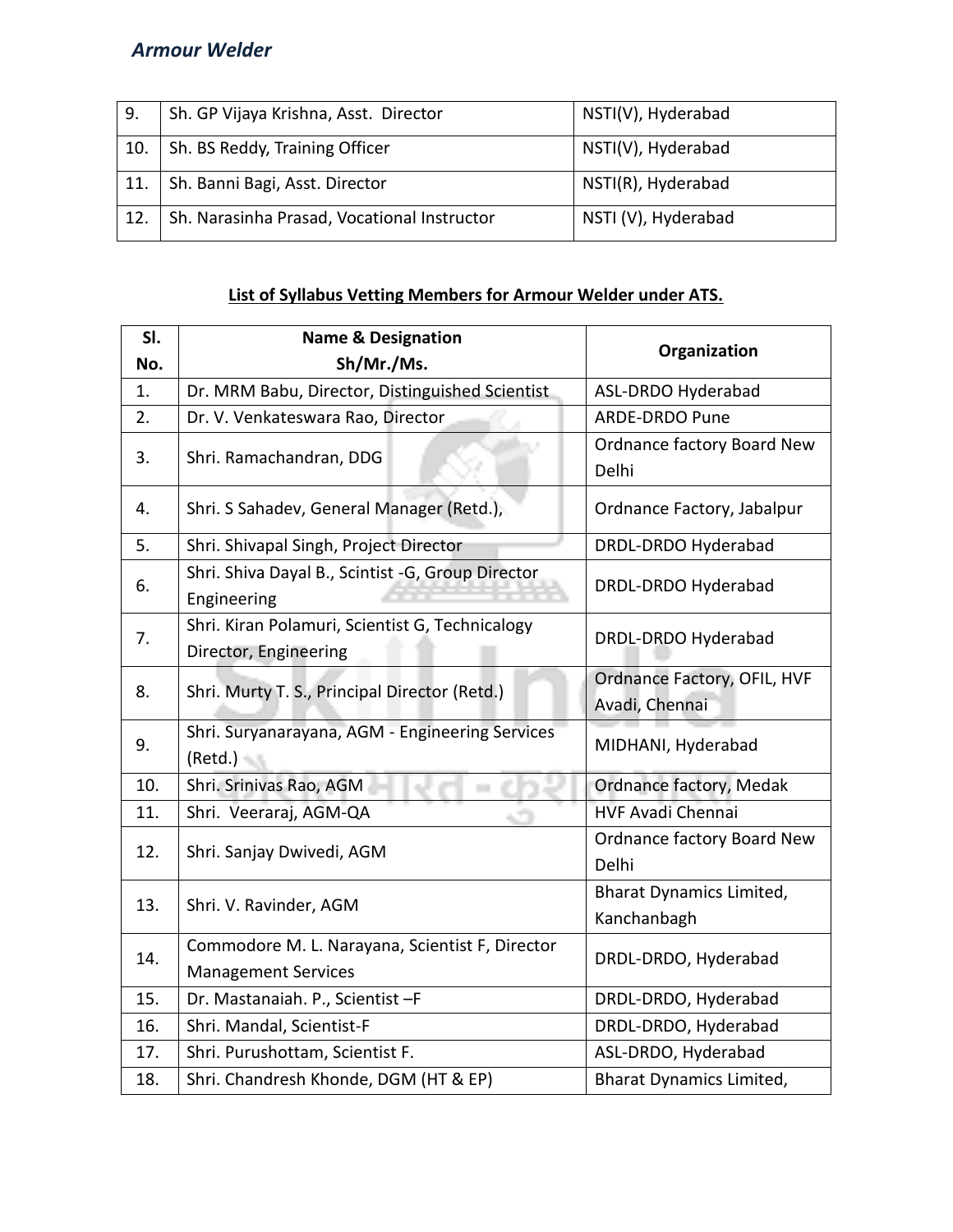|     |                                                 | <b>Bhanur</b>                               |
|-----|-------------------------------------------------|---------------------------------------------|
| 19. | Shri. R. V. B. Nageswara Rao, DGM (QC-IG & MTL) | Bharat Dynamics Limited,<br><b>Bhanur</b>   |
| 20. | Shri. Devendra Singh Bhardwaj, DGM              | Ordnance Factory, Medak                     |
|     | Shri. Mruthumjaiudu, DGM, Corporate Learning &  | <b>Electronics Corporation of</b>           |
| 21. | Development                                     | India Limited, Hyderabad                    |
| 22. | Shri. Sridhar, DGM                              | <b>Bharat Dynamics Limited,</b>             |
|     |                                                 | Hyderabad                                   |
| 23. | Shri. K. Sahadev, Scientist F.                  | RCI-DRDO, Hyderabad.                        |
| 24. | Shri. Vinodan, DGM (Retd)                       | <b>Hindustan Machine Tools</b><br>Hyderabad |
|     |                                                 | <b>Bharat Electronics Limited</b>           |
| 25. | Shri. Narasimha Rao W, DGM                      | Hyderabad                                   |
|     |                                                 | <b>Hindustan Machine Tools</b>              |
| 26. | Shri. B V S S Prasad, General Technical Manager | Hyderabad                                   |
|     |                                                 | <b>Hindustan Aeronautics</b>                |
| 27. | Dr. G. Sridhar, Chief Manager                   | Limited Hyderabad                           |
|     |                                                 | Ace Micromatic Group                        |
| 28. | Shri. Harish B, Vice President                  | Bengaluru                                   |
| 29. | Shri. Praveen Kumar, DM - Appr.                 | <b>Bharat Dynamics Limited</b>              |
| 30. | Shri. B. Roop Singh, Senior Manager (CP),       | <b>Bharat Dynamics Limited</b>              |
| 31. | Shri. S. Durga Prasad, (Retd) Sr. Manager (QC)  | Hindustan Shipyard Ltd                      |
| 32. | Shri. Vivek Mungikar, JWM                       | Ordnance factory, Medak                     |
| 33. | Shri. Rama Rao, JWM                             | Ordnance factory, Medak                     |
| 34. | Shri. Brijesh Patel, Scientist-D                | DRDL-DRDO Hyderabad                         |
| 35. | 19. To 11<br>Shri. Madhu Kumar, DGM             | MIDHANI, Hyderabad.                         |
| 36. | Shri. K Harsh Reddy, CEO                        | Dynatech Industries Pvt Ltd                 |
| 37. | Shri. Y. Sai Babu                               | RACHANA Machines Pvt. Ltd.,                 |
|     |                                                 | Hyderabad                                   |
| 38. | Shri Vikas Verma, CEO                           | Dew Equipments PVt Ltd,                     |
|     |                                                 | Hyderabad                                   |
| 39. | Shri S Ravi Kumar, CEO                          | Intra Industrial Technologies               |
| 40. | Shri Tadepalli Raghuram, AGM.,                  | MIDHJANI, Hyderabad                         |
| 41. | Sh. Bhaskar, CEO                                | Sun Fab Coach Builders &                    |
|     |                                                 | Industries, Hyderabad                       |
| 42. | Sh. S Murali Krishna, CEO                       | Naga Sai coach builders,                    |
|     |                                                 | Hyderabad                                   |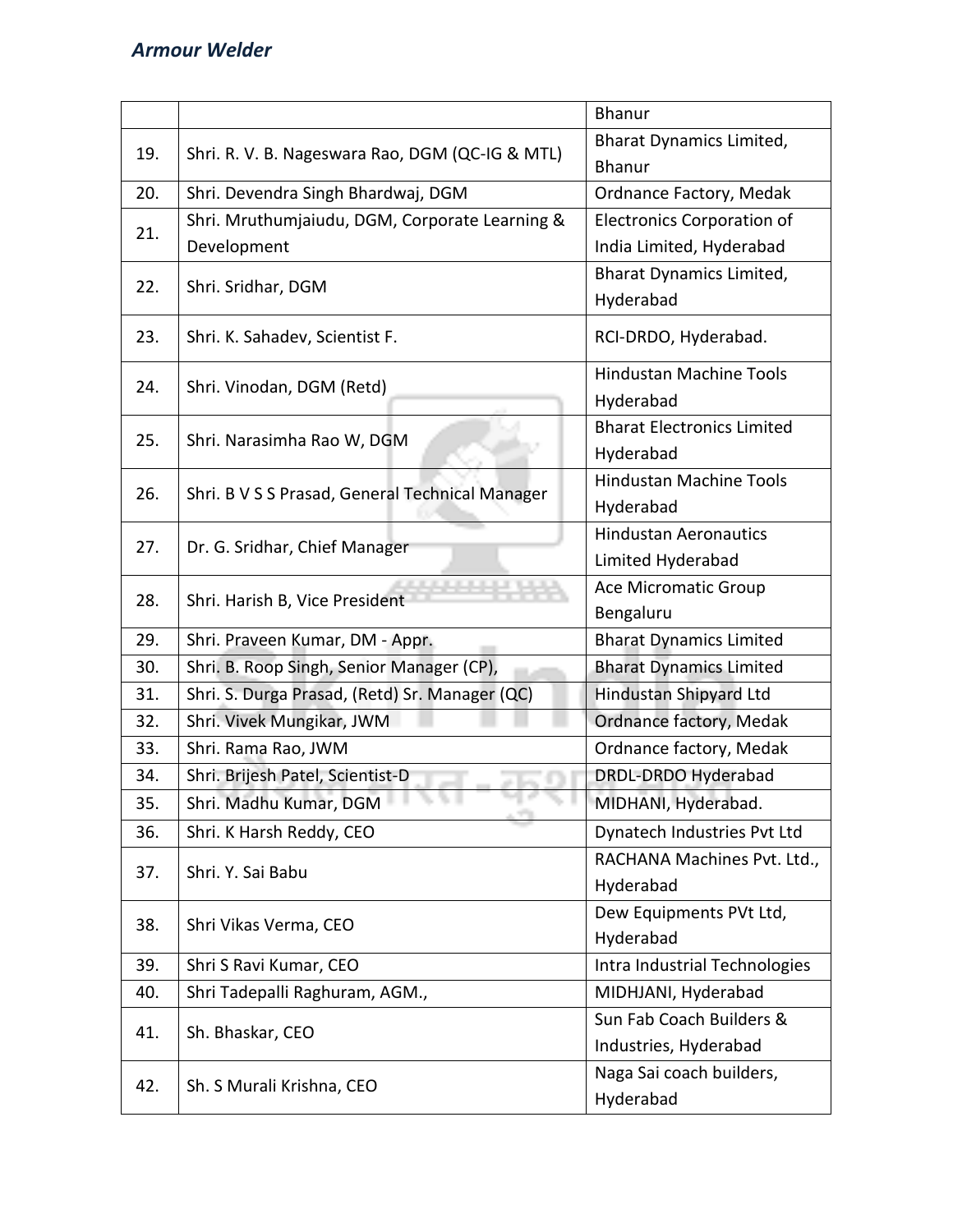| 43. | Dr. Velaudan, Director (Retd)       | CVRDE, DGQA, Chennai                              |
|-----|-------------------------------------|---------------------------------------------------|
| 44. | Komara Srinivasu, DGM Tooling(retd) | <b>LCA Tejas Division</b><br><b>HAL Bangalore</b> |
| 45. | Sh. Raghu, AGM (Retd)               | Midhani, Hyderabad                                |
| 46. | Sh. Thamizharasan, Director (Retd.) | NSTI, Kolkata                                     |
| 47. | Sh. Rajasekar, Deputy Director,     | NSTI, Chennai                                     |



# Skill India कौशल भारत-कुशल भारत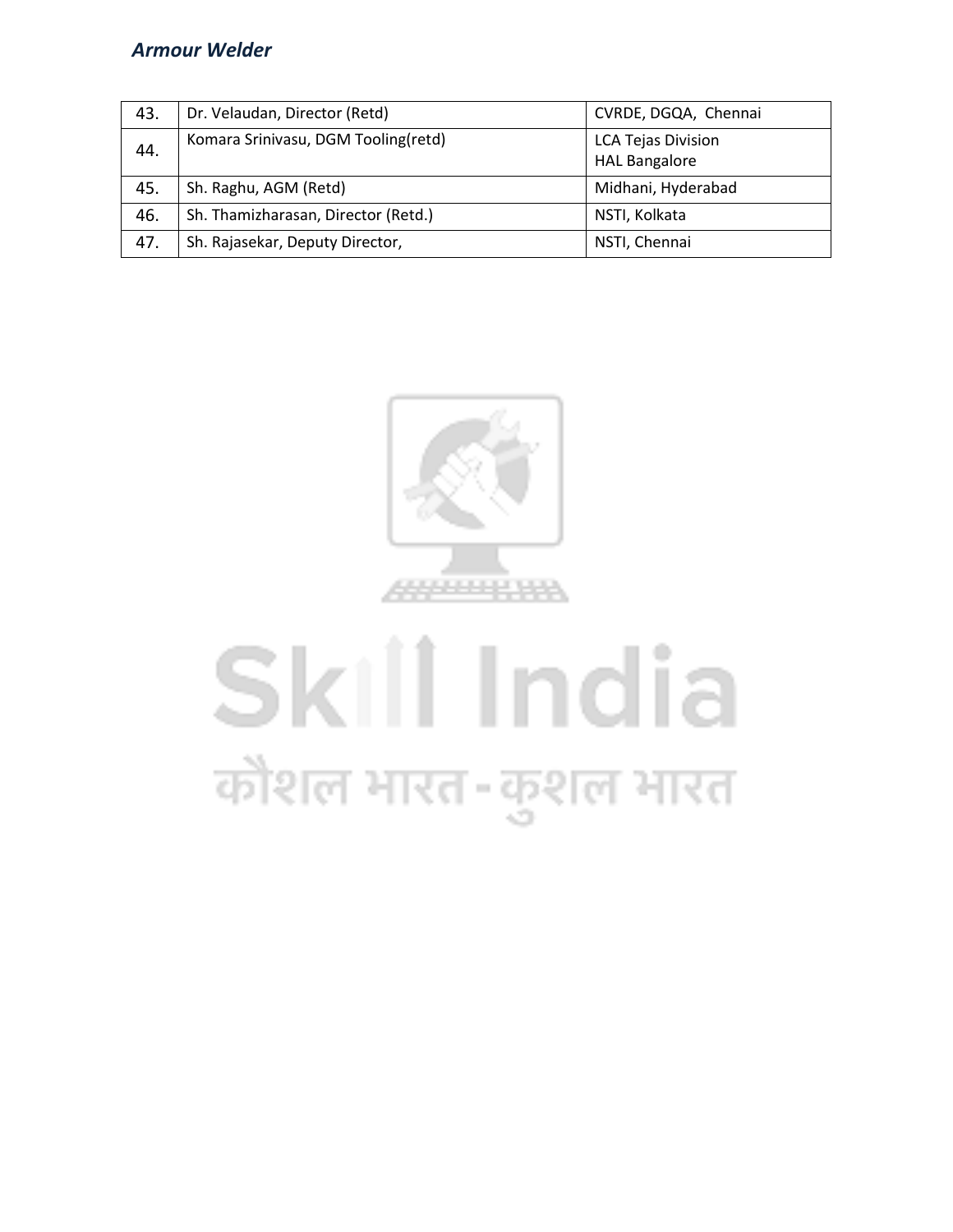<u> 1989 - Johann Stein, marwolaethau a bhann an t-Amhair an t-Amhair an t-Amhair an t-Amhair an t-Amhair an t-A</u>

| SI.<br>No. | <b>Topics</b>                                               | Page No. |
|------------|-------------------------------------------------------------|----------|
| 1.         | Background                                                  | 01       |
| 2.         | <b>Training System</b>                                      | 03       |
| 3.         | <b>Job Role</b>                                             | 08       |
| 4.         | <b>NSQF Level Compliance</b>                                | 09       |
| 5.         | <b>General Information</b>                                  | 10       |
| 6.         | <b>Learning Outcome</b>                                     | 11       |
| 7.         | Learning Outcome with Assessment Criteria                   | 13       |
| 8.         | Syllabus                                                    | 17       |
| 9.         | Syllabus - Core Skill                                       | 23       |
|            | 9.1 Core Skill - Workshop Calculation & Science and         |          |
|            | <b>Engineering Drawing</b>                                  |          |
|            | 9.2 Core Skill - Employability Skill                        |          |
| 10.        | Details of Competencies (On-Job Training)                   |          |
| 11.        | List of Trade Tools & Equipment Basic Training - Annexure I |          |
| 12.        | Format for Internal Assessment - Annexure II                | 31       |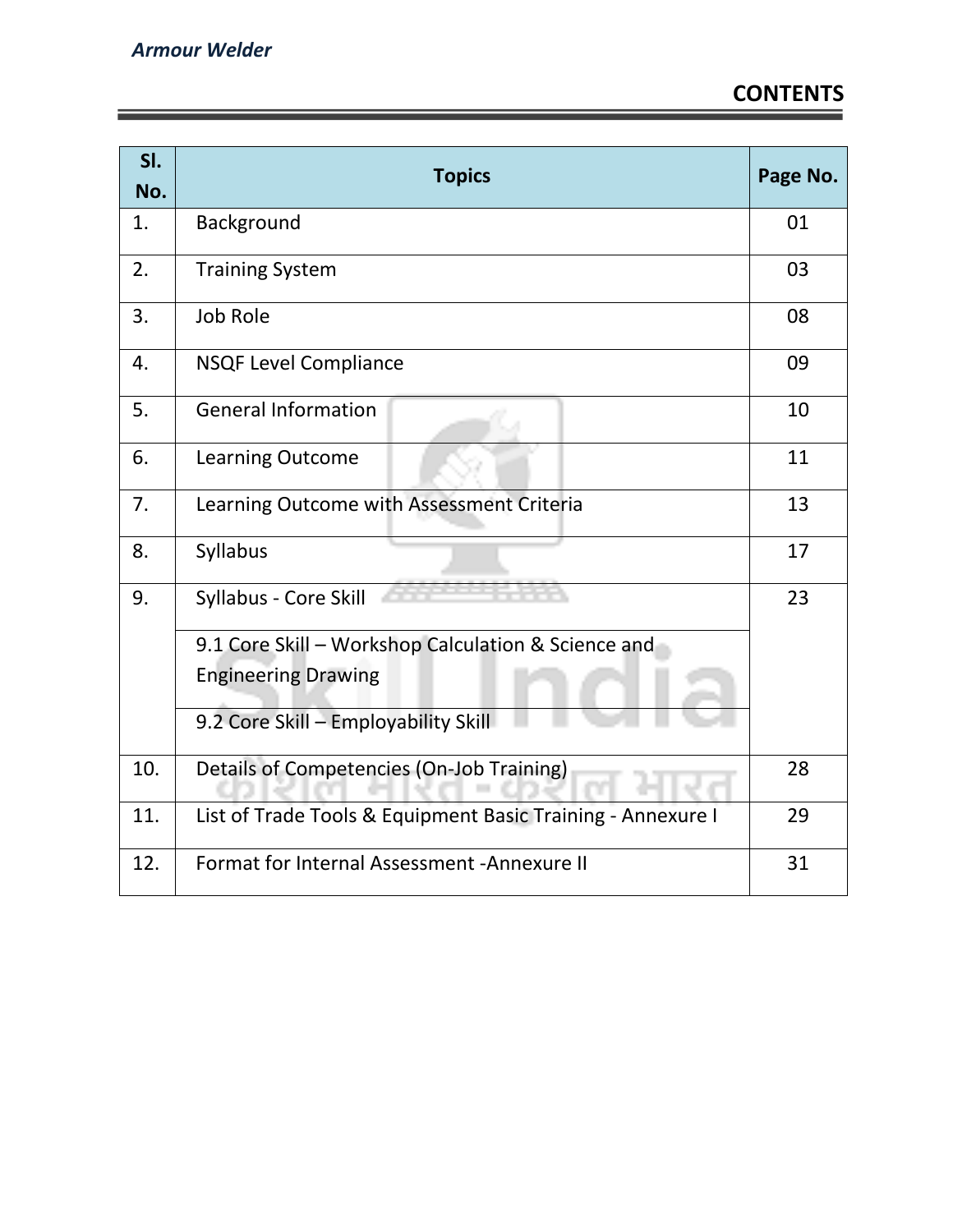### **1.1 Apprenticeship Training Scheme under Apprentice Act 1961**

The Apprentices Act, 1961 was enacted with the objective of regulating the programme of training of apprentices in the industry by utilizing the facilities available therein for imparting on-the-job training. The Act makes it obligatory for employers in specified industries to engage apprentices in designated trades to impart Apprenticeship Training on the job in industry to school leavers and person having National Trade Certificate (ITI pass-outs) issued by National Council for Vocational Training (NCVT) to develop skilled manpower for the industry**.** There are four categories of apprentices namely**; trade apprentice, graduate, technician and technician (vocational) apprentices.** 

Qualifications and period of apprenticeship training of **trade apprentices** vary from trade to trade. The apprenticeship training for trade apprentices consists of basic training followed by practical training. At the end of the training, the apprentices are required to appear in a trade test conducted by NCVT and those successful in the trade tests are awarded the National Apprenticeship Certificate.

The period of apprenticeship training for graduate (engineers), technician (diploma holders and technician (vocational) apprentices is one year. Certificates are awarded on completion of training by the Department of Education, Ministry of Human Resource Development.

# **1.2 Changes in Industrial Scenario**

Recently we have seen huge changes in the Indian industry. The Indian Industry registered an impressive growth during the last decade and half. The number of industries in India have increased manifold in the last fifteen years especially in services and manufacturing sectors. It has been realized that India would become a prosperous and a modern state by raising skill levels, including by engaging a larger proportion of apprentices, will be critical to success; as will stronger collaboration between industry and the trainees to ensure the supply of skilled workforce and drive development through employment. Various initiatives to build up an adequate infrastructure for rapid industrialization and improve the industrial scenario in India have been taken.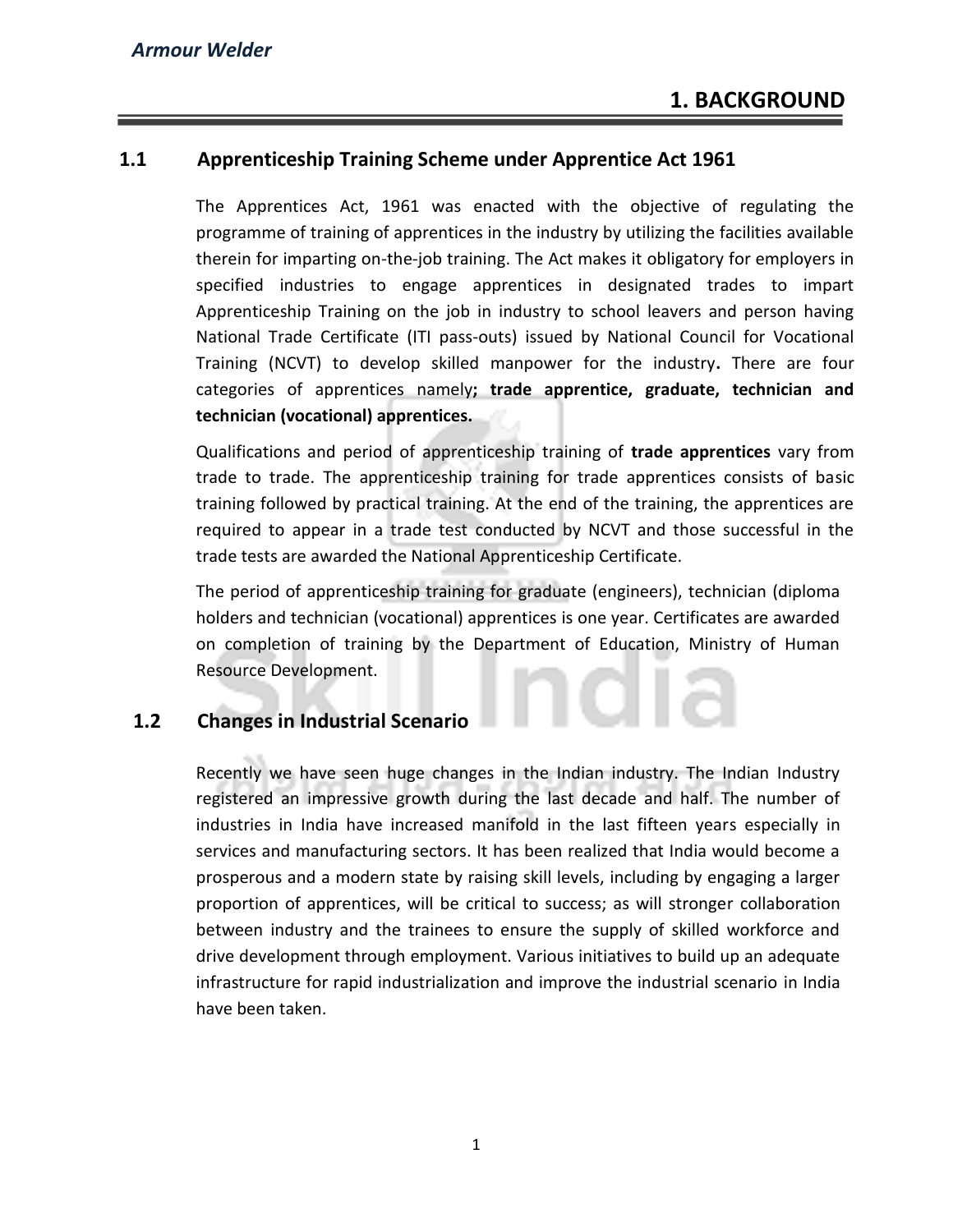# **1.3 Reformation**

The Apprentices Act, 1961 has been amended and brought into effect from 22<sup>nd</sup> December, 2014 to make it more responsive to industry and youth. Key amendments are as given below:

- Prescription of number of apprentices to be engaged at establishment level instead of trade-wise.
- Establishment can also engage apprentices in optional trades which are not designated, with the discretion of entry level qualification and syllabus.
- Scope has been extended also to non-engineering occupations.
- Establishments have been permitted to outsource basic training in an institute of their choice.
- The burden of compliance on industry has been reduced significantly.

,,,,,,,,,,,,

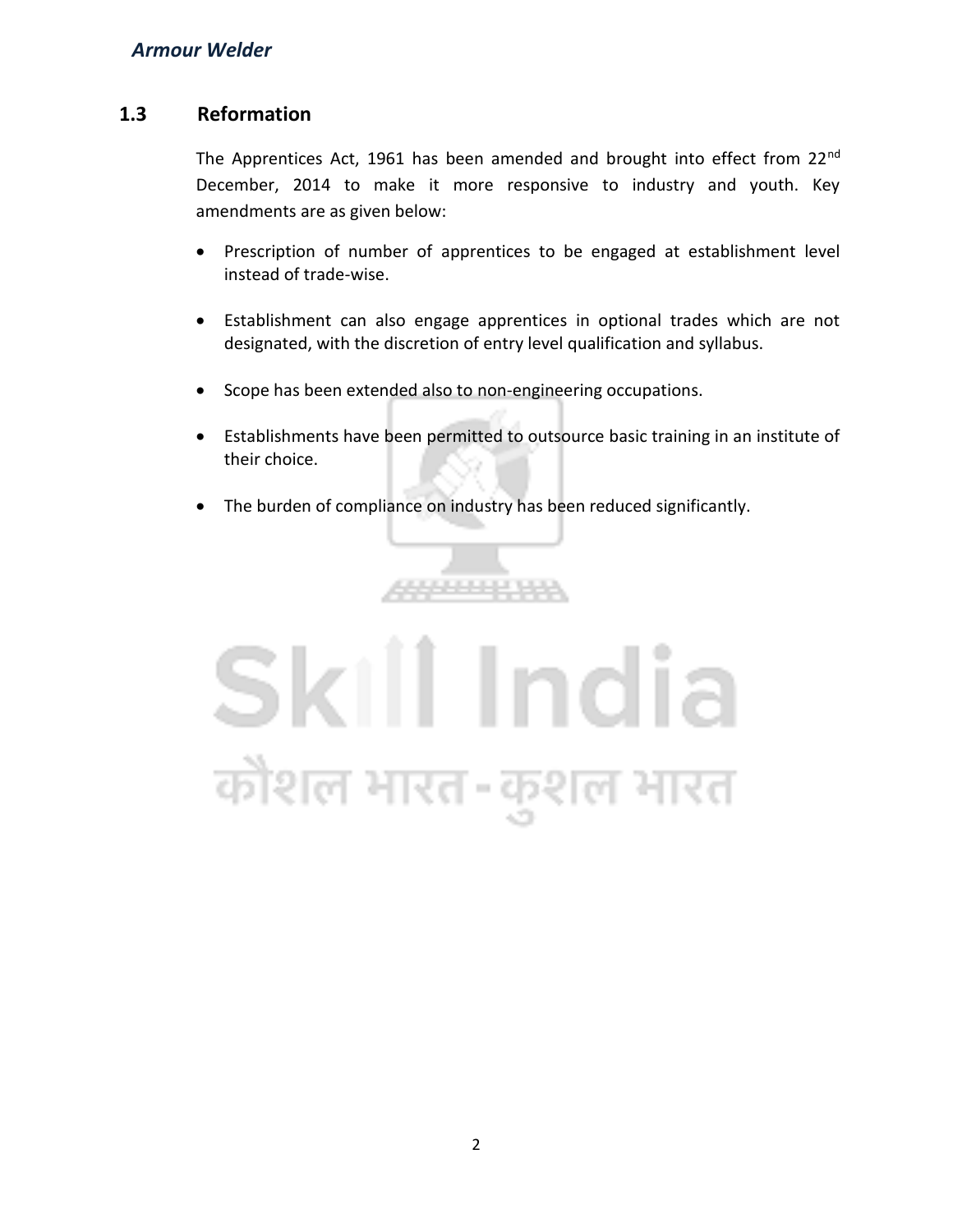# **2. TRAINING SYSTEM**

## **2.1 GENERAL**

Directorate General of Training (DGT) under Ministry of Skill Development & Entrepreneurship offers range of vocational training courses catering to the need of different sectors of economy/ Labour market. The vocational training programmes are delivered under aegis of National Council of Vocational Training (NCVT). Craftsman Training Scheme (CTS) and Apprenticeship Training Scheme (ATS) are two pioneer programmes of NCVT for propagating vocational training.

ARMOUR WELDER trade under ATS is one of the most popular courses delivered nationwide through different defence industries/establishments. The course is of 01 year (01 Block of 12 months) duration. After passing out the training programme, the trainee is being awarded National Apprenticeship Certificate (NAC) by NCVET having worldwide recognition.

#### **Broadly candidates need to demonstrate that they are able to:**

- Read & interpret technical parameters/document, plan and organize work processes, identify necessary materials and tools;
- Perform task with due consideration to safety rules, accident prevention regulations and environmental protection stipulations;
- Apply professional skill and knowledge, core skills & Entrepreneurship skills while performing jobs and solve problem during execution.
- Check the job/assembly as per drawing for functioning, identify and rectify errors in job/assembly.
- Document the technical parameters related to the task undertaken.

# **2.2 CAREER PROGRESSION PATHWAYS**:

- Direct employment opportunities in welding area in Industries.
- Can join Crafts Instructor Training Scheme (CITS) in the trade for becoming instructor in ITIs.
- Further can grow and become an entrepreneur.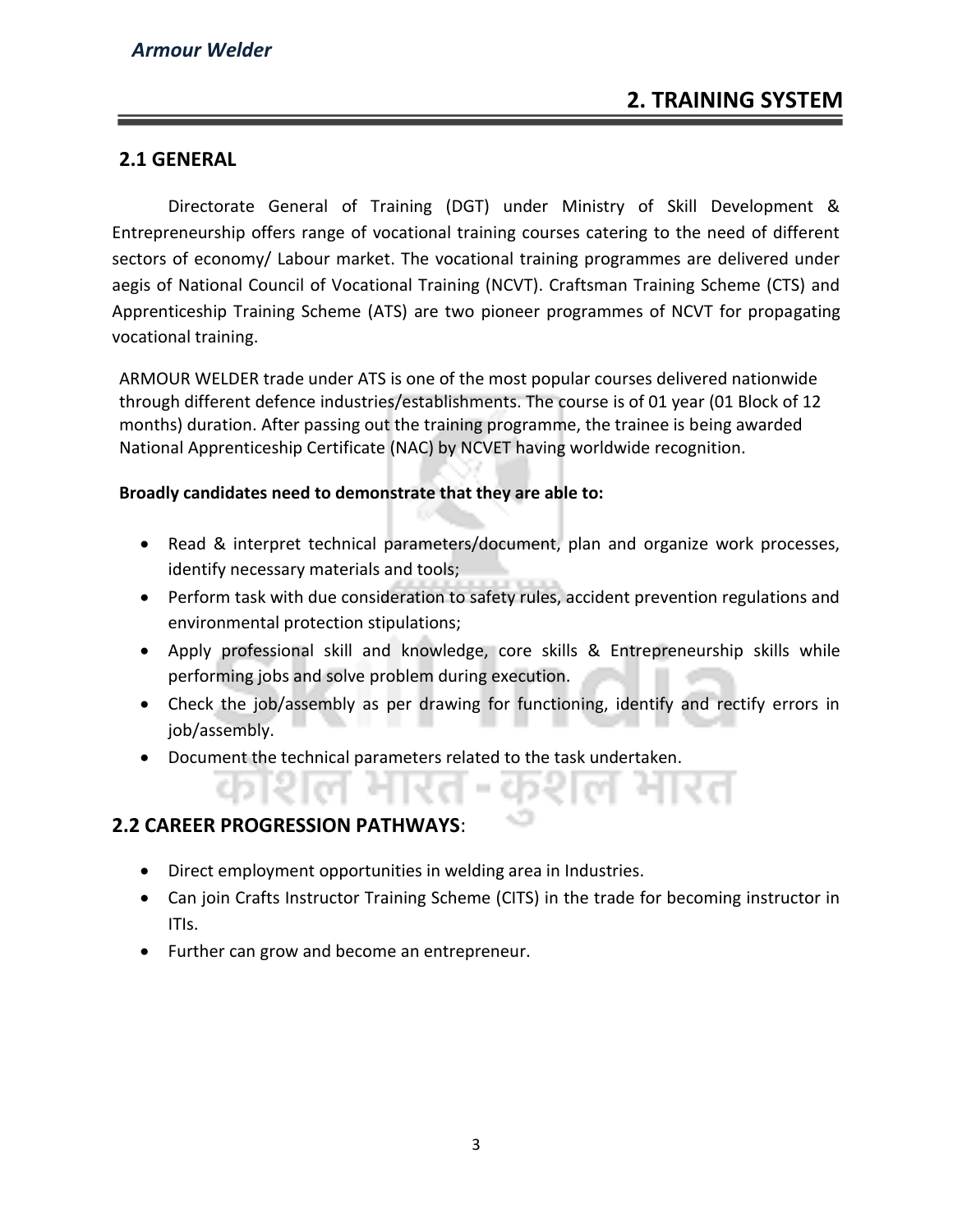

# **2.3 COURSE STRUCTURE:**

Table below depicts the distribution of training hours across various course elements during a period of one year (*Basic Training and On-Job Training*): -

**COL** 

еŌ.

L COL

# **Total training duration details:**

| <b>Time</b><br>(in months)                       | $1 - 3$ | $4 - 15$    |
|--------------------------------------------------|---------|-------------|
| <b>Basic Training</b>                            | Block-1 |             |
| <b>Practical Training</b><br>(On - job training) | ----    | $Block - I$ |

#### **A. Basic Training**

For 02 yrs. course (Engg) :-(**Total 06 months:** 03 months in 1<sup>st</sup>yr. + 03 months in 2<sup>nd</sup> yr.) For 01 yr. course (Engg) :-(Total 03 months: 03 months in 1<sup>st</sup> yr.)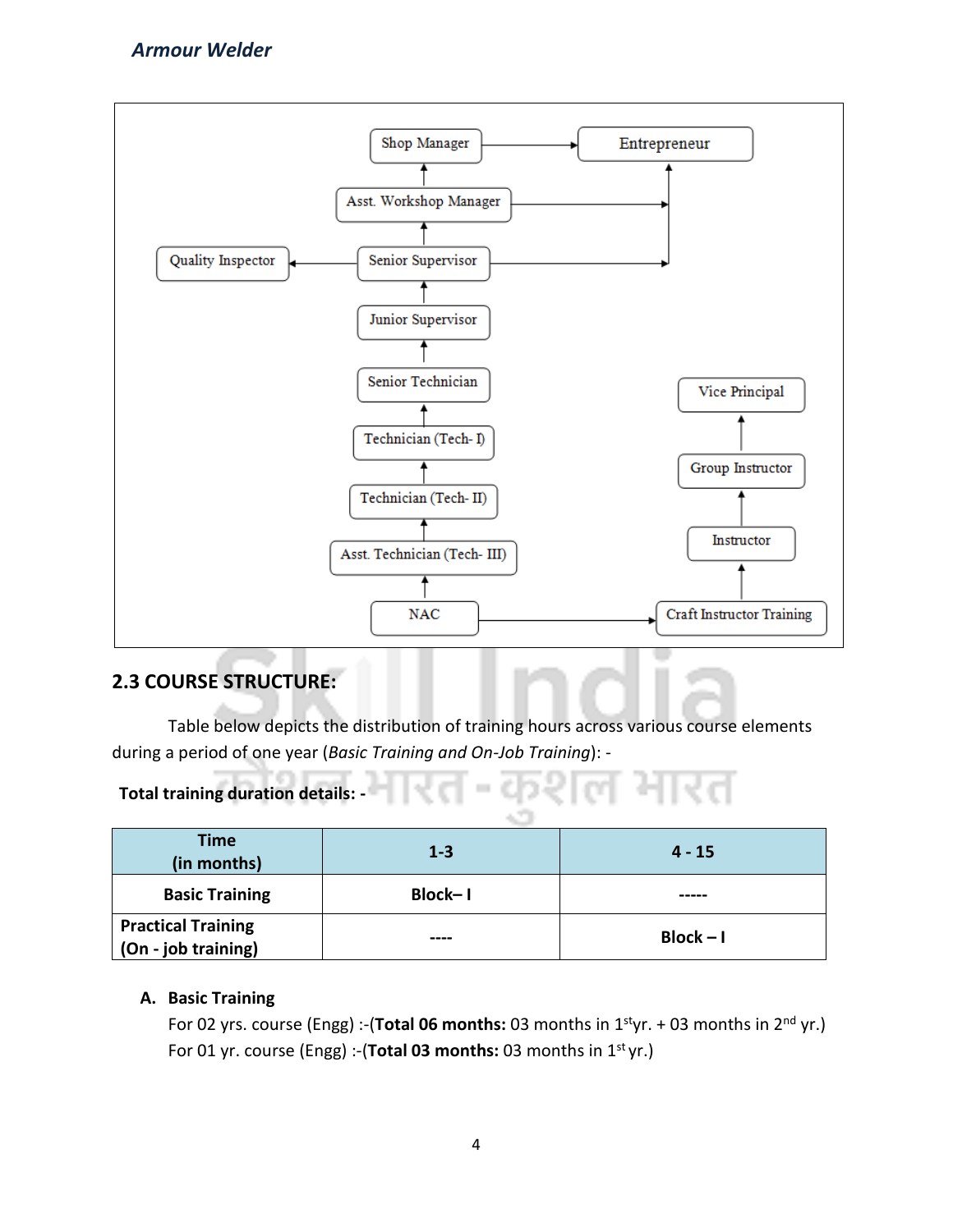| $S$ No. | <b>Course Element</b>                        | <b>Total Notional Training Hours</b> |                      |
|---------|----------------------------------------------|--------------------------------------|----------------------|
|         |                                              | For 02 Yrs.<br>course                | For 01 Yr.<br>course |
| 1.      | Professional Skill (Trade Practical)         | 550                                  | 275                  |
| 2.      | Professional Knowledge (Trade Theory)        | 240                                  | 120                  |
| 3.      | <b>Workshop Calculation &amp; Science</b>    | 40                                   | 20                   |
| 4.      | <b>Engineering Drawing</b>                   | 60                                   | 30                   |
| 5.      | <b>Employability Skills</b>                  | 110                                  | 55                   |
|         | <b>Total (Including internal assessment)</b> | 1000                                 | 500                  |

#### **B. On-Job Training: -**

For 02 yrs. Course (Engg) :-( **Total 18 months:** 09 months in  $1<sup>st</sup>$  yr. + 09 months in  $2<sup>nd</sup>$  yr.) Notional Training Hours for On-Job Training: 3120 Hrs.

 For 01 yr. course (Engg) :-( **Total 12 months**) Notional Training Hours for On-Job Training: 2080 Hrs.

### **C. Total training hours:-**

| <b>TOLAL LEATHING HOULS.</b> |                       |                        |              |  |
|------------------------------|-----------------------|------------------------|--------------|--|
| <b>Duration</b>              | <b>Basic Training</b> | <b>On-Job Training</b> | <b>Total</b> |  |
| For 01 yr. course            | 500 hrs.              | 2080 hrs.              | 2580 hrs.    |  |
| (Engg)                       |                       |                        |              |  |
| For 02 yrs. course           | 1000 hrs.             | 3120 hrs.              | 4120 hrs.    |  |
| Engg)                        |                       |                        |              |  |

# **2.4 ASSESSMENT & CERTIFICATION:**

The trainee will be tested for his skill, knowledge and attitude during the period of course and at the end of the training programme as notified by Govt of India from time to time. The Employability skills will be tested in first two semesters only.

= chν

a) The **Internal assessment** during the period of training will be done by **Formative assessment method** by testing for assessment criteria listed against learning outcomes. The training institute have to maintain individual *trainee portfolio* as detailed in assessment guideline (Section 2.4.2). The marks of internal assessment will be as per the template (Annexure – II).

b) The final assessment will be in the form of summative assessment method. The All India Trade Test for awarding NAC will be conducted by NCVT on completion of course as per guideline of Govt of India. The pattern and marking structure is being notified by govt of India from time to time. **The learning outcome and assessment criteria will be basis for setting**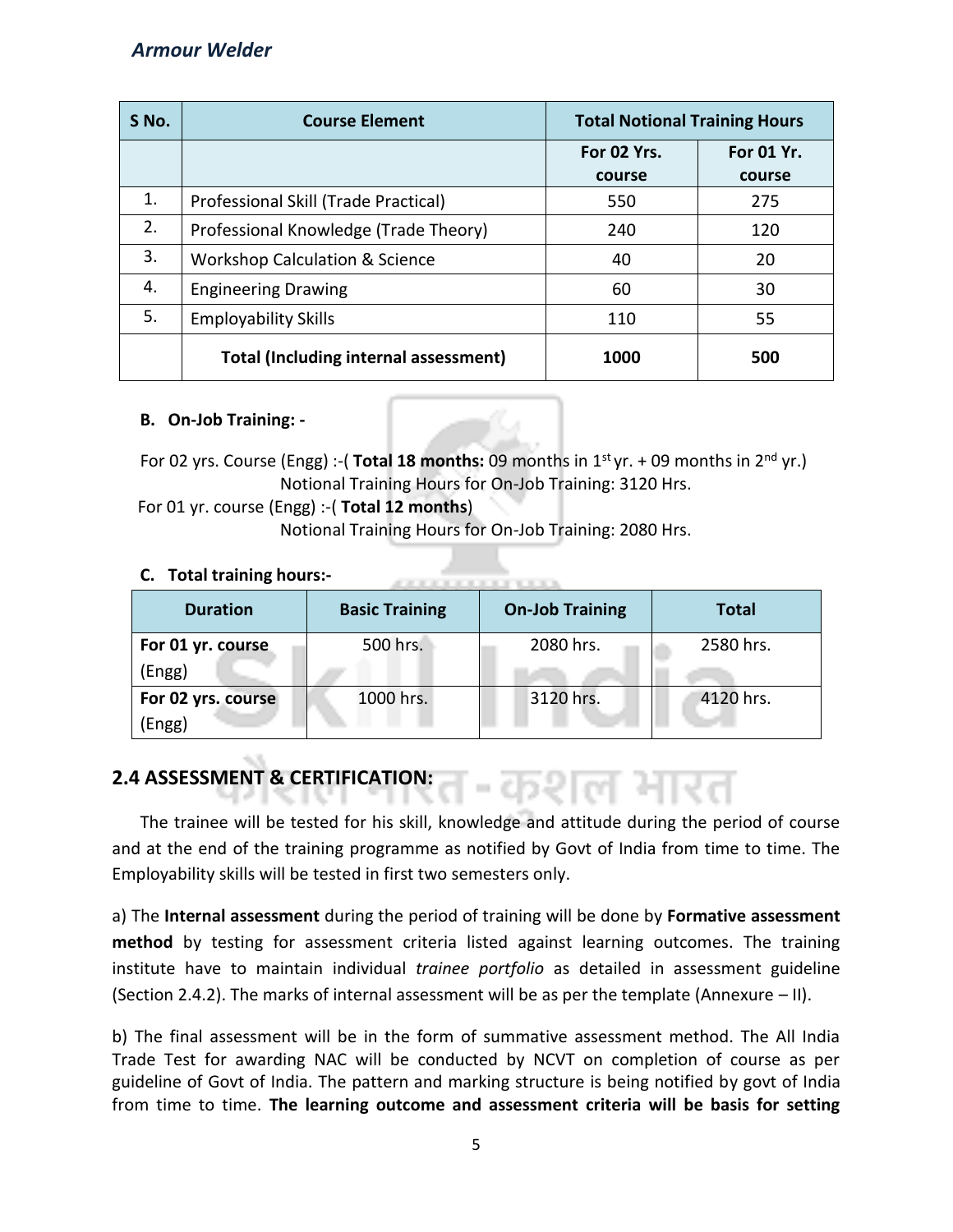**question papers for final assessment. The examiner during final examination will also check**  individual trainee's profile as detailed in assessment guideline (Section 2.4.2) before giving marks for practical examination.

# **2.4.1 PASS REGULATION**

The minimum pass percent for Practical is 60% & minimum pass percent for Theory subjects 40%. The candidate pass in each subject conducted under all India trade test.

# **2.4.2 ASSESSMENT GUIDELINE**

Appropriate arrangements should be made to ensure that there will be no artificial barriers to assessment. The nature of special needs should be taken into account while undertaking assessment. Due consideration should be given while assessing for team work, avoidance/reduction of scrap/wastage and disposal of scarp/wastage as per procedure, behavioral attitude, sensitivity to environment and regularity in training. The sensitivity towards OSHE and self-learning attitude are to be considered while assessing competency.

Assessment will be evidence based comprising the following:

- Job carried out in labs/workshop
- Record book/ daily diary
- Answer sheet of assessment
- Viva-voce
- Progress chart
- Attendance and punctuality
- Assignment

Evidences of internal assessments are to be preserved until forthcoming semester examination for audit and verification by examination body. The following marking pattern to be adopted while assessing:

| <b>Performance Level</b>                                                                                                                                                                                                                        | <b>Evidence</b>                                                                                                                                                                                                                                                                  |
|-------------------------------------------------------------------------------------------------------------------------------------------------------------------------------------------------------------------------------------------------|----------------------------------------------------------------------------------------------------------------------------------------------------------------------------------------------------------------------------------------------------------------------------------|
| (a) Weightage in the range of 60 -75% to be allotted during assessment                                                                                                                                                                          |                                                                                                                                                                                                                                                                                  |
| performance in this grade, the<br>For<br>candidate with occasional guidance and<br>showing due regard for safety procedures<br>and practices, has produced work which<br>demonstrates attainment of an acceptable<br>standard of craftsmanship. | • Demonstration of good skill in the use of<br>hand tools, machine tools and workshop<br>equipment<br>Below 70% tolerance dimension/accuracy<br>$\bullet$<br>achieved while undertaking different work<br>demanded<br>with<br>those<br>the<br>bv<br>component/job/set standards. |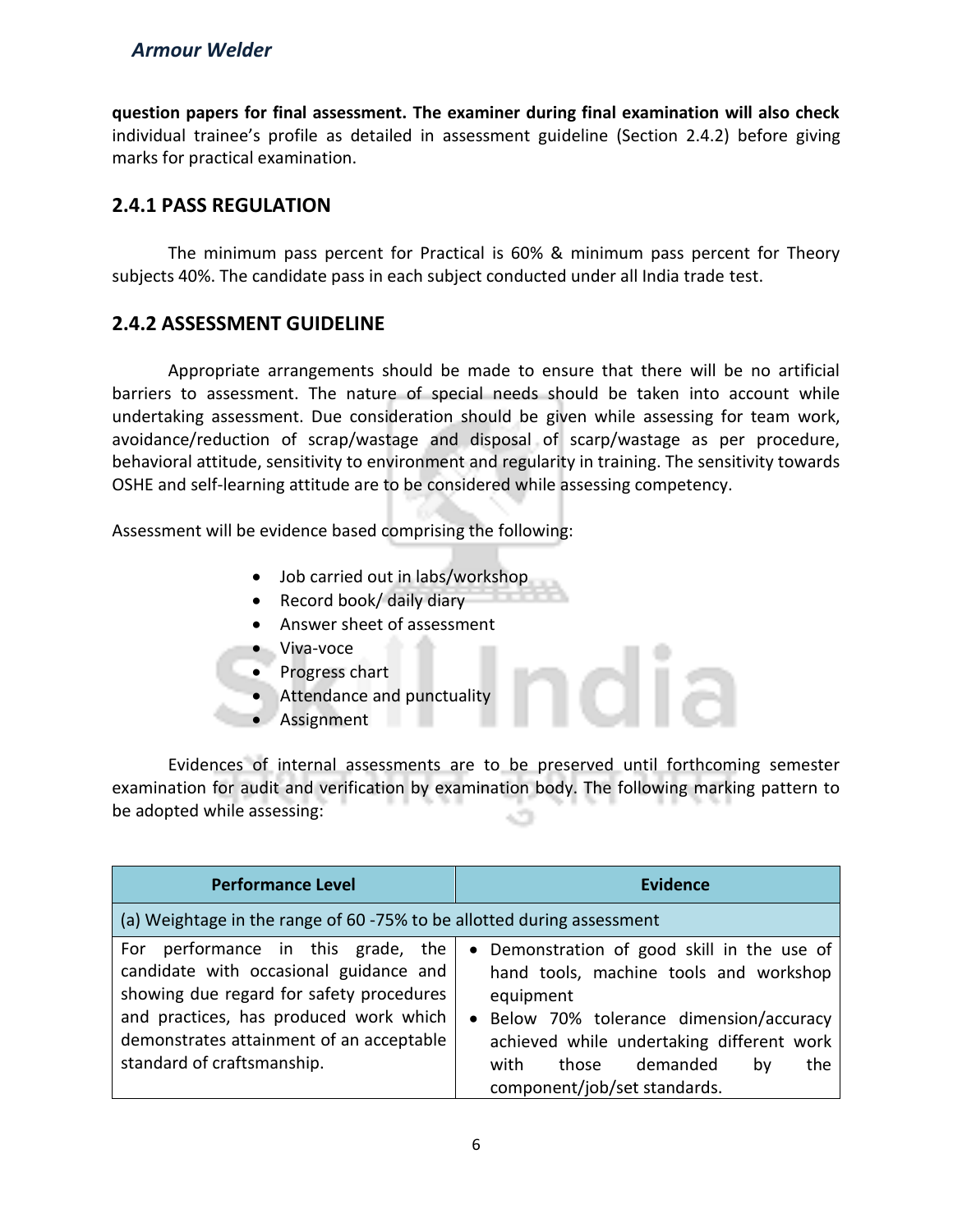|                                                                                                                                                                                                                                                                                                                    | A fairly good level of<br>neatness<br>and<br>consistency in the finish<br>Occasional support in completing<br>the<br>project/job.                                                                                                                                                                                                                                                          |
|--------------------------------------------------------------------------------------------------------------------------------------------------------------------------------------------------------------------------------------------------------------------------------------------------------------------|--------------------------------------------------------------------------------------------------------------------------------------------------------------------------------------------------------------------------------------------------------------------------------------------------------------------------------------------------------------------------------------------|
| (b)Weightage in the range of above75% - 90% to be allotted during assessment<br>For this grade, the candidate, with little<br>guidance and showing due regard for<br>safety procedures and practices, has<br>produced<br>work<br>which<br>demonstrates<br>attainment of a reasonable standard of<br>craftsmanship. | Good skill levels in the use of hand tools,<br>machine tools and workshop equipment<br>$•70-80%$<br>tolerance<br>dimension/accuracy<br>achieved while undertaking different work<br>demanded<br>with<br>those<br>by<br>the<br>component/job/set standards.<br>A good level of neatness and consistency in<br>the finish<br>• Little support in completing the project/job                  |
| (c) Weightage in the range of above 90% to be allotted during assessment                                                                                                                                                                                                                                           |                                                                                                                                                                                                                                                                                                                                                                                            |
| For performance in this grade, the<br>candidate, with minimal or no support in<br>organization and execution and with due<br>for<br>safety procedures and<br>regard<br>practices, has produced work which<br>demonstrates attainment<br>of a high<br>standard of craftsmanship.                                    | . High skill levels in the use of hand tools,<br>machine tools and workshop equipment<br>• Above 80% tolerance dimension/accuracy<br>achieved while undertaking different work<br>demanded<br>with<br>those<br>by<br>the<br>component/job/set standards.<br>A high level of neatness and consistency in<br>$\bullet$<br>the finish.<br>Minimal or no support in completing the<br>project. |
|                                                                                                                                                                                                                                                                                                                    |                                                                                                                                                                                                                                                                                                                                                                                            |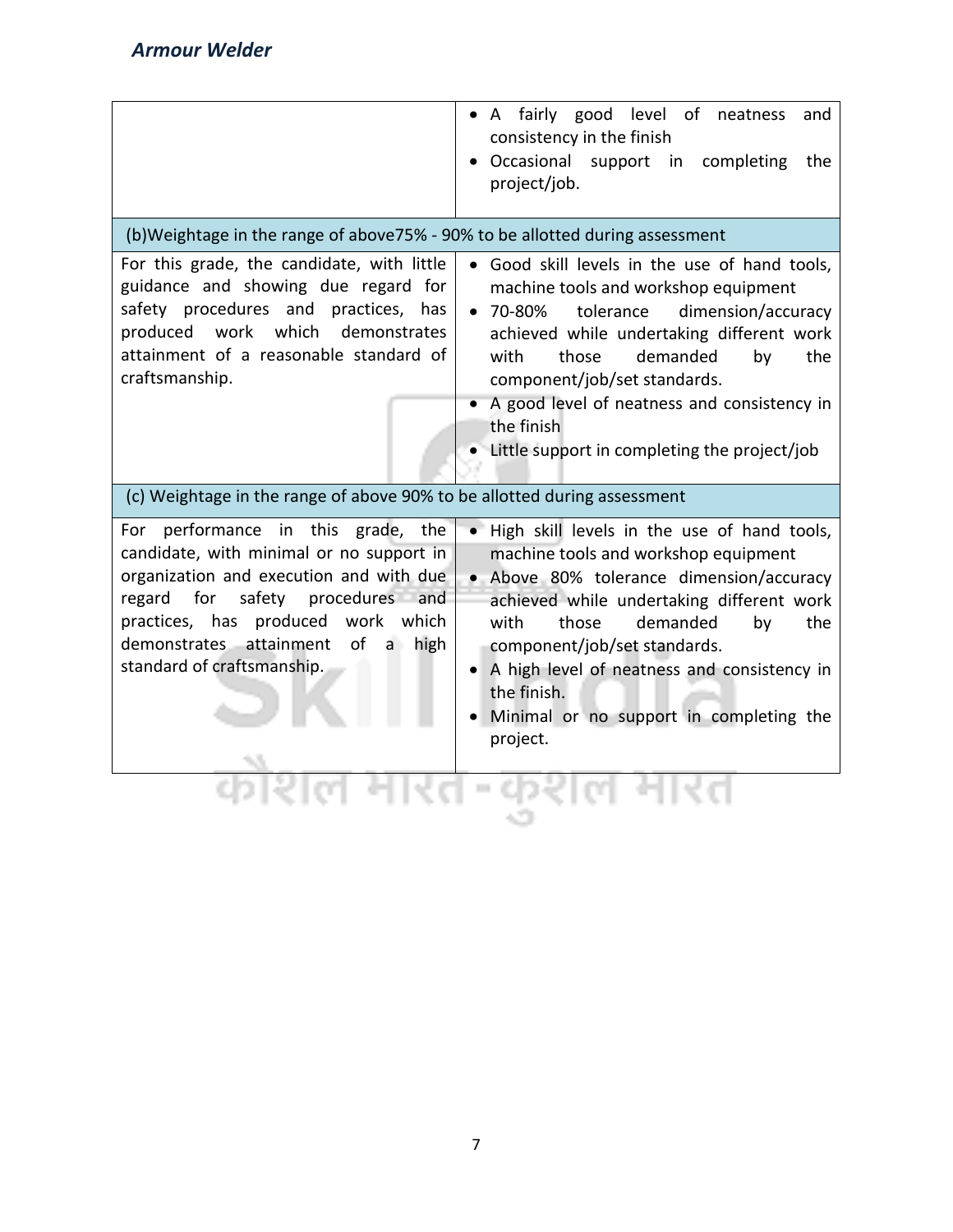#### **Brief description of Job roles:**

The Armour Welder is responsible for set-up, layout, tack-up and finish weld of various weldments and components. They must be able to tack up and weld to exact tolerances and finish product with grinders. The Armour Welder will be reading blue prints and specific weld symbols. They have to follow welding standards for welding calculations, Selection of Armour material, welding material, follow the preparation methods for weld and Heat treatment and testing. Armour material cutting, cleaning, Preparation of edges, and preparation and welding practice.

They have to practice safety equipment and their uses in day to day activities. Setting up of GMAW welding machine & accessories and striking an arc. Depositing straight line beads on Armour Plate. Follows the work process sheet for selection of materials and suitable welding materials. Types of joints / types of positions, safety precaution while welding. Edge preparations and cleaning with cleaning agent. Welding methods. Flat, vertical, horizontal and overhead positions. Baking the electrodes to avoid moisture with baking temperature in Oven. Testing like, visual inspections or NDT. To weld the Armour Plate, they have thorough knowledge and skills on Armour plates, Armour materials, Armour electrodes, welding Machines with accessories for quality of Armour weldments.

Testing of weld joints by visual inspection. Inspection of welds by using weld gauges. Perform on the armour plate, different positions. Check the weld defects. After completion of weld need for testing.

Plan and organize assigned work and detect & resolve issues during execution in his own work area within defined limit. Demonstrate possible solutions and agree tasks within the team. Communicate with required clarity and understand technical English. Sensitive to environment, self-learning and productivity.

**Reference NCO 2015: 7212.0302 7212.0303**

8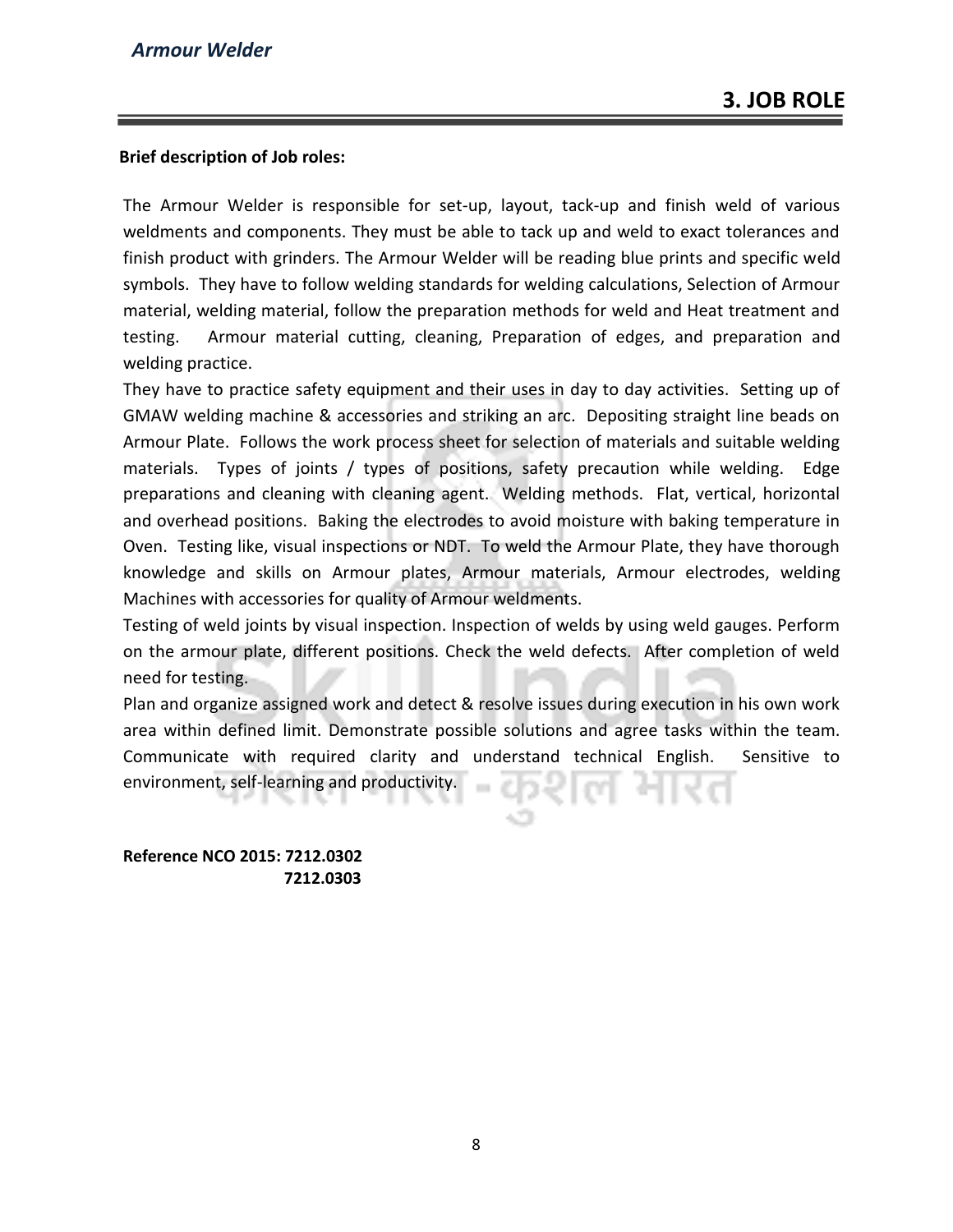# **4. NSQF LEVEL COMPLIANCE**

NSQF level for Armour Welder trade under ATS: **Level 4**

As per notification issued by Govt. of India dated- 27.12.2013 on National Skill Qualification Framework total 10 (Ten) Levels are defined.

Each level of the NSQF is associated with a set of descriptors made up of five outcome statements, which describe in general terms, the minimum knowledge, skills and attributes that a learner needs to acquire in order to be certified for that level.

Each level of the NSQF is described by a statement of learning outcomes in five domains, known as level descriptors. These five domains are:

- a. Process
- b. professional knowledge,
- c. professional skill,
- d. core skill and
- e. Responsibility.

The Broad Learning outcome of Armour Welder trade under ATS mostly matches with the Level descriptor at Level- 4

 $\Box$ 

The NSQF level-4 descriptor is given below: mar.

| <b>Level</b> | <b>Process</b><br><b>Required</b> | <b>Professional</b><br><b>Knowledge</b> | <b>Professional</b><br><b>Skill</b> | <b>Core Skill</b>             | <b>Responsibility</b>          |
|--------------|-----------------------------------|-----------------------------------------|-------------------------------------|-------------------------------|--------------------------------|
| Level 4      | Work<br>in<br>familiar,           | Factual<br>knowledge of $ $             | Recall<br>and<br>demonstrate        | Language<br>to<br>communicate | Responsibility<br>for own work |
|              | predictable,                      | field of work                           | practical skill,                    | written or oral,              | and learning.                  |
|              | routine,                          | or study.                               | routine<br>and                      | with required                 |                                |
|              | situation<br>of                   |                                         | repetitive<br>in                    | clarity, skill to             |                                |
|              | clear choice.                     |                                         | narrow<br>range                     | basic                         |                                |
|              |                                   |                                         | of application,                     | Arithmetic and                |                                |
|              |                                   |                                         | using                               | algebraic                     |                                |
|              |                                   |                                         | appropriate                         | principles,                   |                                |
|              |                                   |                                         | rule and tool,                      | basic                         |                                |
|              |                                   |                                         | quality<br>using                    | understanding                 |                                |
|              |                                   |                                         | Concepts.                           | of<br>social                  |                                |
|              |                                   |                                         |                                     | political<br>and              |                                |
|              |                                   |                                         |                                     | natural                       |                                |
|              |                                   |                                         |                                     | Environment.                  |                                |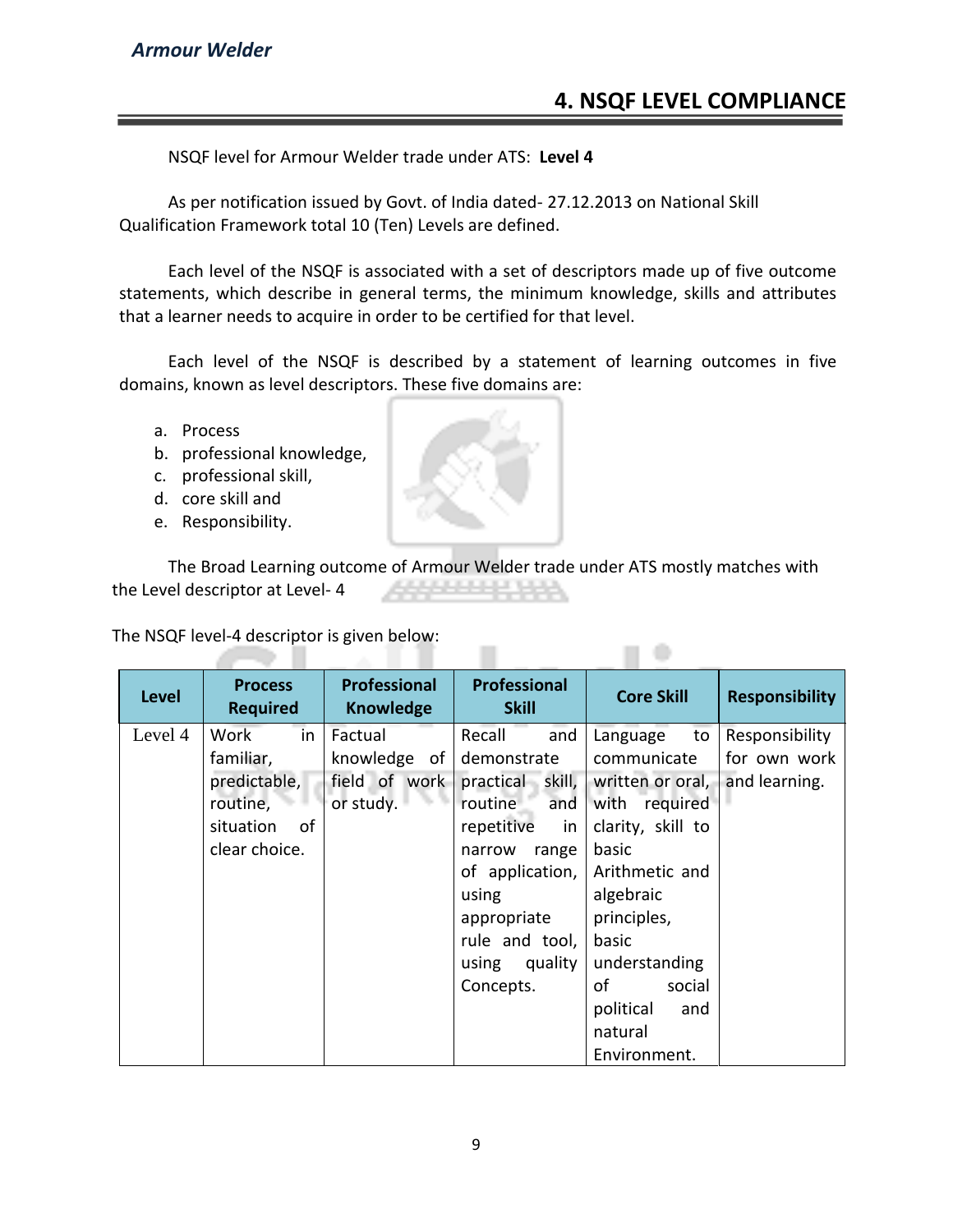# **5. GENERAL INFORMATION**

| <b>Name of the Trade</b>             | <b>Armour Welder</b>                                          |  |
|--------------------------------------|---------------------------------------------------------------|--|
| <b>NCO - 2015</b>                    | 7212.0302, 7212.0303                                          |  |
| <b>NSQF Level</b>                    | Level $-4$                                                    |  |
| <b>Duration of Apprenticeship</b>    |                                                               |  |
| <b>Training</b>                      | 3 months + 1 year (01 Block of 15 months duration including   |  |
| (Basic Training + On-Job             | basic training)                                               |  |
| Training)                            |                                                               |  |
| <b>Duration of Basic Training</b>    | a) Block $-1:3$ months                                        |  |
|                                      | <b>Total duration of Basic Training: 3 months</b>             |  |
| <b>Duration of On-Job Training</b>   | a) Block-I: 12 months                                         |  |
|                                      | <b>Total duration of Practical Training: 12 months</b>        |  |
| <b>Entry Qualification</b>           | Passed 8 <sup>th</sup> class Examination.                     |  |
| <b>Selection of Apprenticeship</b>   | The apprentices will be selected as per Apprenticeship Act    |  |
|                                      | amended time to time.                                         |  |
| <b>Instructors Qualification for</b> | As per ITI instructors qualifications as amended time to time |  |
| <b>Basic Training</b>                | for the specific trade.                                       |  |
| <b>Infrastructure for basic</b>      | As per related trade of ITI                                   |  |
| <b>Training</b>                      |                                                               |  |
| Examination                          | The internal examination/assessment will be held on           |  |
|                                      | completion of each block.                                     |  |
|                                      | Final examination for all subjects will be held at the end of |  |
|                                      | course and same will be conducted by NCVT.                    |  |
| <b>Rebate to Ex-ITI Trainees</b>     | 3 Months Basic Training                                       |  |
| <b>CTS trades eligible for</b>       | ITI Pass in Welder, Welder (GMAW & GTAW), Welder (Pipe),      |  |
| <b>Armour Welder</b>                 | Welder (Structural), Welder (Fabrication & Fitting), Welder   |  |
| Apprenticeship                       | (Welding & Inspection)                                        |  |

*Note:*

- *Industry may impart training as per above time schedule for different block, however this is not fixed. The industry may adjust the duration of training considering the fact that all the components under the syllabus must be covered. However the flexibility should be given keeping in view that no safety aspects is compromised.*
- *For imparting Basic Training the industry to tie-up with ITIs having such specific trade and affiliated to NCVT.*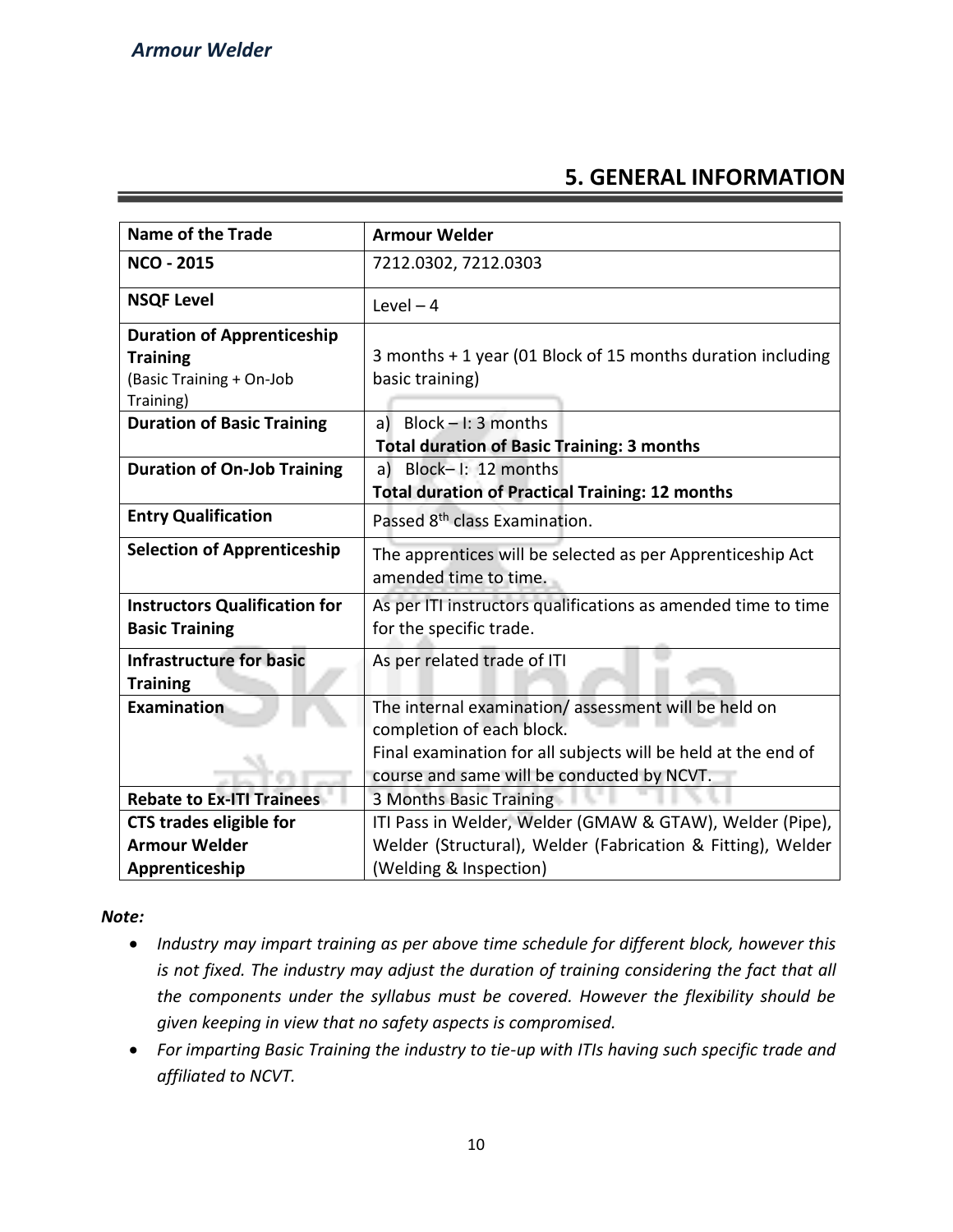# **6.1 GENERIC LEARNING OUTCOME**

The following are minimum broad Common Occupational Skills/ Generic Learning Outcome after completion of the Armour Welder course of 01 years 03 months duration under ATS.

#### **Block I:-**

- 1. Recognize & comply safe working practices, environment regulation and housekeeping.
- 2. Understand and explain different mathematical calculation & science in the field of study including basic electrical. [Different mathematical calculation & science - Unit, Basic Mathematics, Percentage, Material Science, Mass, Weight and Density, Mensuration, Elasticity, Heat & Temperature, Basic Electricity etc.]
- 3. Interpret specifications, different engineering drawing and apply for different application in the field of work. [Different engineering drawing-Lines, Free hand drawing, Drawing of Geometrical Figures, Sizes and Layout of Drawing Sheets, Method of presentation of Engineering Drawing, Drawing of Solid figures, Free hand Drawing of Solid figures, Free Hand sketch, Projections, Drawing of Orthographic projection in 3rd angle.]
- 4. Select and ascertain measuring instrument and measure dimension of components and record data.
- 5. Explain the concept in productivity, quality tools, and labour welfare legislation and apply such in day to day work to improve productivity & quality.
- 6. Explain energy conservation, global warming and pollution and contribute in day to day work by optimally using available resources.
- 7. Explain personnel finance, entrepreneurship and manage/organize related task in day to day work for personal & societal growth.
- 8. Plan and organize the work related to the occupation.

# **6.2 SPECIFIC LEARNING OUTCOME**

#### **Block – I**

- 9. Demonstrate workshop safety measures & First aid.
- 10. Understand setting of different welding machines and equipment.
- 11. Demonstrate Welding and cutting of metal plate by gas using appropriate welding equipment.
- 12. Demonstrate different joint (viz. Lap joint, corner joint, "T" joint, butt joint, etc.) on metal plate by GMAW Welding processes.
- 13. Demonstrate different joint (viz. Lap joint, corner joint, "T" joint, butt joint, etc.) on metal plate by GTAW Welding processes.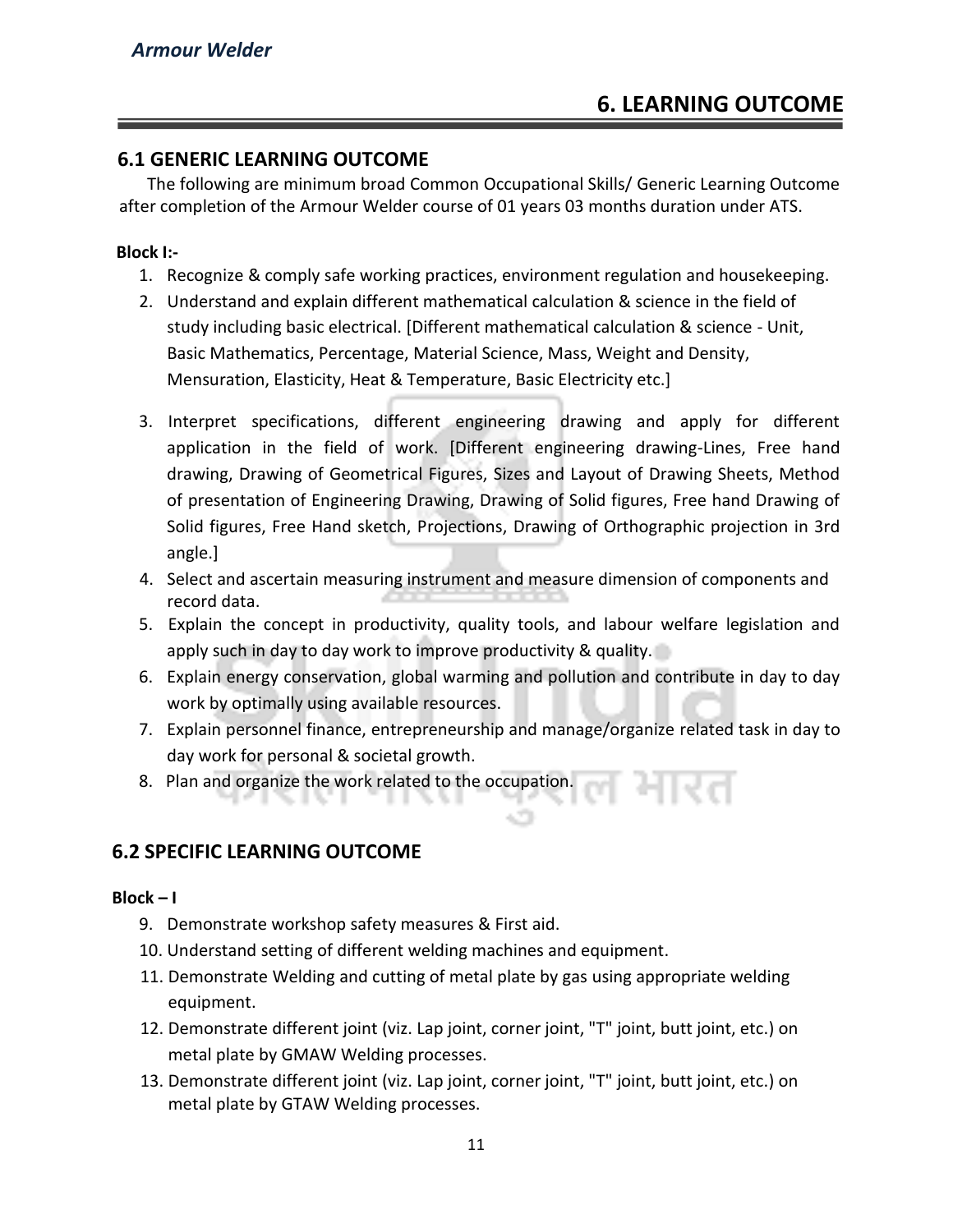- 14. Demonstrate cutting of armour plates and edge preparation of armour plates.
- 15. Demonstrate Structural welding on pipe and plate.
- 16. Perform welding inspection, identify weld defects and its rectification.

*Note: Learning outcomes are reflection of total competencies of a trainee and assessment will be carried out as per assessment criteria.*



# Skill India कौशल भारत-कुशल भारत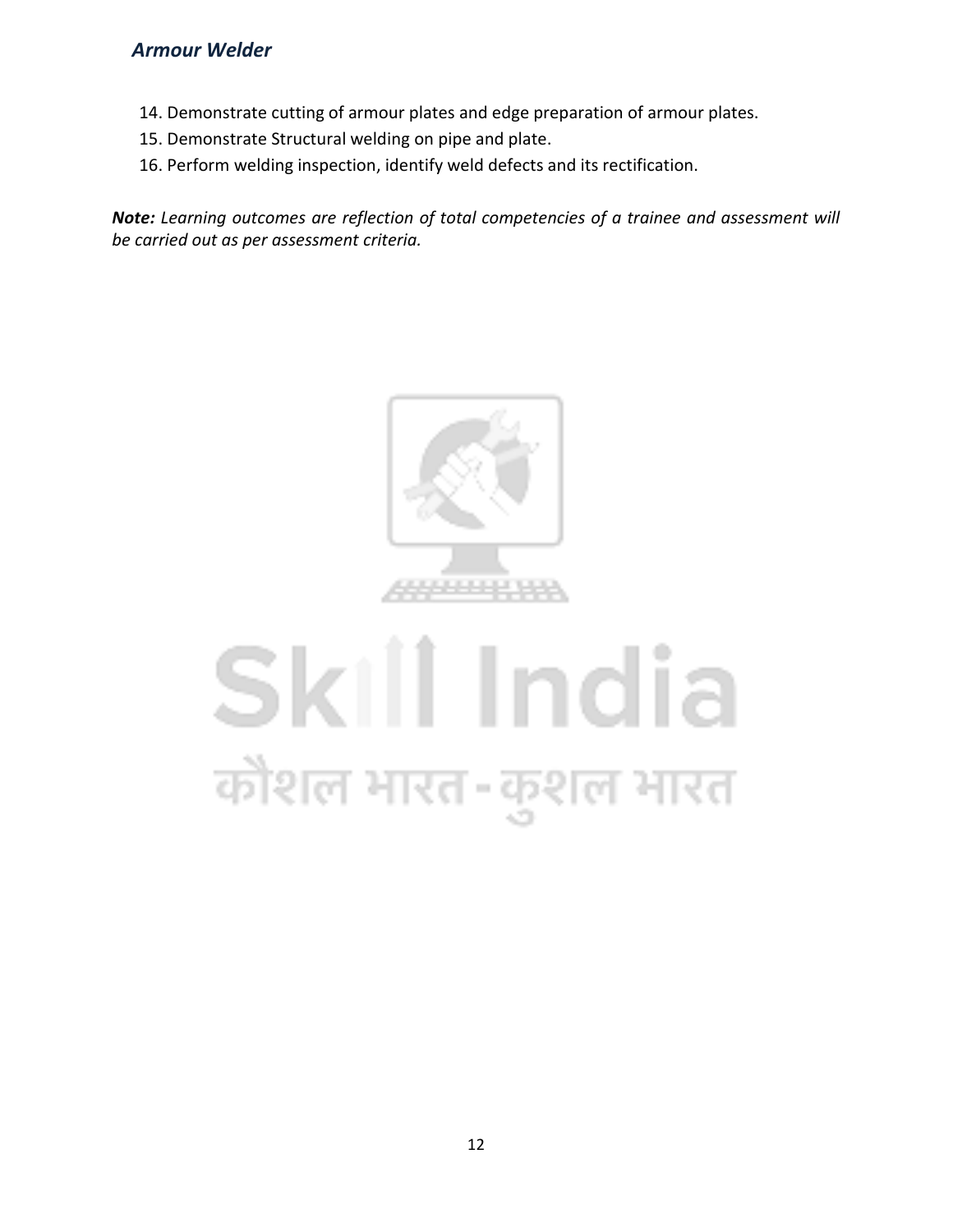# **7. LEARNING OUTCOME WITH ASSESSMENT CRITERIA**

|    | <b>GENERIC LEARNING OUTCOME</b>  |                            |                                                                              |
|----|----------------------------------|----------------------------|------------------------------------------------------------------------------|
|    | <b>LEARNING OUTCOMES</b>         | <b>ASSESSMENT CRITERIA</b> |                                                                              |
| 1. | safe<br>Recognize<br>&<br>comply | 1.1.                       | Follow and maintain procedures to achieve a                                  |
|    | working<br>practices,            |                            | safe working environment in<br>line<br>with                                  |
|    | environment regulation and       |                            | occupational health and safety regulations and                               |
|    | housekeeping.                    |                            | requirements.                                                                |
|    |                                  | 1.2.                       | Recognize and report all unsafe situations                                   |
|    |                                  |                            | according to site policy.                                                    |
|    |                                  | 1.3.                       | Identify and take necessary precautions on fire                              |
|    |                                  |                            | and safety hazards and report according to                                   |
|    |                                  |                            | site policy and procedures.                                                  |
|    |                                  | 1.4.                       | Identify, handle and store / dispose off                                     |
|    |                                  |                            | dangerous/unsalvageable<br>goods<br>and                                      |
|    |                                  |                            | substances according to site policy<br>and                                   |
|    |                                  |                            | procedures following safety regulations and                                  |
|    |                                  |                            | requirements.                                                                |
|    |                                  | 1.5.                       | Identify and<br>observe<br>site<br>policies<br>and                           |
|    |                                  |                            | procedures in regard to illness or accident.                                 |
|    |                                  | 1.6.                       | Identify safety alarms accurately.                                           |
|    |                                  | 1.7.                       | Report supervisor/ Competent of authority in                                 |
|    |                                  |                            | the event of accident or sickness of any staff and                           |
|    |                                  |                            | record accident details correctly according to                               |
|    |                                  | 1.8.                       | site accident/injury procedures.                                             |
|    |                                  |                            | Identify and observe site evacuation procedures<br>according to site policy. |
|    |                                  | 1.9.                       | Identify Personal Productive Equipment (PPE)                                 |
|    |                                  |                            | and use the same as per related working                                      |
|    |                                  |                            | environment.                                                                 |
|    |                                  |                            | 1.10. Identify basic first aid and use them under                            |
|    |                                  |                            | different circumstances.                                                     |
|    |                                  |                            | 1.11. Identify different fire extinguisher and use the                       |
|    |                                  |                            | same as per requirement.                                                     |
|    |                                  |                            | 1.12. Identify environmental pollution & contribute to                       |
|    |                                  |                            | avoidance of same.                                                           |
|    |                                  |                            | 1.13. Take opportunities to use energy and materials                         |
|    |                                  |                            | in an environmentally friendly manner                                        |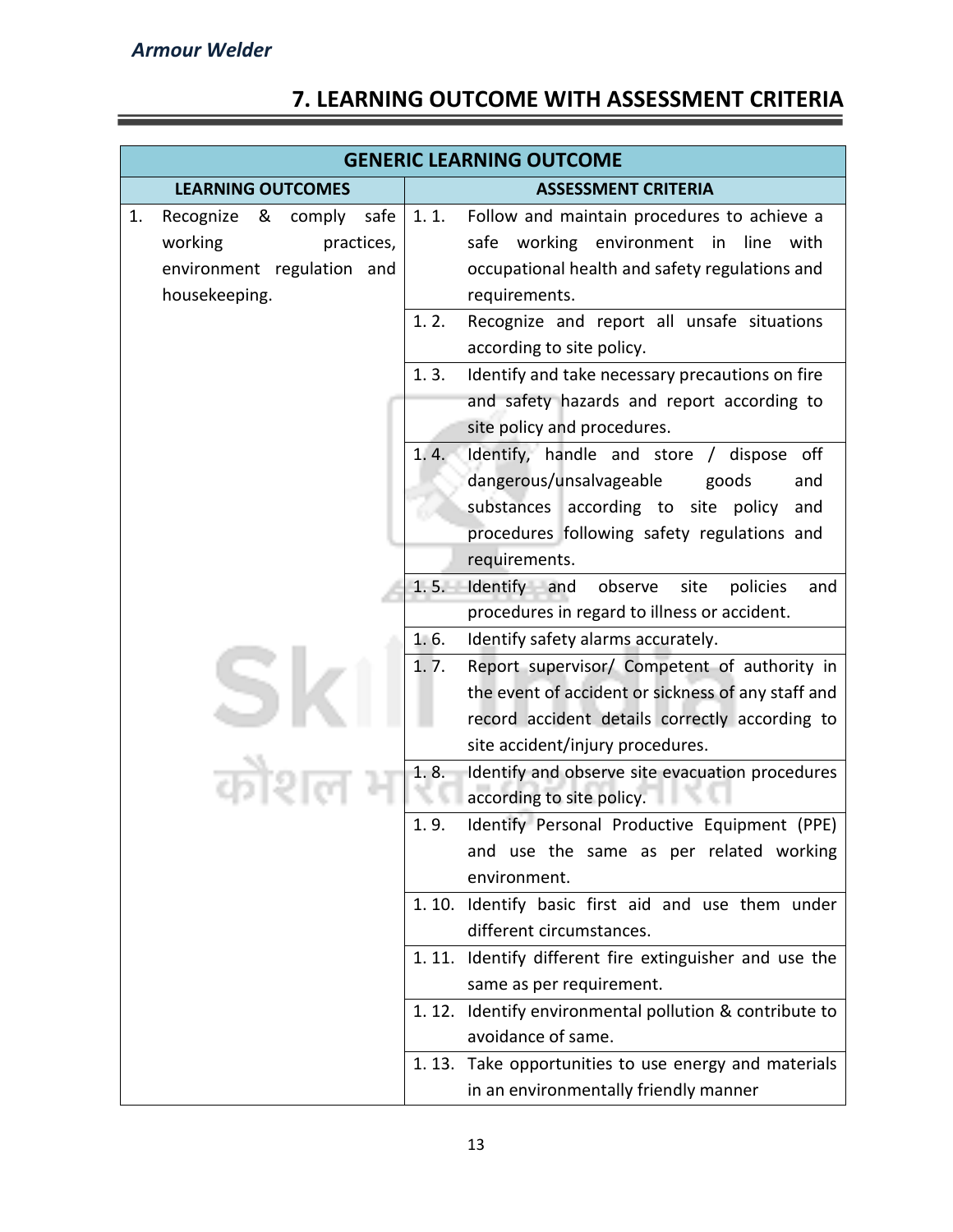|    |                                                       |     | 1.14. Avoid waste<br>dispose<br>and<br>waste<br>as<br>per |
|----|-------------------------------------------------------|-----|-----------------------------------------------------------|
|    |                                                       |     | procedure                                                 |
|    |                                                       |     | 1.15. Recognize different components of 5S and apply      |
|    |                                                       |     | the same in the working environment.                      |
|    |                                                       |     |                                                           |
| 2. | Understand<br>and<br>explain                          | 2.1 | Explain concept - Unit, Basic Mathematics,                |
|    | mathematical<br>different                             |     | Percentage, Material Science, Mass, Weight and            |
|    | calculation & science in the                          |     | Density,<br>Mensuration,<br>Elasticity,<br>Heat           |
|    | field of study including basic                        |     | &Temperature, Basic Electricity,                          |
|    | electrical.<br>[Different                             | 2.2 | Measure dimensions as per drawing                         |
|    | mathematical calculation &                            | 2.3 | Use scale/ tapes to measure for fitting to                |
|    | science<br>Unit,<br>Basic<br>$\overline{\phantom{a}}$ |     | specification.                                            |
|    | Mathematics,<br>Percentage,                           | 2.4 | Comply given tolerance.                                   |
|    | Material<br>Science,<br>Mass,                         | 2.5 | Prepare list of appropriate materials<br>by               |
|    | Weight<br>and<br>Density,                             |     | interpreting detail drawings and determine                |
|    | Mensuration, Elasticity, Heat                         |     | quantities of such materials.                             |
|    | &<br>Temperature,<br>Basic                            | 2.6 | Ensure dimensional accuracy of assembly by                |
|    | Electricity etc.]                                     |     | using different instruments/gauges.                       |
|    |                                                       | 2.7 | Explain basic electricity, insulation & earthing          |
|    |                                                       |     |                                                           |
| 3. | specifications,<br>Interpret-                         | 3.1 | Read & interpret the information on drawings              |
|    | different engineering drawing                         |     | and apply in executing practical work.                    |
|    | apply for<br>different<br>and                         | 3.2 | Read &analyse the specification to ascertain the          |
|    | application in the field of                           |     | material requirement, tools, and machining                |
|    | work. [Different engineering                          |     | /assembly /maintenance parameters.                        |
|    | drawing-Lines, Free hand                              | 3.3 | Encounter drawings with missing/unspecified               |
|    | drawing, Drawing<br>οf                                |     | key information and make own calculations to              |
|    | Geometrical Figures, Sizes and                        |     | fill in missing dimension/parameters to carry             |
|    | Layout of Drawing Sheets,                             |     | out the work.                                             |
|    | Method of presentation of                             |     |                                                           |
|    | <b>Engineering Drawing, Drawing</b>                   |     |                                                           |
|    | of Solid figures, Free hand                           |     |                                                           |
|    | Drawing of Solid figures, Free                        |     |                                                           |
|    | Hand<br>sketch,<br>Projections,                       |     |                                                           |
|    | Orthographic<br>Drawing<br>of                         |     |                                                           |
|    | projection in 3rd angle.]                             |     |                                                           |
|    |                                                       |     |                                                           |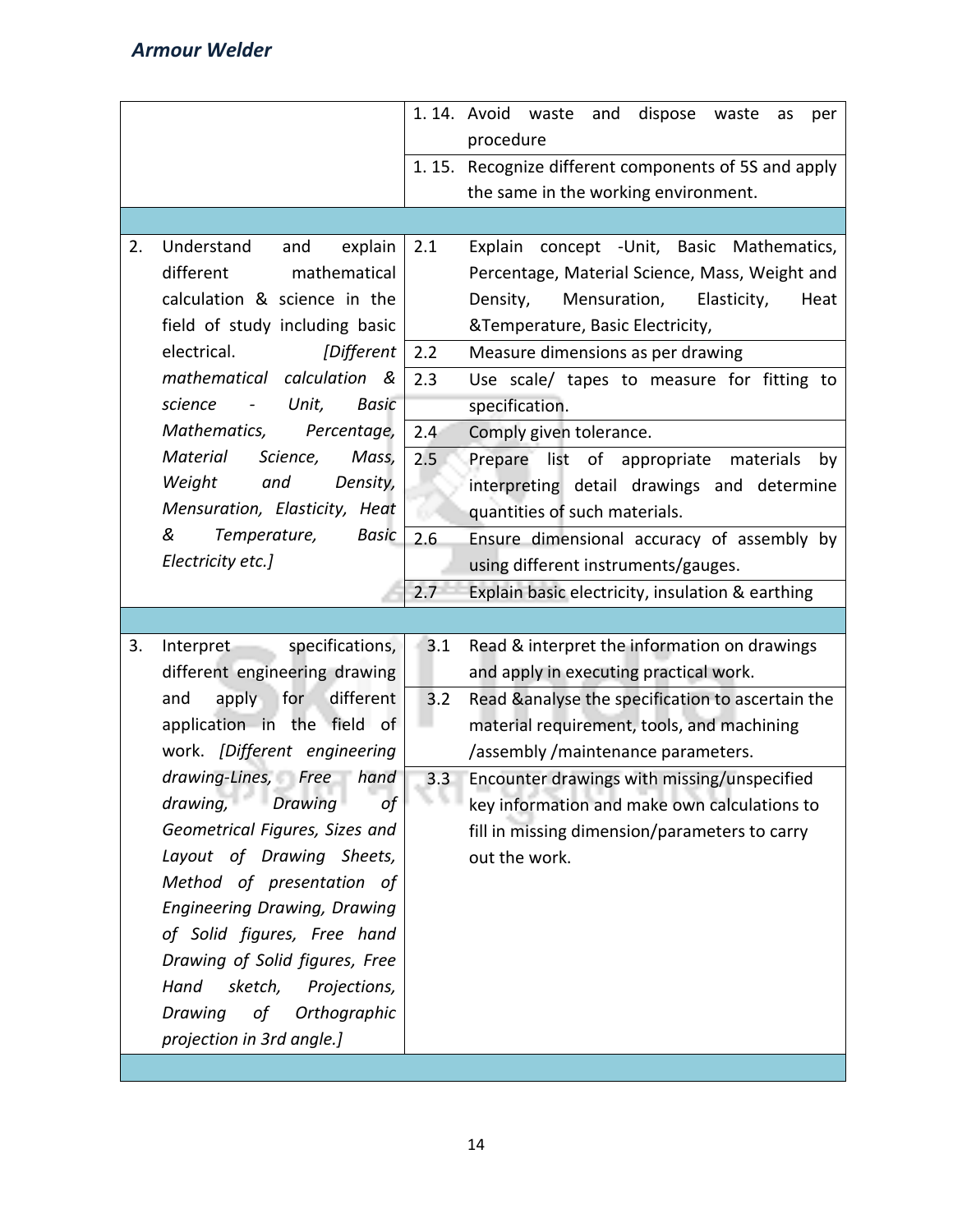| 4. | Select<br>ascertain<br>and<br>measuring<br>instrument<br>and<br>dimension<br>of<br>measure<br>components and record data.                                                           | 4.1 Select appropriate measuring instruments as per<br>tool list.<br>4.2 Ascertain the functionality & correctness of the<br>instrument.<br>Measure dimension of the components & record<br>4.3<br>data to analyse with the given                                                                                                                                                                                                                        |
|----|-------------------------------------------------------------------------------------------------------------------------------------------------------------------------------------|----------------------------------------------------------------------------------------------------------------------------------------------------------------------------------------------------------------------------------------------------------------------------------------------------------------------------------------------------------------------------------------------------------------------------------------------------------|
|    |                                                                                                                                                                                     | drawing/measurement.                                                                                                                                                                                                                                                                                                                                                                                                                                     |
| 5. | Explain<br>the<br>concept<br>in<br>productivity, quality tools, and<br>labour welfare legislation and<br>apply such in day to day work<br>improve productivity &<br>to<br>quality.  | 5.1 Explain the concept of productivity and quality<br>tools and apply during execution of job.<br>5.2 Understand the basic concept of labour welfare<br>legislation and adhere to responsibilities and<br>remain sensitive towards such laws.<br>5.3 Knows benefits guaranteed under various acts                                                                                                                                                       |
|    |                                                                                                                                                                                     |                                                                                                                                                                                                                                                                                                                                                                                                                                                          |
| 6. | Explain energy conservation,<br>global warming and pollution<br>and contribute in day to day<br>work<br>by optimally<br>using                                                       | 6.1 Explain the concept of energy conservation, global<br>warming, pollution and utilize the available<br>recourses optimally & remain sensitive to avoid<br>environment pollution.                                                                                                                                                                                                                                                                      |
|    | available resources.                                                                                                                                                                | Dispose waste following standard procedure.<br>6.2                                                                                                                                                                                                                                                                                                                                                                                                       |
| 7. | personnel<br>finance,<br><b>Explain</b><br>entrepreneurship<br>and<br>manage/organize related task<br>day to day work for<br>in.<br>personal & societal growth.<br>u.<br>76. IL 36. | 7. 1. Explain personnel finance and entrepreneurship.<br>7. 2. Explain role of Various Schemes and Institutes for<br>self-employment i.e. DIC, SIDA, SISI, NSIC, SIDO,<br>Idea for financing/ non financing support agencies<br>to familiarizes with the Policies /Programmes &<br>procedure & the available scheme.<br>7.3. Prepare<br>Project<br>report<br>to<br>become<br>an<br>for<br>submission<br>financial<br>entrepreneur<br>to<br>institutions. |
|    |                                                                                                                                                                                     |                                                                                                                                                                                                                                                                                                                                                                                                                                                          |
| 8. | Plan and organize the work<br>related to the occupation.                                                                                                                            | 8. 1. Use documents, drawings and recognize hazards<br>in the work site.<br>8. 2. Plan workplace/assembly location with due<br>consideration to operational stipulation<br>8. 3. Communicate effectively with others and plan<br>project tasks<br>8.4. Assign roles and responsibilities of the co-trainees                                                                                                                                              |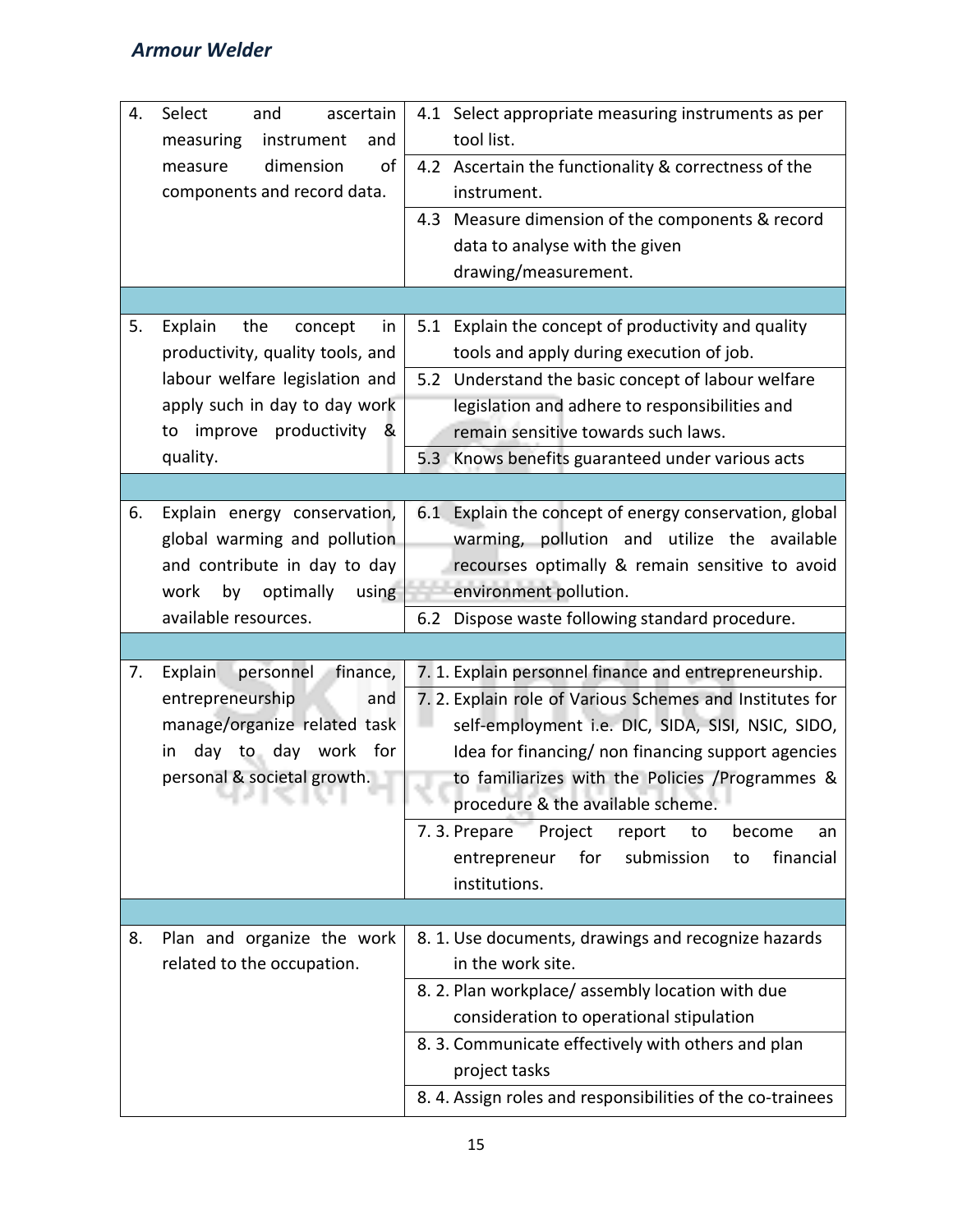for execution of the task effectively and monitor the same.

#### **SPECIFIC OUTCOME**

*Assessment Criteria i.e. the standard of performance, for each specific learning outcome must ensure that the trainee works in familiar surroundings where nature of job is routine type, situation of clear choice & predictable. Assessment criteria should broadly cover the aspect of Planning (Identify, ascertain, etc.); Execution (apply factual knowledge of field of knowledge, recall and demonstrate practical skill during performing the work in routine and repetitive in narrow range of application, using appropriate rule and tool, complying basic arithmetic and algebraic principles and language to communicate in written or oral with required clarity; Checking/ Testing to ensure functionality during the assessment of each outcome. The assessments parameters must also ascertain that the candidate is responsible for his/her own work and learning.*

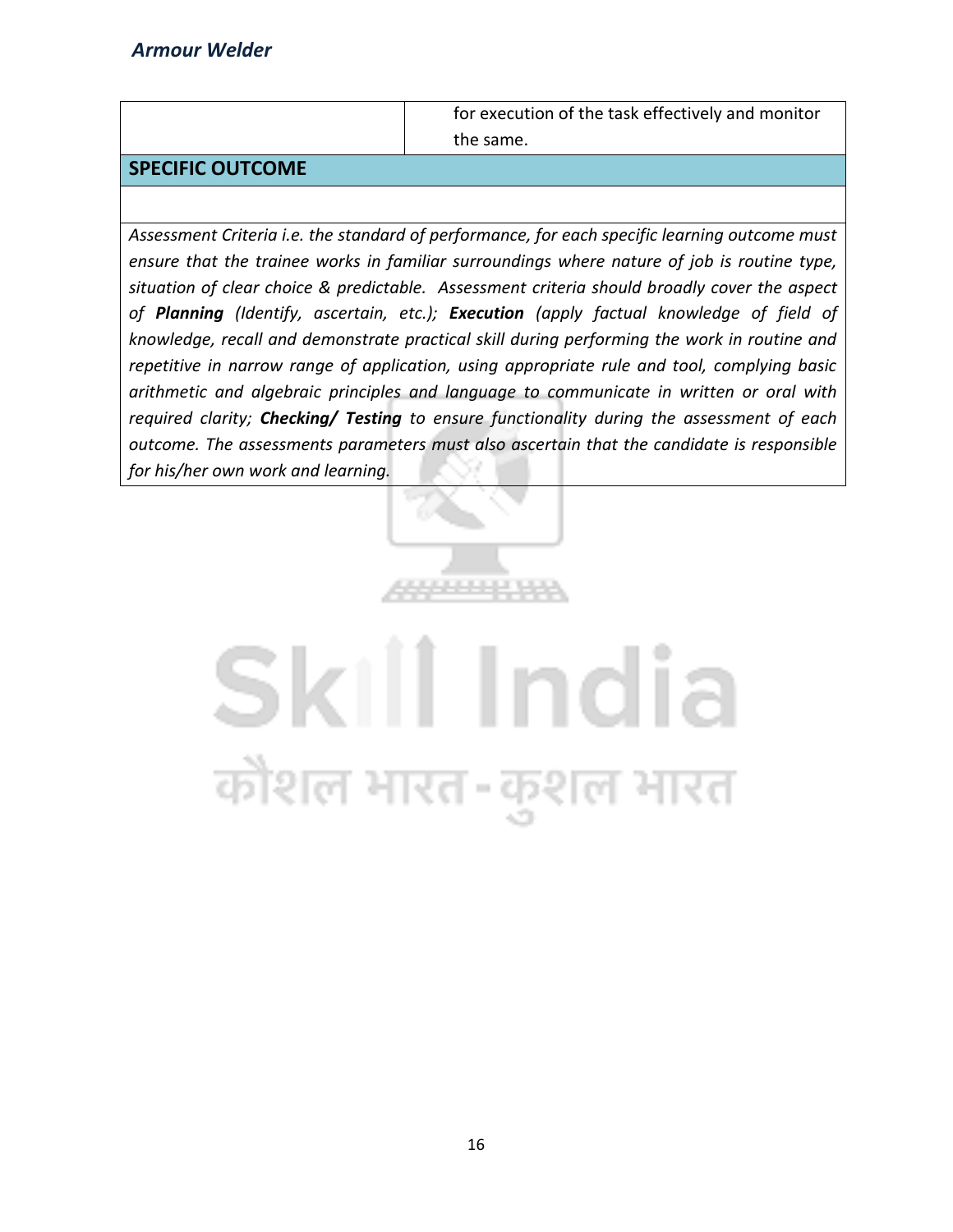# **BASIC TRAINING (Block – I)**

# **Duration: (03) Three Months**

| <b>Week</b>             | <b>Professional Skills</b>                 | <b>Professional Knowledge</b>          |
|-------------------------|--------------------------------------------|----------------------------------------|
| no.                     | (Trade Practical)                          | (Trade Theory)                         |
| $\overline{\mathbf{1}}$ | <b>Induction Training</b>                  | General                                |
|                         | - Importance of trade Training             | - Elementary First Aid                 |
|                         | - Machinery used in the trade.             | - Different process of metal joining   |
|                         | - Introduction to safety equipment and     | methods: Bolting, riveting, soldering, |
|                         | their use etc.                             | brazing, seaming etc.                  |
|                         | - Hack sawing, filing square to            | - Introduction and definition of       |
|                         | dimensions.                                | welding.                               |
|                         | - Marking out on MS plate and              | - Importance of Welding in Industry.   |
|                         | punching.                                  | - Arc and Gas Welding Equipments,      |
|                         |                                            | tools and accessories                  |
|                         |                                            | - Arc and Gas Welding terms and        |
|                         |                                            | definitions.                           |
| $\overline{2}$          | - Setting up of Arc welding machine &      | - Various Welding Processes and its    |
|                         | accessories and striking an arc.           | applications.                          |
|                         | - Setting of oxy-acetylene welding         | - Types of welding joints and its      |
|                         | equipment, Lighting and setting of         | applications.                          |
|                         | flame.                                     | - Edge preparation and fit up for      |
|                         | - Setting up of GMAW/GTAW welding          | different thickness, Surface Cleaning. |
|                         | machine & accessories.                     | - Safety precautions in Shielded Metal |
|                         |                                            | Arc Welding, and Oxy-Acetylene         |
|                         |                                            | <b>Welding and Cutting.</b>            |
|                         |                                            | - Safety precautions pertaining to     |
|                         | काशल                                       | GTAW & GMAW.                           |
|                         |                                            | - Role of stiffeners in controlling    |
|                         |                                            | distortion.                            |
| $\overline{\mathbf{3}}$ | <b>Gas Welding &amp; Cutting Practice</b>  | <b>Gas Welding And Cutting</b>         |
|                         | - Fusion run without and with filler rod   | - Common gases used for welding &      |
|                         | on M.S. sheet 2 mm thick in flat           | cutting, flame temperatures and uses.  |
|                         | position. - Edge joint on MS sheet 2 mm    | - Chemistry of oxy-acetylene flame.    |
|                         | thick in flat position without filler rod. | - Types of oxy-acetylene flames and    |
|                         | - Marking and straight line cutting of     | uses.                                  |
|                         | MS plate. 10 mm thick by gas.              | - Oxy-Acetylene Cutting Equipment,     |
|                         |                                            | principle, parameters and application. |
|                         |                                            | - Color coding for different gas       |
|                         |                                            | cylinders.                             |
|                         |                                            | - Gas regulators, types and uses.      |
|                         |                                            | - Purging: Importance, Method of       |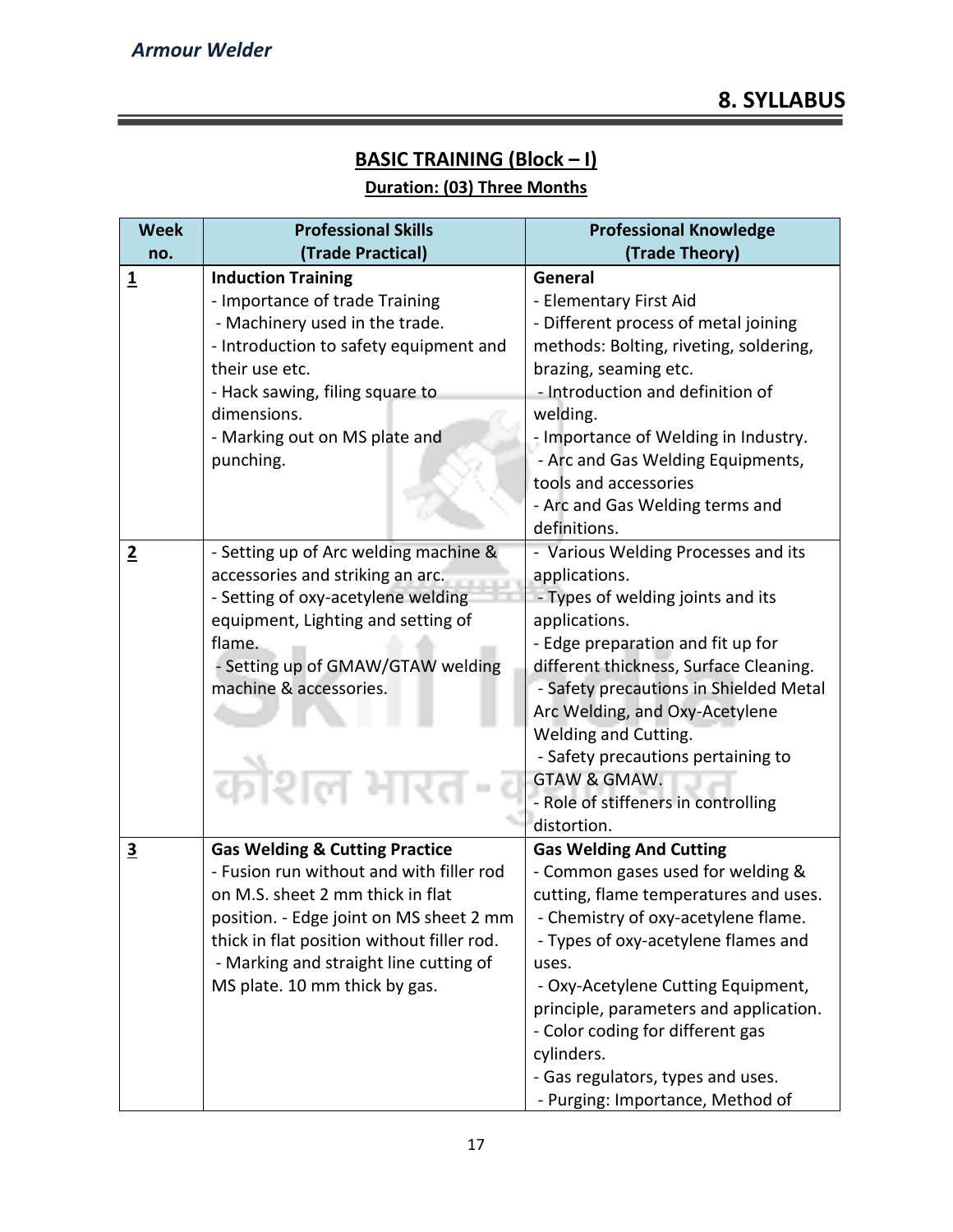|                |                                                                                                                                                                                                                                                                                  | giving.<br>-Oxy acetylene gas welding Systems<br>(Low pressure and High pressure).<br>- Difference between gas welding blow<br>pipe (LP & HP) and gas cutting blow<br>pipe.                                                                                                                                                                                                                                                                                                                                                                                                                                                                                                                                                                                                   |
|----------------|----------------------------------------------------------------------------------------------------------------------------------------------------------------------------------------------------------------------------------------------------------------------------------|-------------------------------------------------------------------------------------------------------------------------------------------------------------------------------------------------------------------------------------------------------------------------------------------------------------------------------------------------------------------------------------------------------------------------------------------------------------------------------------------------------------------------------------------------------------------------------------------------------------------------------------------------------------------------------------------------------------------------------------------------------------------------------|
| $\overline{4}$ | <b>Gas Welding Practice</b><br>- Straight line beads on M.S. plate 10<br>mm thick in flat position. - Weaved<br>bead on M. S plate 10mm thick in flat<br>position. - Square butt joint on M.S.                                                                                   | <b>Gas Welding And Cutting</b><br>- Gas welding techniques. Rightward<br>and Leftward techniques. - Gas<br>welding filler rods, specifications and<br>sizes. - Gas welding fluxes - types and                                                                                                                                                                                                                                                                                                                                                                                                                                                                                                                                                                                 |
|                | sheet 2 mm thick in flat Position . - Fillet<br>"T" joint on M.S. Plate 10 mm thick in<br>flat position.                                                                                                                                                                         | functions. - Gas Brazing & Soldering :<br>principles, types fluxes & uses. - Gas<br>welding defects, causes and remedies.                                                                                                                                                                                                                                                                                                                                                                                                                                                                                                                                                                                                                                                     |
| $\overline{5}$ | <b>GMAW Practices</b><br>- Straight line beads on MS plate by<br>GMAW welding.<br>- Lap joint on MS plate by GMAW<br>welding in down hand position.<br>- Open corner joint on MS plate in down<br>hand position.<br>- "T" joint on MS sheet in flat position<br>by GMAW welding. | <b>GMAW</b><br>- Basic electricity applicable to arc<br>welding and related electrical terms &<br>definitions.<br>- Heat and temperature and its terms<br>related to welding.<br>- Principle of arc welding and<br>characteristics of arc.<br>- Arc welding power sources:<br>Transformer, Motor Generator set,<br>Rectifier and Inverter type welding<br>machines and its care & maintenance.<br>- Advantages and disadvantages of A.C.<br>and D.C. welding machines.<br>- Welding positions as per EN & ASME<br>flat, horizontal, vertical and over head<br>position.<br>- Weld slope and rotation.<br>- Welding symbols as per BIS & AWS.<br>- Recent advances in power sources<br>which gives better penetration and<br>better root fusion with minimum heat<br>addition. |
| <u>6</u>       | <b>GMAW Practices</b><br>- "T" joint on MS sheet in horizontal,<br>vertical, overhead positionby GMAW<br>welding.<br>- CO2 straight line bead, different                                                                                                                         | <b>GMAW</b><br>- Introduction to GMAW -equipment -<br>accessories.<br>- Various names of the process. (MIG-<br>- MAG/ CO2 WELDING, FCAW).                                                                                                                                                                                                                                                                                                                                                                                                                                                                                                                                                                                                                                     |
|                | position of CO2, Single "V' butt joint by                                                                                                                                                                                                                                        | - Advantages& Limitations                                                                                                                                                                                                                                                                                                                                                                                                                                                                                                                                                                                                                                                                                                                                                     |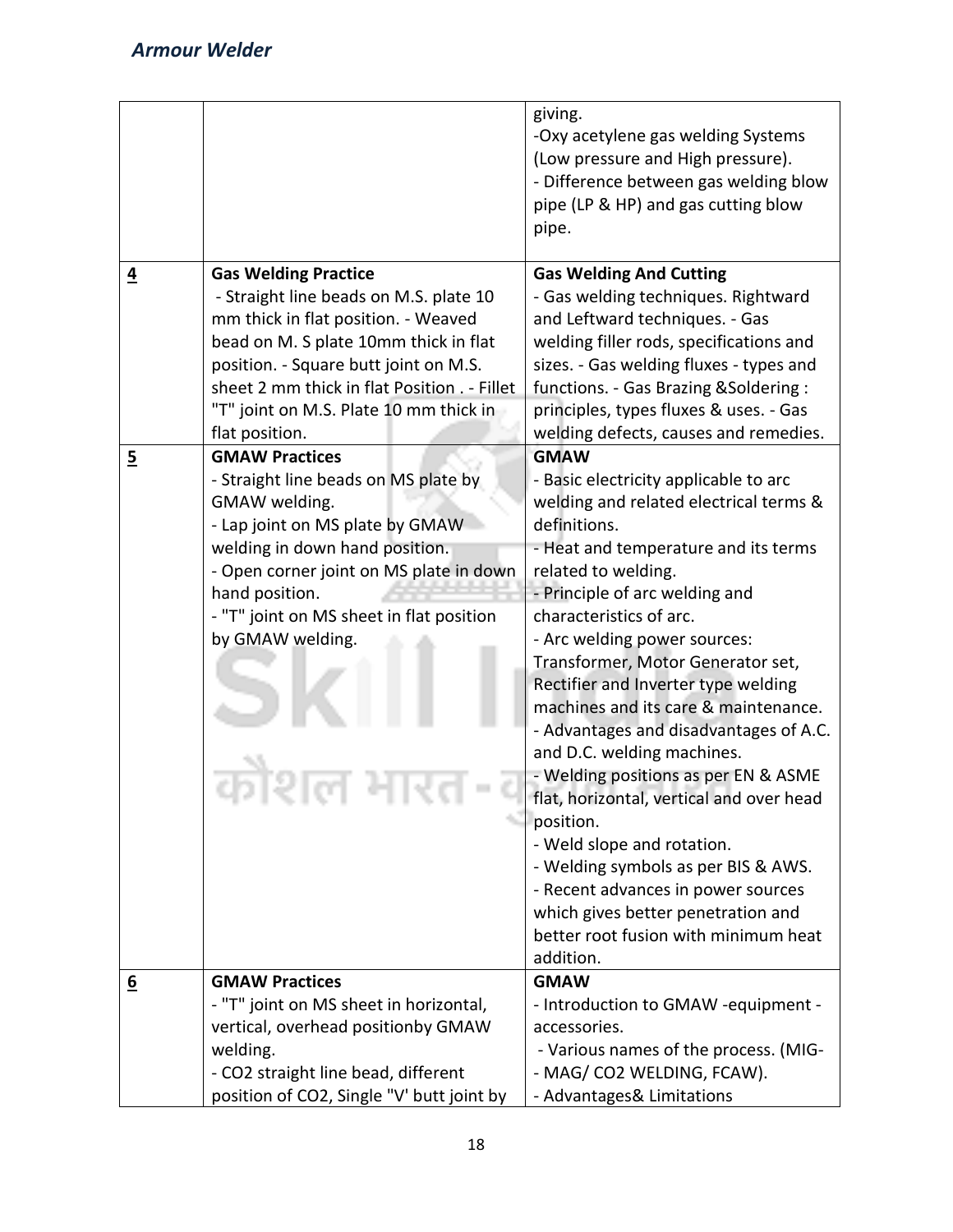|                         | CO2 welding in down hand position,<br>Single "V' butt joint by Argoshield<br>welding in flat position (Gas: Argon and<br>CO2 mixture). | - Trouble shooting in MIG welding<br>- Electrode : types, functions of flux,<br>coating factor, sizes of electrode<br>Coding of electrode as per BIS, AWS,<br>- Effects of moisture pick up.<br>- Storage and baking of electrodes.<br>- Special purpose electrodes and their<br>applications.<br>- Types of weld defects, causes and<br>remedy in GMAW process.<br>- Data and Tables related to CO2 |
|-------------------------|----------------------------------------------------------------------------------------------------------------------------------------|------------------------------------------------------------------------------------------------------------------------------------------------------------------------------------------------------------------------------------------------------------------------------------------------------------------------------------------------------------------------------------------------------|
|                         |                                                                                                                                        | welding.                                                                                                                                                                                                                                                                                                                                                                                             |
| $\overline{\mathbf{Z}}$ | <b>GTAW Practices</b>                                                                                                                  | <b>GTAW</b>                                                                                                                                                                                                                                                                                                                                                                                          |
|                         | - Setting up GTAW welding plant and<br>establishing the arc.                                                                           | - Introduction to GTAW welding.<br>- Various names of the process. (TIG,                                                                                                                                                                                                                                                                                                                             |
|                         | - Beading practice on MS sheet by                                                                                                      | Argon arc welding).                                                                                                                                                                                                                                                                                                                                                                                  |
|                         | GTAW.                                                                                                                                  | - Equipments& accessories.                                                                                                                                                                                                                                                                                                                                                                           |
|                         |                                                                                                                                        | - Advantages & Limitations.                                                                                                                                                                                                                                                                                                                                                                          |
|                         |                                                                                                                                        | - Reading of Welding procedure                                                                                                                                                                                                                                                                                                                                                                       |
|                         |                                                                                                                                        | specifications (WPS).                                                                                                                                                                                                                                                                                                                                                                                |
|                         |                                                                                                                                        | - Reading of Procedure qualification                                                                                                                                                                                                                                                                                                                                                                 |
|                         |                                                                                                                                        | Record (PQR)                                                                                                                                                                                                                                                                                                                                                                                         |
|                         |                                                                                                                                        |                                                                                                                                                                                                                                                                                                                                                                                                      |
| 8                       | <b>GTAW Practices</b>                                                                                                                  | <b>GTAW</b>                                                                                                                                                                                                                                                                                                                                                                                          |
|                         | - Square butt joint on MS in down hand                                                                                                 | - Arc length - types - effects of arc                                                                                                                                                                                                                                                                                                                                                                |
|                         | position.                                                                                                                              | length.                                                                                                                                                                                                                                                                                                                                                                                              |
|                         | - Beading practice on SS, aluminum by                                                                                                  | - Polarity: Types and applications. -                                                                                                                                                                                                                                                                                                                                                                |
|                         | TIG/GTAW.                                                                                                                              | Tungsten electrode, Types, sizes, and                                                                                                                                                                                                                                                                                                                                                                |
|                         |                                                                                                                                        | uses. coding as per BIS, AWS. - Type of                                                                                                                                                                                                                                                                                                                                                              |
|                         |                                                                                                                                        | shielding gases- Types & properties.                                                                                                                                                                                                                                                                                                                                                                 |
| $\overline{9}$          | <b>GTAW Practices</b>                                                                                                                  | <b>GTAW</b>                                                                                                                                                                                                                                                                                                                                                                                          |
|                         | - Open corner joint on MS sheet in                                                                                                     | - GTAW Welding consumables-Types &                                                                                                                                                                                                                                                                                                                                                                   |
|                         | down hand position.                                                                                                                    | Specifications as per BIS & AWS                                                                                                                                                                                                                                                                                                                                                                      |
|                         | - Lap joint on MS sheet in down hand                                                                                                   | - Tables & data relating to TIG welding.                                                                                                                                                                                                                                                                                                                                                             |
|                         | position by GTAW.                                                                                                                      | - Different type of weld joints- plates &                                                                                                                                                                                                                                                                                                                                                            |
|                         | - Tee joint on MS sheet in down hand                                                                                                   | pipes                                                                                                                                                                                                                                                                                                                                                                                                |
|                         | position.                                                                                                                              | - Advantages of root pass welding of                                                                                                                                                                                                                                                                                                                                                                 |
|                         | - Lap joint on MS sheet in Horizontal                                                                                                  | pipes by TIG welding                                                                                                                                                                                                                                                                                                                                                                                 |
|                         | position by GTAW.                                                                                                                      | - Types of weld defects, causes and                                                                                                                                                                                                                                                                                                                                                                  |
|                         |                                                                                                                                        | remedy in GTAW process.                                                                                                                                                                                                                                                                                                                                                                              |
| <u>10</u>               | <b>Preparation of Armour Materials.</b>                                                                                                | <b>Preparation of Armour Materials</b><br><b>Basic composition of Armour</b>                                                                                                                                                                                                                                                                                                                         |
|                         | General practice on oxygen torch<br>cutting machine.                                                                                   | material and their properties.                                                                                                                                                                                                                                                                                                                                                                       |
|                         | Demonstration on modern                                                                                                                | Understand cutting armour plate -                                                                                                                                                                                                                                                                                                                                                                    |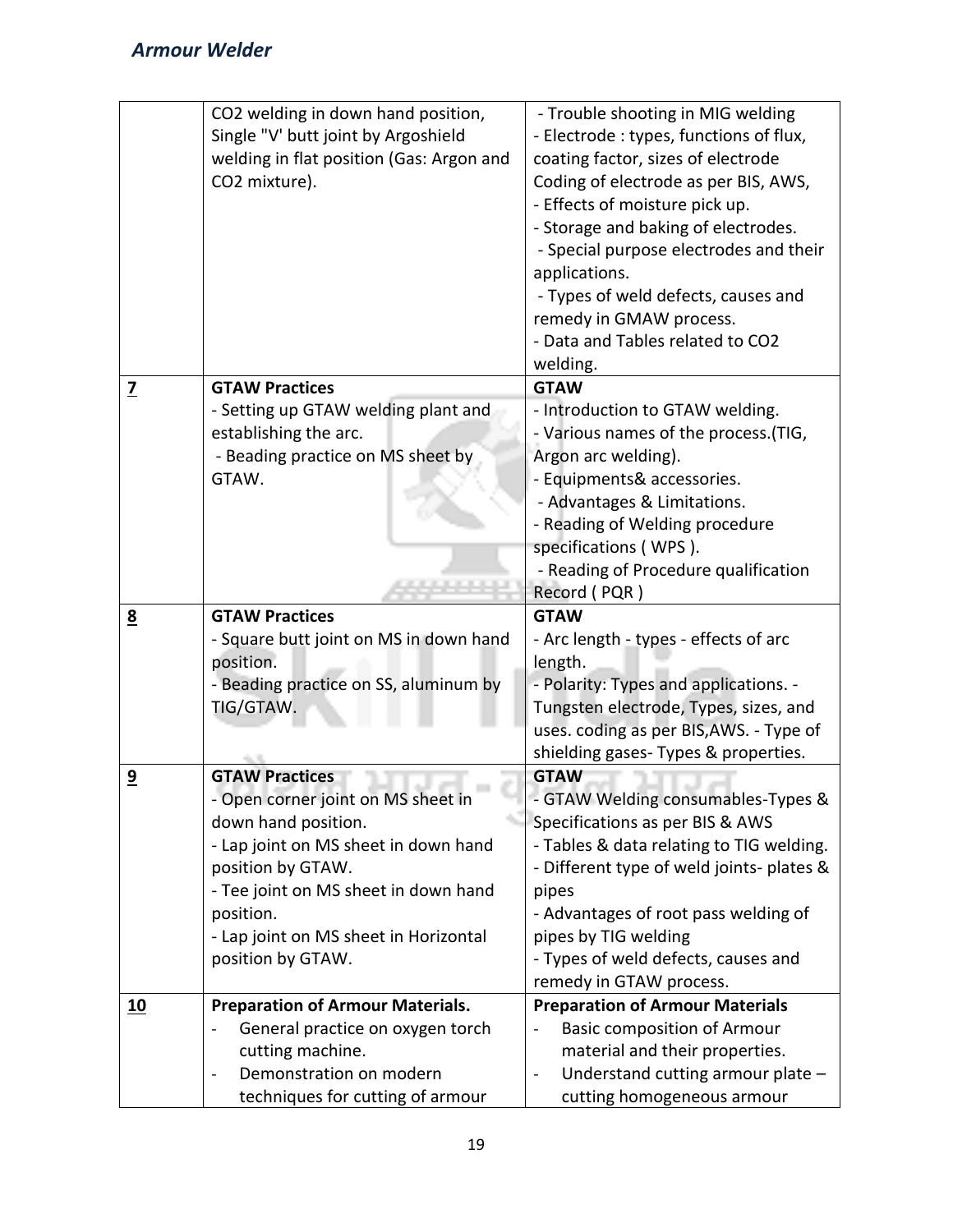|           | welding plates on CNC laser cutting<br>Machine and CNC plasma cutting<br>machine.<br>Demo on edge preparation of the<br>$\overline{\phantom{a}}$<br>armour plates and practice on<br>removing burrs and spatters by<br>angular grinder. | plate, cutting face hardened<br>armour plate.<br>Understand the cutting of armour<br>materials by modern machines.<br>To understand the edge<br>preparation parameters -<br>Thickness, material, welding<br>process, extent of penetration<br>required, welding distortion and<br>cost.<br>Material thickness in mm, type of<br>joint welding current, different<br>positions and diameter of<br>17<br>electrode.                                                                                                                                                                                                                                                                                                                           |  |
|-----------|-----------------------------------------------------------------------------------------------------------------------------------------------------------------------------------------------------------------------------------------|---------------------------------------------------------------------------------------------------------------------------------------------------------------------------------------------------------------------------------------------------------------------------------------------------------------------------------------------------------------------------------------------------------------------------------------------------------------------------------------------------------------------------------------------------------------------------------------------------------------------------------------------------------------------------------------------------------------------------------------------|--|
| 11        | <b>Structural Welding Practice</b><br>- Structural pipe welding butt joint on<br>MS pipe 0 50 and 3mm WT in 1G<br>position.<br>- Fillet Lap joint on M.S. Plate 10 mm in<br>vertical position                                           | <b>Metals &amp; Properties</b><br>- Classification of steel.<br>- Welding of low, medium and high<br>carbon steel and alloy steels.<br>- Effects of alloying elements on steel<br>- Basic welding metallurgy.<br>- Weldability of metals, Importance of<br>pre-heating, post heating and<br>maintenance of inter pass<br>temperature.<br>- Stainless steel types<br>- Weld decay and Weldability.<br>- Arc blow - causes and methods of<br>controlling.<br>- Distortion in arc & gas welding and<br>methods employed to minimize<br>distortion.<br>- Arc Welding defects, causes and<br>Remedies.<br>- Preheating and Post heating.<br>- Distortion and methods of control.<br>- Stress Relieving or Post Welding Heat<br>Treatment (PWHT). |  |
| <u>12</u> | <b>Testing Practices</b><br>Dye penetrant<br>Magnetic particle testing                                                                                                                                                                  | Inspection<br>- Inspection & testing of weldments.<br>- Visual inspection methods.<br>- Inspection kits - universal gauge,<br>Fillet gauge, etc.<br>- Non-destructive Testing methods.                                                                                                                                                                                                                                                                                                                                                                                                                                                                                                                                                      |  |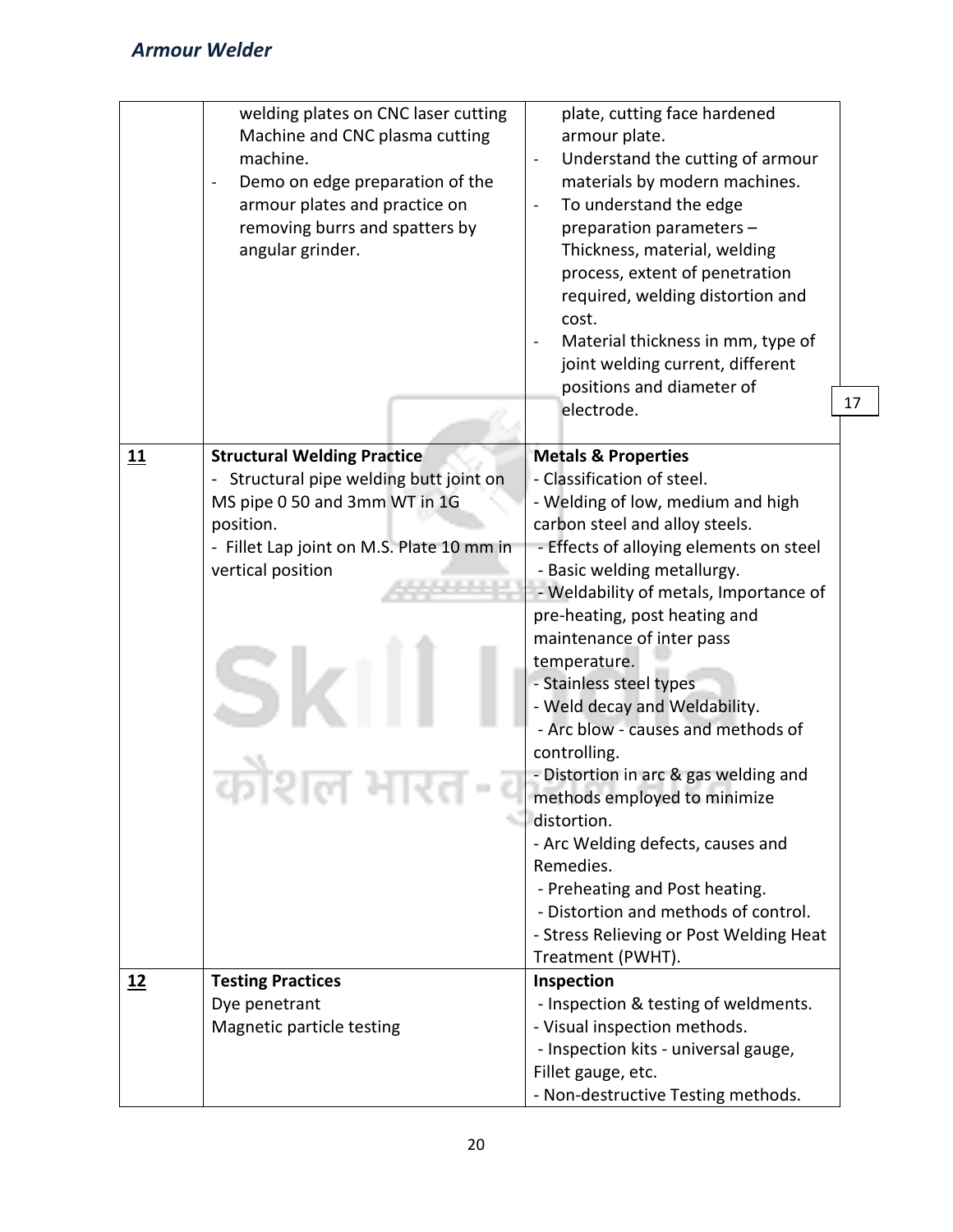| - PT, MPT, UT & RT.<br>- Destructive testing - Bend test & |  |
|------------------------------------------------------------|--|
| tensile test.                                              |  |
| <b>Assessment/Examination 03days</b>                       |  |

NOTE: -

More emphasis to be given on video/real-life pictures during theoretical classes. Some real-life pictures/videos of related industry operations may be shown to the trainees to give a feel of Industry and their future assignment.



# Skill India कोशल भारत-कुशल भारत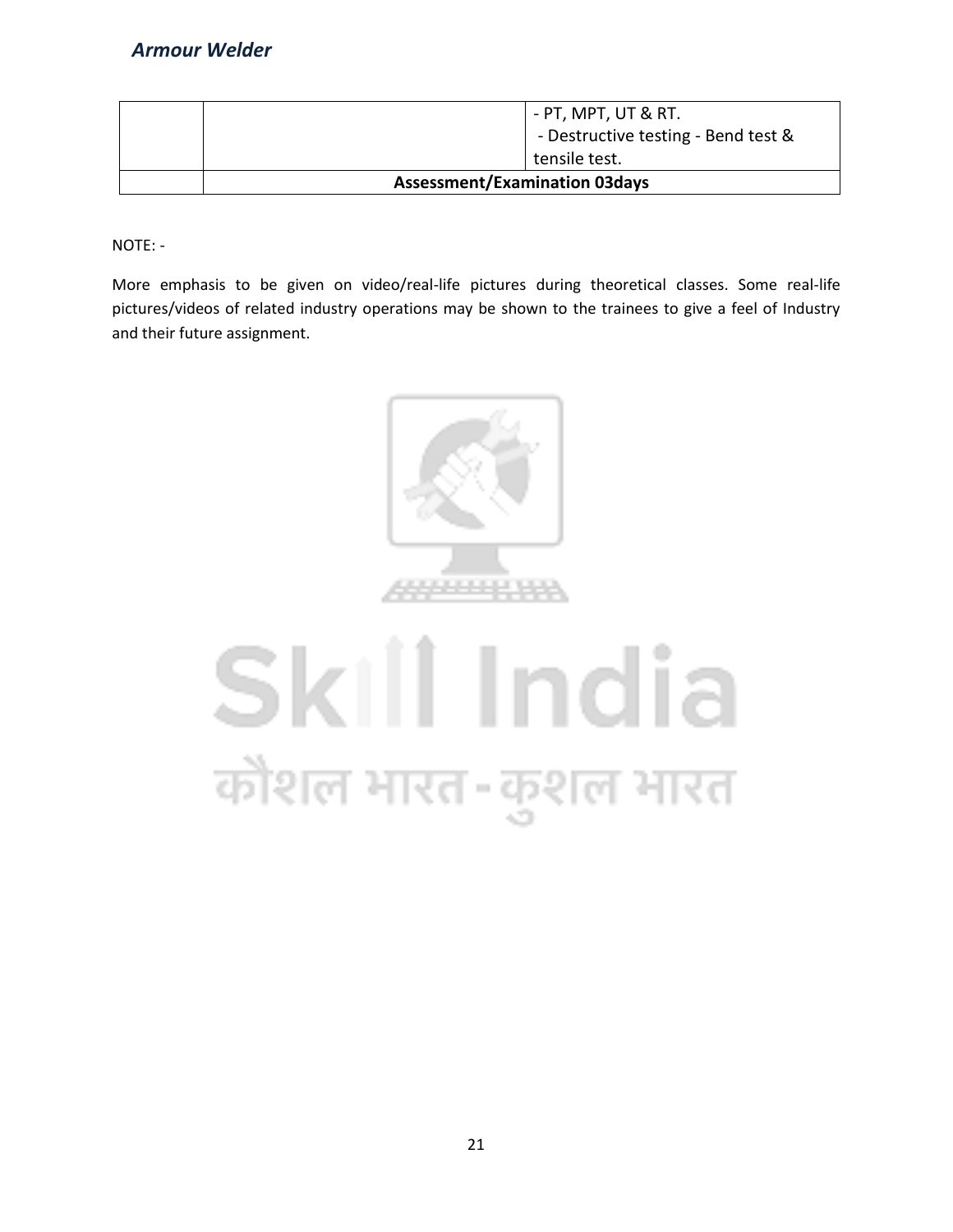=

# **9.1 WORKSHOP CALCULATION SCIENCE & ENGINEERING DRAWING**

|     | $Block - I$                              |                                                                     |  |
|-----|------------------------------------------|---------------------------------------------------------------------|--|
| SI. | <b>Workshop Calculation and Science</b>  | <b>Engineering Drawing</b>                                          |  |
| No. | (Duration: - 20 hrs.)                    | (Duration: - 30 hrs.)                                               |  |
| 1.  | Unit: Systems of unit- FPS, CGS,         | <b>Introduction to Engineering Drawing and</b>                      |  |
|     | MKS/SI unit, unit of length, Mass        | <b>Drawing Instruments:</b>                                         |  |
|     | and time, Conversion of units            | Conventions                                                         |  |
|     |                                          | Viewing of engineering drawing sheets.                              |  |
|     |                                          | Method of Folding of printed Drawing Sheet as<br>per BIS SP:46-2003 |  |
|     |                                          | Drawing board, T-Square, Drafter (Drafting                          |  |
|     |                                          | M/c), Set Squares, Protractor, Drawing                              |  |
|     |                                          | Instrument Box (Compass, Dividers, Scale,                           |  |
|     |                                          | Diagonal Scales etc.), Pencils of different                         |  |
|     |                                          | Grades, Drawing pins / Clips.                                       |  |
| 2.  | <b>Basic Mathematics -</b>               | Lines:                                                              |  |
|     | <b>BODMAS</b> rule                       | Definition, types and applications in Drawing                       |  |
|     | Fraction-Addition, Subtraction,          | as per BIS SP:46-2003                                               |  |
|     | multiplication and Division-             | Classification of lines (Hidden, centre,                            |  |
|     | Problem solving, Decimal-Addition.       | construction, Extension, Dimension, Section)                        |  |
|     |                                          | Drawing lines of given length (Straight, curved)                    |  |
|     | Simple calculation using Scientific      | Drawing of parallel lines, perpendicular line                       |  |
|     | Calculator.                              | Methods of Division of line segment                                 |  |
| 3.  | <b>Conversion of Fraction to Decimal</b> | Free hand drawing of                                                |  |
|     | and vice-versa.                          | Lines, polygons, ellipse, etc.                                      |  |
|     |                                          | geometrical figures and blocks with dimension                       |  |
|     | काश                                      | Transferring measurement from the given object                      |  |
|     |                                          | to the free hand sketches.                                          |  |
| 4.  | Percentage:                              | Drawing of Geometrical Figures: Definition,                         |  |
|     | Introduction, Simple calculation.        | nomenclature and practice of                                        |  |
|     | Changing percentage to fraction          | Angle: Measurement and its types, method of<br>bisecting.           |  |
|     | and decimal & vice-versa.                | Triangle -different types                                           |  |
|     |                                          | Rectangle, Square, Rhombus, Parallelogram.                          |  |
|     |                                          | Circle and its elements.                                            |  |
| 5.  | <b>Material Science:</b>                 | <b>Sizes and Layout of Drawing Sheets</b>                           |  |
|     | Definition, properties (physical &       | - Selection of sizes                                                |  |
|     | mechanical) and uses of Metal,           | - Title Block, its position and content                             |  |
|     | Non-metal, Alloy &Insulator.             | - Item Reference on Drawing Sheet (Item List)                       |  |
|     | Types of ferrous and Non-ferrous         |                                                                     |  |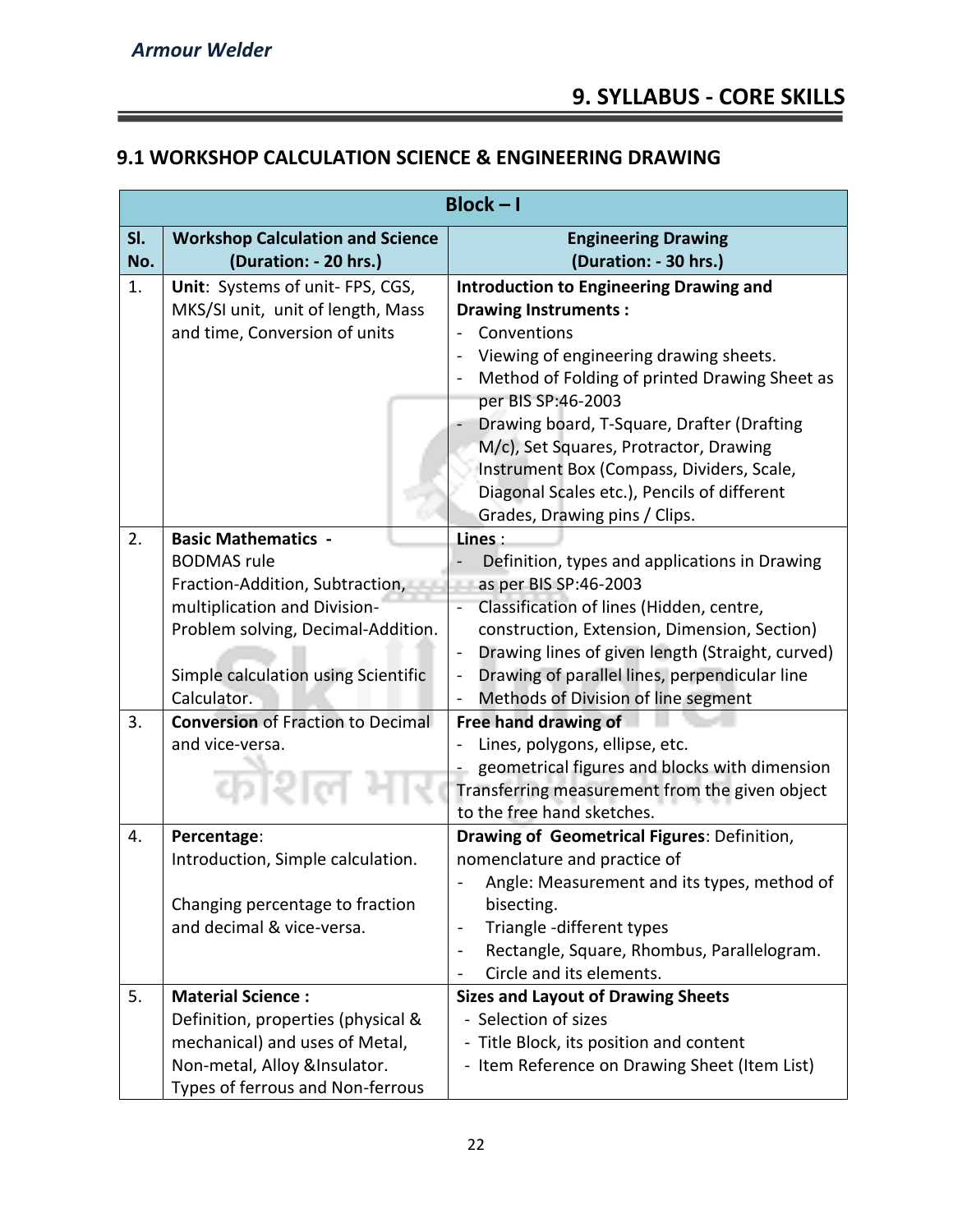|     | metals.                                                     |                                                         |
|-----|-------------------------------------------------------------|---------------------------------------------------------|
|     | Difference between Ferrous and                              |                                                         |
|     | Non-Ferrous metals.                                         |                                                         |
| 6.  | <b>Mass, Weight and Density:</b>                            | <b>Method of presentation of Engineering Drawing</b>    |
|     | Mass, Unit of Mass, Weight,                                 | - Pictorial View                                        |
|     | difference between mass and                                 | - Orthographic View                                     |
|     | weight.                                                     | - Isometric view                                        |
|     | Density, unit of density. Relation                          |                                                         |
|     | between mass, weight & density.                             |                                                         |
|     | Simple problems related to mass,                            |                                                         |
|     | weight, and density.                                        |                                                         |
| 7.  | <b>Mensuration:</b>                                         | <b>Drawing of Solid figures</b>                         |
|     | Area and perimeter of square,                               | (Cube, Cuboids, Cone) with dimensions.                  |
|     | rectangle, parallelogram, triangle,                         |                                                         |
|     | circle, semi circle,                                        |                                                         |
|     | Volume of solids - cube, cuboid,                            |                                                         |
|     | cylinder and Sphere.                                        |                                                         |
|     | Surface area of solids - cube,                              |                                                         |
|     | cuboid, cylinder and Sphere.                                |                                                         |
| 8.  | <b>Elasticity:</b>                                          | <b>Free hand Drawing of Solid figures</b>               |
|     | Elastic & Plastic material. Stress &                        | (Prism, Pyramid, Frustum of Cone and Pyramid.)          |
|     | strain and their units. Young's                             | with dimensions.                                        |
|     | modules. Ultimate stress and                                |                                                         |
|     | breaking stress.                                            |                                                         |
| 9.  | <b>Heat &amp; Temperature:</b>                              | Free Hand sketch of hand tools and measuring            |
|     | Heat and temperature, their units,                          | tools used in respective trades.                        |
|     | difference between heat and                                 |                                                         |
|     | temperature, boiling point, melting                         |                                                         |
|     | point,                                                      |                                                         |
|     | Scale of temperature, relation                              |                                                         |
|     | between different scale of                                  |                                                         |
|     | temperature.                                                |                                                         |
|     | Thermometer, pyrometer.                                     |                                                         |
|     | Transmission of heat, conduction,<br>convection, radiation. |                                                         |
| 10. | <b>Basic Electricity:</b>                                   | <b>Projections:</b>                                     |
|     | Introduction and use of Electricity.                        | Concept of axes plane and quadrant.                     |
|     | AC, DC & their comparisons.                                 | Orthographic projections                                |
|     | Current, Voltage, Resistance& their                         | Method of first angle and third angle<br>$\blacksquare$ |
|     | units.                                                      | projections (definition and difference)                 |
|     | Power, Energy & their units.                                | Symbol of 1st angle and 3rd angle projection            |
|     | Insulator and conductors & their                            | as per IS specification.                                |
|     | uses.                                                       |                                                         |
| 11. |                                                             | Drawing of Orthographic projection in 3rd angle.        |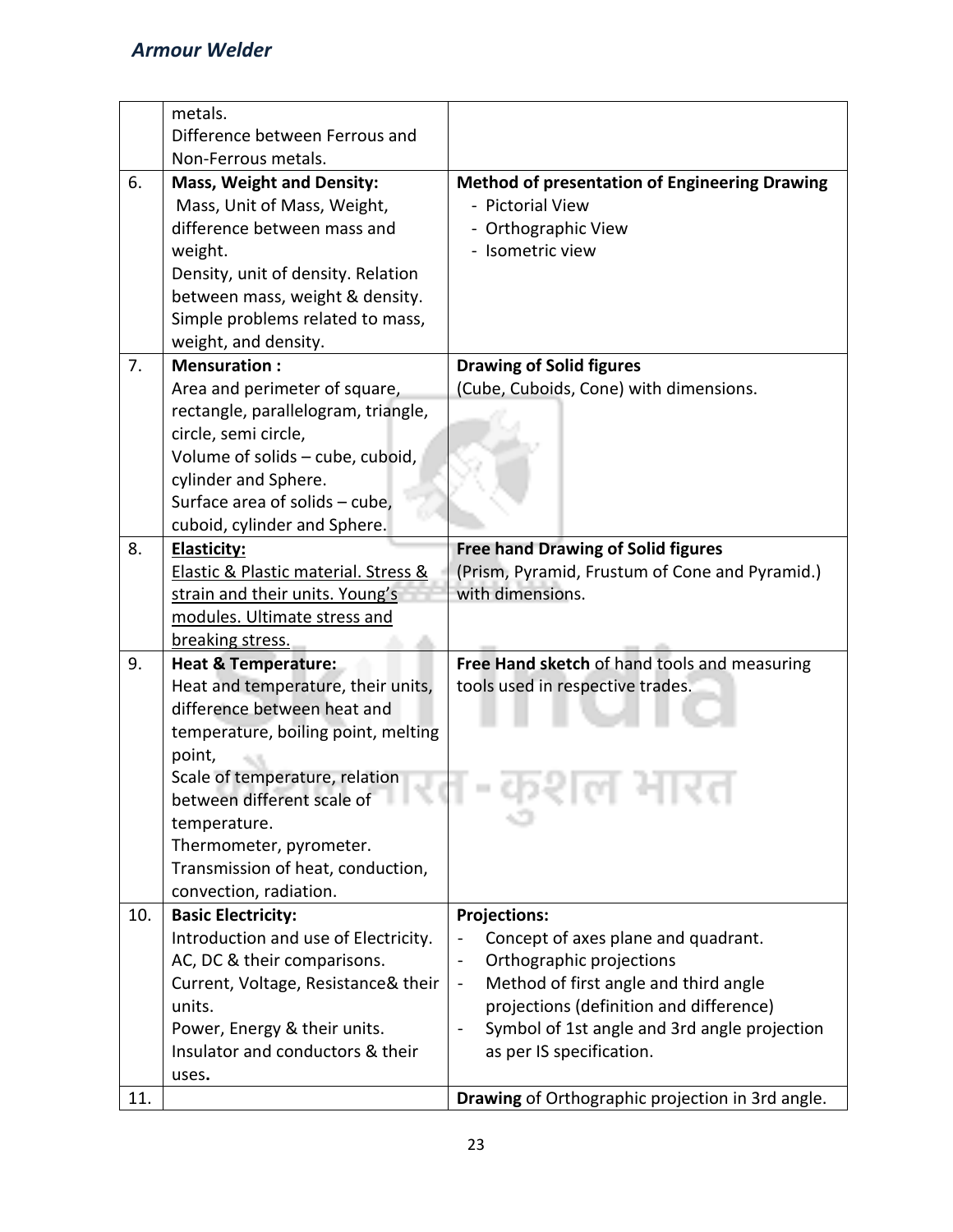# **9.2 EMPLOYABILITY SKILLS**

# **(DURATION: - 55 HRS.)**

| <b>Topic</b> | <b>Topic</b>                                                             | <b>Duration</b> |
|--------------|--------------------------------------------------------------------------|-----------------|
| No.          |                                                                          | (in hours)      |
|              | <b>English Literacy</b>                                                  | 7               |
| 1.           | Reading                                                                  |                 |
|              | Reading and understanding simple sentences about self, work and          |                 |
|              | environment                                                              |                 |
| 2.           | Writing                                                                  |                 |
|              | Construction of simple sentences Writing simple English                  |                 |
| 3.           | Speaking / Spoken English                                                |                 |
|              | Speaking with preparation on self, on family, on friends/ classmates, on |                 |
|              | know, picture reading gain confidence through role-playing and           |                 |
|              | discussions on current happening job description, asking about           |                 |
|              | someone's job habitual actions. Taking messages, passing messages on     |                 |
|              | and filling in message forms Greeting and introductions office           |                 |
|              | hospitality, Resumes or curriculum vita essential parts, letters of      |                 |
|              | application reference to previous communication.                         |                 |
|              | I.T. Literacy                                                            | 10              |
| 1.           | <b>Basics of Computer</b>                                                |                 |
|              | Introduction, Computer and its applications, Hardware and peripherals,   |                 |
|              | Switching on-Starting and shutting down of computer.                     |                 |
| 2.           | Word processing and Worksheet                                            |                 |
|              | Basic operating of Word Processing, Creating, opening and closing        |                 |
|              | Documents, use of shortcuts, Creating and Editing of Text, Formatting    |                 |
|              | the Text, Insertion & creation of Tables. Printing document.             |                 |
|              | Basics of Excel worksheet, understanding basic commands, creating        |                 |
|              | simple worksheets, understanding sample worksheets, use of simple        |                 |
|              | formulas and functions, Printing of simple excel sheets.                 |                 |
|              | Use of External memory like pen drive, CD, DVD etc,                      |                 |
| 3.           | <b>Computer Networking and INTERNET</b>                                  |                 |
|              | Accessing the Internet using Web Browser, Downloading and Printing       |                 |
|              | Web Pages, Opening an email account and use of email. Social media       |                 |
|              | sites and its implication.                                               |                 |
|              | <b>Communication Skill</b>                                               | 18              |
| 1.           | <b>Introduction to Communication Skills</b>                              |                 |
|              | Communication and its importance                                         |                 |
|              | Principles of Effective communication                                    |                 |
|              | Types of communication - verbal, nonverbal, written, email,              |                 |
|              | talking on phone.                                                        |                 |
|              | Nonverbal communication - components-Para-language                       |                 |
|              | Body - language                                                          |                 |
|              | Barriers to communication and dealing with barriers.                     |                 |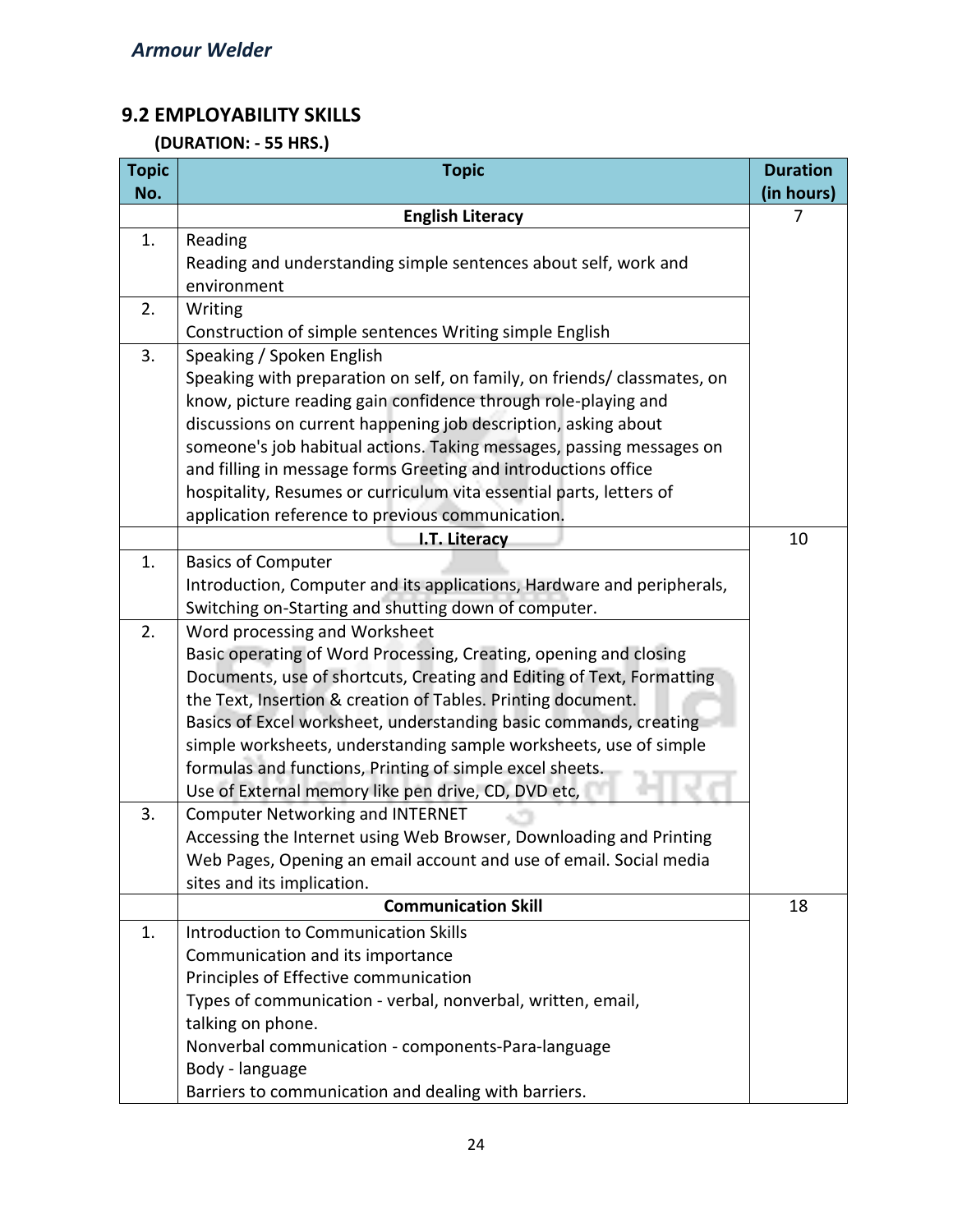| 2. | <b>Listening Skills</b>                                                     |   |
|----|-----------------------------------------------------------------------------|---|
|    | Listening-hearing and listening, effective listening, barriers to effective |   |
|    | listening guidelines for effective listening.                               |   |
| 3. | <b>Motivational Training</b>                                                |   |
|    | Characteristics Essential to Achieving Success                              |   |
|    | The Power of Positive Attitude                                              |   |
|    | Self awareness                                                              |   |
|    | Importance of Commitment                                                    |   |
|    | <b>Ethics and Values</b>                                                    |   |
|    | <b>Ways to Motivate Oneself</b>                                             |   |
|    | Personal Goal setting and Employability Planning.                           |   |
| 4. | <b>Facing Interviews</b>                                                    |   |
|    | Manners, Etiquettes, Dress code for an interview                            |   |
|    | Do's & Don'ts for an interview                                              |   |
|    | <b>Entrepreneurship skill</b>                                               | 8 |
| 1. | Concept of Entrepreneurship                                                 |   |
|    | Entrepreneurship- Entrepreneurship - Enterprises:-Conceptual issue.         |   |
|    | Source of business ideas, Entrepreneurial opportunities, The process of     |   |
|    | setting up a business.                                                      |   |
| 2. | <b>Institutions Support</b>                                                 |   |
|    | Role of Various Schemes and Institutes for self-employment i.e. DIC,        |   |
|    | SIDA, SISI, NSIC, SIDO, Idea for financing/ non financing support agencies  |   |
|    | to familiarizes with the Policies / Programmes & procedure & the            |   |
|    | available scheme.                                                           |   |
|    | <b>Productivity</b>                                                         |   |
| 1. | Productivity                                                                |   |
|    | Definition, Necessity.                                                      |   |
| 2. | <b>Affecting Factors</b>                                                    |   |
|    | Skills, Working Aids, Automation, Environment, Motivation                   |   |
|    | How improves or slows down.                                                 |   |
| 3. | Personal Finance Management                                                 |   |
|    | Banking processes, Handling ATM, KYC registration, safe cash handling,      |   |
|    | Personal risk and Insurance.                                                |   |
|    | <b>Occupational Safety, Health &amp; Environment Education</b>              | 6 |
| 1. | Safety & Health                                                             |   |
|    | Introduction to Occupational Safety and Health importance of safety and     |   |
|    | health at workplace.                                                        |   |
| 2. | <b>Occupational Hazards</b>                                                 |   |
|    | Basic Hazards, Chemical Hazards, Vibro-acoustic Hazards, Mechanical         |   |
|    | Hazards, Electrical Hazards, Thermal Hazards. Occupational health,          |   |
|    | Occupational hygienic, Occupational Diseases/ Disorders & its               |   |
|    | prevention.                                                                 |   |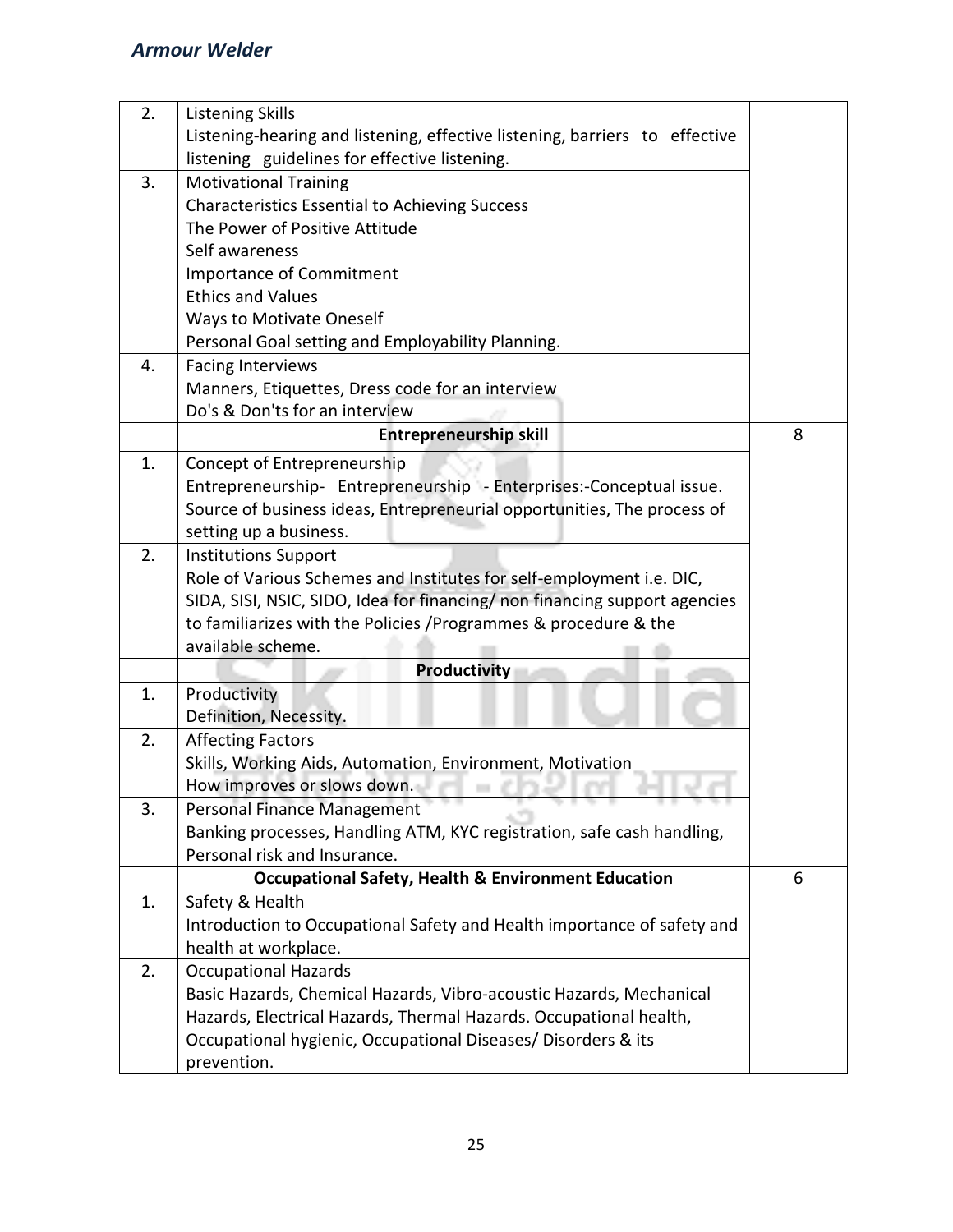| 3. | Accident & safety                                                            |   |  |  |
|----|------------------------------------------------------------------------------|---|--|--|
|    | Basic principles for protective equipment.                                   |   |  |  |
|    | Accident Prevention techniques - control of accidents and safety             |   |  |  |
|    | measures.                                                                    |   |  |  |
| 4. | <b>First Aid</b>                                                             |   |  |  |
|    | Care of injured & Sick at the workplaces, First-Aid & Transportation of      |   |  |  |
|    | sick person                                                                  |   |  |  |
|    | <b>Labour Welfare Legislation</b>                                            |   |  |  |
| 1. | <b>Welfare Acts</b>                                                          |   |  |  |
|    | Benefits guaranteed under various acts-Factories Act, Apprenticeship         |   |  |  |
|    | Act, Employees State Insurance Act (ESI), Employees Provident Fund Act.      |   |  |  |
|    | <b>Quality Tools</b>                                                         | 6 |  |  |
| 1. | <b>Quality Consciousness:</b>                                                |   |  |  |
|    | Meaning of quality, Quality Characteristic                                   |   |  |  |
| 2. | <b>Quality Circles:</b>                                                      |   |  |  |
|    | Definition, Advantage of small group activity, objectives of quality Circle, |   |  |  |
|    | Roles and function of Quality Circles in Organization, Operation of          |   |  |  |
|    | Quality circle. Approaches to starting Quality Circles, Steps for            |   |  |  |
|    | continuation Quality Circles.                                                |   |  |  |
| 3. | House Keeping:                                                               |   |  |  |
|    | Purpose of Housekeeping, Practice of good Housekeeping.                      |   |  |  |
| 4. | <b>Quality Tools</b>                                                         |   |  |  |
|    | Basic quality tools with a few examples                                      |   |  |  |

# Skill India कौशल भारत-कुशल भारत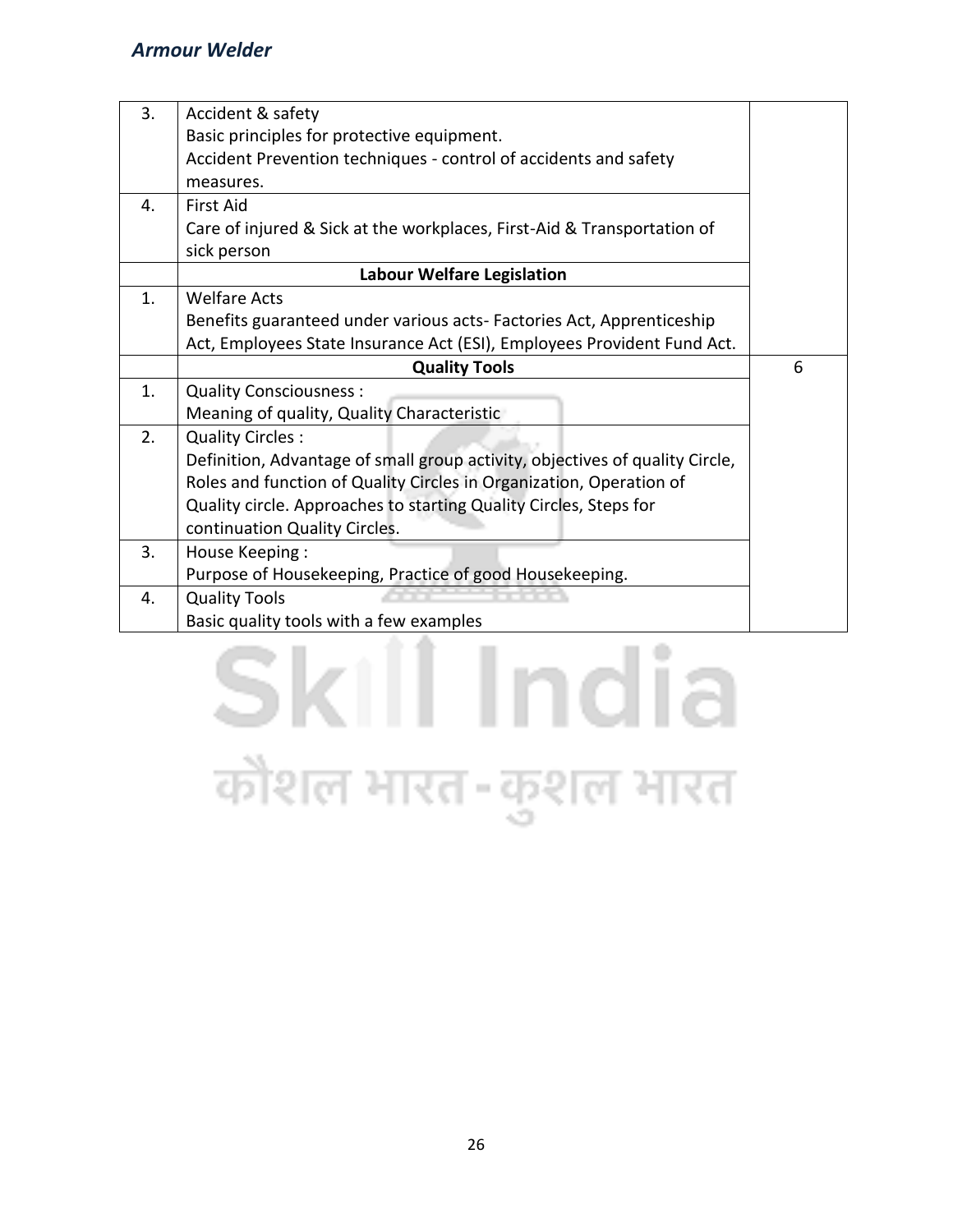# **10. DETAILS OF COMPETENCIES (ON-JOB TRAINING)**

The **competencies** on completion of On-Job Training are detailed below: -

#### **Block – I**

- 1. Identify precautions to be followed while working in welding jobs.
- 2. Use shop floor material handling equipment.
- 3. Read and interpret fabrication drawing & welding symbols. Interpret and apply mechanical drawings of layout/assemblies and perform measurements.
- 4. Ensure edge preparation & fitting practices as applicable to the armour welder trade and assembling components using clamps, Fixtures and Manipulators.
- 5. Perform Oxy-acetylene welding & cutting (using Oxygen and acetylene cylinders) observing safety guidelines.
- 6. Practice Oxy-acetylene gauging.
- 7. Prepare surfaces for armour welding.
- 8. Perform SMAW welding of different joints of Armour plates in down hand, horizontal & vertical positions using armour welding electrodes.
- 9. Identify Welding defects and their correction.
- 10. Perform Baking and drying of welding electrodes.
- 11. Perform Groove and fillet joints of Armour components in down hand, horizontal, vertical and overhead positions by SMAW.
- 12. Prepare Pipe joints in 1G & 2G positions by SMAW.
- 13. Perform Preheating, post heating of welds and Post weld heat treatment.
- 14. Check Fillet and groove joints of Armour parts in down hand, horizontal by GMAW and MMAW.
- 15. Perform Butt and Fillet joints of Aluminium (Bullet Proof) in down hand, horizontal and vertical positions by GTAW or TIG welding.
- 16. Apply the techniques of Welding Inspection and NDT test.

**Note:** 

- 1. Industry must ensure that above mentioned competencies are achieved by the trainees during their on-job training.
- 2. In addition to above competencies/outcomes industry may impart additional training relevant to the specific industry.

# **ANNEXURE – I**

# INFRASTRUCTURE FOR PROFESSIONAL SKILL & PROFESSIONAL KNOWLEDGE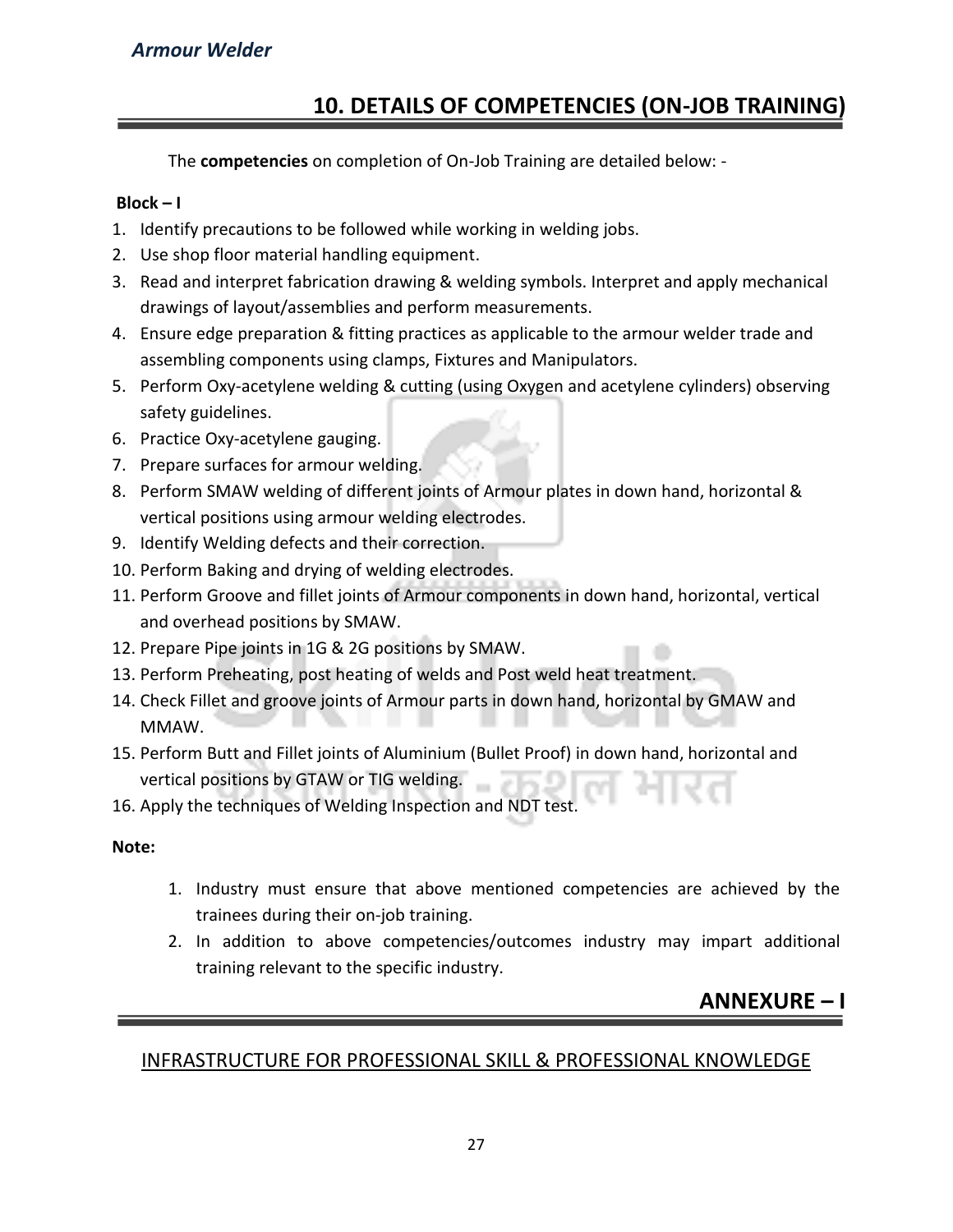| <b>ARMOUR WELDER</b> |                                                                                                        |                      |              |  |  |  |  |
|----------------------|--------------------------------------------------------------------------------------------------------|----------------------|--------------|--|--|--|--|
|                      | LIST OF TOOLS AND EQUIPMENT for Basic Training (For 20 Apprentices)                                    |                      |              |  |  |  |  |
|                      | A. TRAINEES TOOL KIT (For each additional unit trainees tool kit Sl. 1-18 is required<br>additionally) |                      |              |  |  |  |  |
| SI.                  |                                                                                                        |                      |              |  |  |  |  |
| no.                  | Name of the Tool & Equipment                                                                           | <b>Specification</b> | Quantity     |  |  |  |  |
| $\mathbf{1}$         | Welding helmet fiber                                                                                   | As per standard      | 20 nos.      |  |  |  |  |
| $\overline{2}$       | Welding hand shield fiber                                                                              | As per standard      | 20 nos.      |  |  |  |  |
| 3                    | Chipping hammer with metal handle                                                                      | 250 Grams            | 20 nos.      |  |  |  |  |
| 4                    | Chisel cold flat                                                                                       | 19 mm x 150 mm       | 20 nos.      |  |  |  |  |
| 5                    | Centre punch                                                                                           | 9 mm x 127 mm        | 20 nos.      |  |  |  |  |
| 6                    | <b>Dividers</b>                                                                                        | 200 mm               | 20 nos.      |  |  |  |  |
| $\overline{7}$       | Stainless steel rule                                                                                   | 300mm                | 20 nos.      |  |  |  |  |
| 8                    | Scriber double point                                                                                   | 150 mm               | 20 nos.      |  |  |  |  |
| 9                    | <b>Flat Tongs</b>                                                                                      | 350mm                | 20 nos.      |  |  |  |  |
| 10                   | Hack saw frame fixed                                                                                   | 300 mm               | 20 nos.      |  |  |  |  |
| 11                   | File half round bastard                                                                                | 300 mm               | 20 nos.      |  |  |  |  |
| 12                   | File flat bastard                                                                                      | 350 mm               | 20 nos.      |  |  |  |  |
| 13                   | Hammer ball pane with handle                                                                           | 1 kg                 | 20 nos.      |  |  |  |  |
| 14                   | <b>Tip Cleaner</b>                                                                                     | As per standard      | 20 nos.      |  |  |  |  |
| 15                   | Try square                                                                                             | 6"                   | 20 nos.      |  |  |  |  |
|                      | <b>B: INSTRUMENTS &amp; GENERAL SHOP OUTFIT</b>                                                        |                      |              |  |  |  |  |
| 16.                  | Spindle key                                                                                            | As per cylinder      | 4            |  |  |  |  |
| 17.                  | <b>Screw Driver</b><br>راس ال<br>$\sim$                                                                | 250 mm blade         | 1 each       |  |  |  |  |
| 18.                  | Number punch<br>न एक प                                                                                 | 6 mm                 | 2 set        |  |  |  |  |
| 19.                  | Letter punch                                                                                           | 6 mm                 | 2 set        |  |  |  |  |
| 20.                  | Magnifying glass                                                                                       | 100 mm. dia          | 2 nos<br>26  |  |  |  |  |
| 21.                  | Universal Weld measuring gauge                                                                         | As per standard      | 2 nos        |  |  |  |  |
| 22.                  | Earth clamp                                                                                            | 600A                 | 6 nos        |  |  |  |  |
| 23.                  | Spanner D.E.                                                                                           | 6 mm to 32mm         | 2 sets       |  |  |  |  |
| 24.                  | C-Clamps                                                                                               | 10 cm and 15 cm      | 2 each       |  |  |  |  |
| 25.                  | Hammer sledge double faced                                                                             | 4 kg                 | $\mathbf{1}$ |  |  |  |  |
| 26.                  | S.S tape flexible in case                                                                              | 5 meters             | $\mathbf{1}$ |  |  |  |  |
| 27.                  | Electrode holder                                                                                       | 600 amps             | 6            |  |  |  |  |
| 28.                  | H.P. Welding torch with                                                                                | 5 nozzles<br>2 sets  |              |  |  |  |  |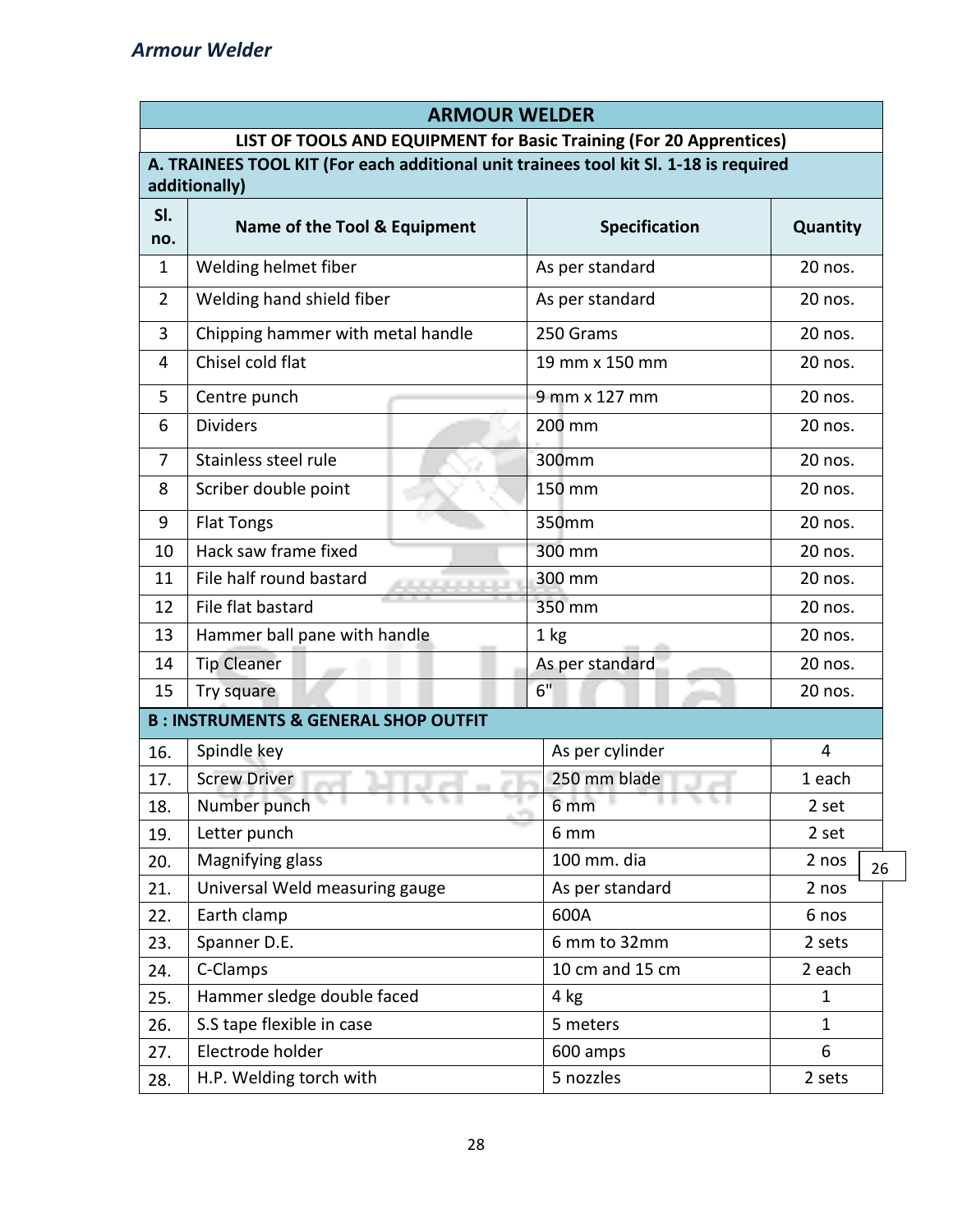| 29. | Oxygen Gas Pressure regulator                                                                                                              | double stage                                | $\overline{2}$ |    |
|-----|--------------------------------------------------------------------------------------------------------------------------------------------|---------------------------------------------|----------------|----|
| 30. | Acetylene Gas Pressure regulator                                                                                                           | double stage                                | $\overline{2}$ |    |
| 31. | CO <sub>2</sub> Gas pressure regulator, with flow meter                                                                                    | As per standard                             | 2 set          |    |
| 32. | Argon Gas pressure regulator with flow<br>meter                                                                                            | As per standard                             | 2 set          |    |
| 33. | Metal rack                                                                                                                                 | 182 cm x 152 cm x 45 cm                     | $\mathbf{1}$   |    |
| 34. | First Aid box                                                                                                                              | As per standard                             | $\mathbf{1}$   |    |
| 35. | Steel lockers with                                                                                                                         | 8 Pigeon holes                              | $\overline{2}$ |    |
| 36. | Steel almirah / cupboard                                                                                                                   | As per standard                             | $\overline{2}$ |    |
| 37. | Black board and easel with stand                                                                                                           | As per standard                             | $\mathbf{1}$   |    |
| 38. | Flash back arrester (torch mounted)                                                                                                        | As per standard                             | 4 pairs        |    |
| 39. | Flash back arrester (cylinder mounted)                                                                                                     | As per standard                             | 4 pairs        |    |
|     | <b>C: GENERAL MACHINERY INSTALLATIONS</b>                                                                                                  |                                             |                |    |
| 40  | Welding Transformer with all accessories                                                                                                   | (400A, OCV 60 - 100 V,<br>60% duty cycle)   | 2 sets         |    |
| 41  | Welding Transformer or Inverter<br>based welding machine with all<br>accessories                                                           | (300A, OCV 60 - 100 V,<br>60% duty cycle)   | 2 sets         |    |
| 42  | D.C Arc welding rectifiers set with all<br>accessories                                                                                     | (400 A. OCV 60 -100 V, 60%<br>duty cycle)   | 1 sets         |    |
| 43  | GMAW welding machine with air cooled<br>torch, Regulator, Gas preheater, Gas<br>hose and Standard accessories                              | 400A capacity                               | 2 set          |    |
| 44  | AC/DC GTAW welding machine with water<br>cooled torch, Argon regulator, Gas hose,<br>water circulating system and standard<br>accessories. | 300 A                                       | 2 set          |    |
| 45  | Air Plasma cutting equipment with all<br>accessories,                                                                                      | capacity to cut 25 mm clear<br>N N I<br>cut | 01 set         |    |
| 46  | Air compressor suitable for air plasma<br>cutting system                                                                                   | As per standard                             | 01 no          |    |
| 47  | Auto Darkening Welding Helmet                                                                                                              | As per standard                             | 02 no          | 27 |
| 48  | Portable abrasive cut-off machine                                                                                                          | As per standard                             | 1 No           |    |
| 49  | Pug cutting machine Capable of<br>cutting Straight & Circular with all<br>accessories                                                      | As per standard                             | 01 set         |    |
| 50  | Pedestal grinder fitted with coarse and<br>medium grain size grinding wheels                                                               | dia. 300 mm                                 | $\mathbf{1}$   |    |
| 51  | Bench grinder fitted with fine grain size<br>silicon carbide green grinding wheel                                                          | dia. 150 mm                                 | $\mathbf{1}$   |    |
| 52  | AG 4 Grinder                                                                                                                               | As per standard                             | 2 Nos          |    |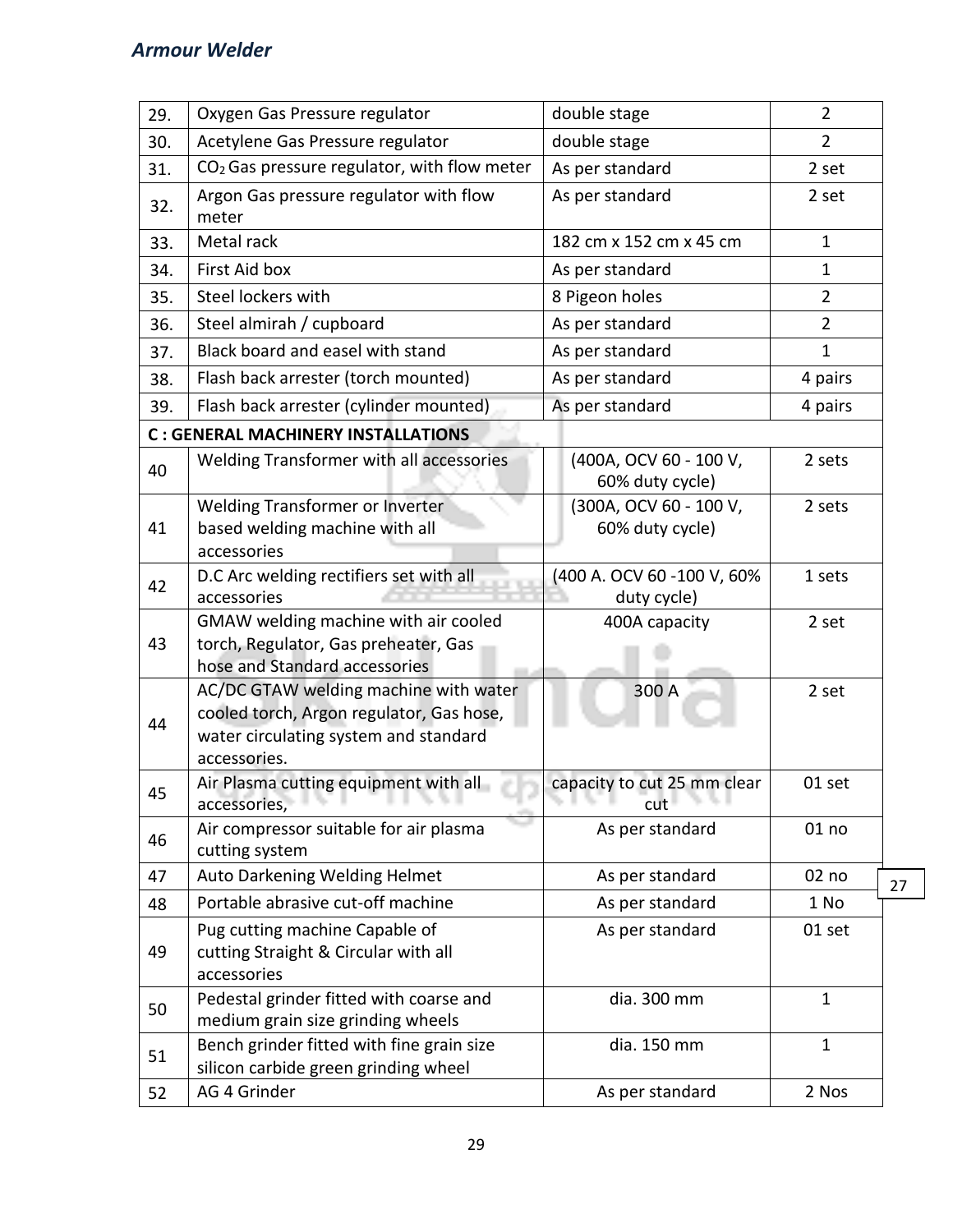| 53 | Suitable gas welding table with fire bricks            | As per standard          | 2 Nos                |
|----|--------------------------------------------------------|--------------------------|----------------------|
| 54 | Suitable Arc welding table with positioner             | As per standard          | 9                    |
| 55 | Trolley for cylinder (H.P. Unit)                       | As per standard          | $\overline{2}$       |
| 56 | Hand shearing machine.                                 | 6mm.cut sheets and flats | $\mathbf{1}$         |
| 57 | Power saw machine                                      | 18"                      | $\mathbf 1$          |
| 58 | Portable drilling machine                              | (Cap. 6 mm)              | $\mathbf{1}$         |
| 59 | Oven, electrode drying 0 to 250°C,                     | 10 kg capacity           | $\mathbf{1}$         |
| 60 | Work bench with 4 bench vices of 150 mm<br>jaw opening | 340x120x75 cm            | 4 sets               |
| 61 | Oxy Acetylene Gas cutting blow pipe                    | As per standard          | 2 sets               |
| 62 | Oxygen, Acetylene Cylinders                            | As per standard          | 2 each*              |
| 63 | CO <sub>2</sub> cylinder                               | As per standard          | 2 Nos $*$            |
| 64 | Argon gas cylinder                                     | As per standard          | $2$ Nos $*$          |
| 65 | Anvil 12 sq. inches working area with stand            | 12 sq.                   | 1 No.                |
| 66 | Swage block                                            | As per standard          | 1 No.                |
| 67 | Die penetrant testing kit                              | As per standard          | 1 set                |
| 68 | Magnetic particle testing Kit                          | As per standard          | 1 set                |
| 69 | Fire extinguishers (foam type and CO2 type)            | As per standard          | $\mathbf{1}$         |
| 70 | Fire buckets with stand                                | As per standard          | 4 nos                |
| 71 | Suitable gas cutting table                             | As per standard          | 1 No.                |
| 72 | <b>Welding Simulators for</b><br>SMAW/GTAW/GMAW        | As per standard          | 1 each<br>(Optional) |

**Note:** *In case of basic training, Tools, equipment and machinery available in the industry may*  *be used for imparting basic training if the BTP is setup by the Industry*

त्रशल भारत-कशल भारत

# INFRASTRUCTURE FOR WORKSHOP CALCULATION & SCIENCE AND ENGINEERING DRAWING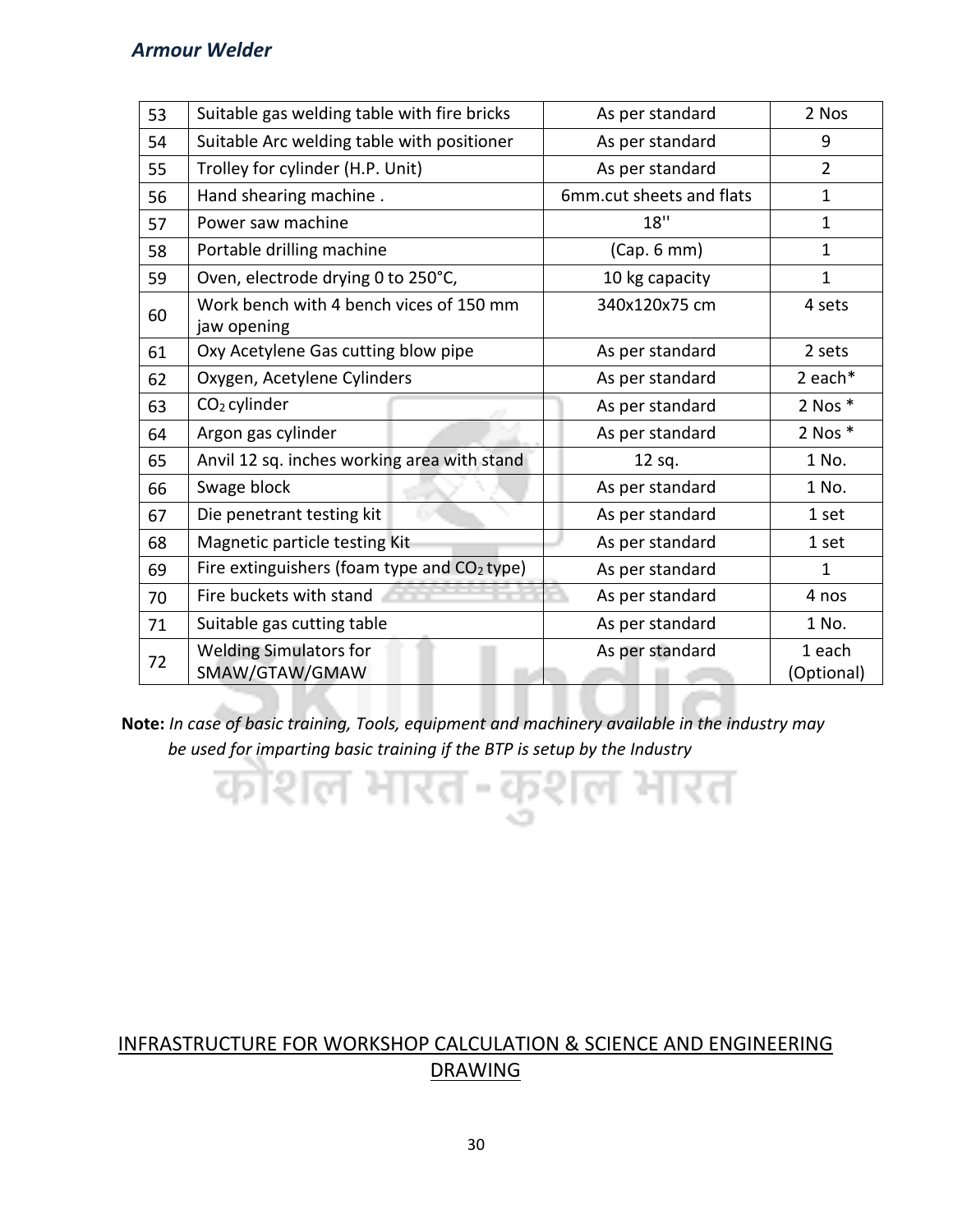# **TOOLS & EQUIPMENTS FOR EMPLOYABILITY SKILLS**

1) **Space Norms** : 45 Sq.m. (For Engineering Drawing)

| <b>A: TRAINEES TOOL KIT:-</b> |                                    |  |  |                      |             |
|-------------------------------|------------------------------------|--|--|----------------------|-------------|
| SI.<br>No.                    | Name of the items                  |  |  | Specification        | Quantity    |
| 1.                            | Draughtsman drawing instrument box |  |  | As per standard      | 20 set      |
| 2.                            | Set square celluloid 45°           |  |  | (250 X 1.5 mm)       | 20 set      |
| 3.                            | Set square celluloid 30°-60°       |  |  | (250 X 1.5 mm)       | 20 set      |
| 4.                            | Mini drafter                       |  |  | As per standard      | 20 set      |
| 5.                            | Drawing board IS: 1444             |  |  | (700mm x500 mm)      | 20 set      |
|                               | <b>B: Furniture Required</b>       |  |  |                      |             |
| SI.<br>No.                    | Name of the items                  |  |  | <b>Specification</b> | Quantity    |
| $\mathbf{1}$                  | Drawing Board                      |  |  | As per standard      | 20          |
| $\overline{2}$                | Models: Solid & cut section        |  |  | As per standard      | as required |
| 3                             | Drawing Table for trainees         |  |  | As per standard      | as required |
| 4                             | Stool for trainees                 |  |  | As per standard      | as required |
| 5                             | Cupboard (big)                     |  |  | As per standard      | 01          |
| 6                             | <b>White Board</b>                 |  |  | (size: 8ft. x 4ft.)  | 01          |
| $\overline{7}$                | Trainer's Table                    |  |  | As per standard      | 01          |
| 8                             | Trainer's Chair                    |  |  | As per standard      | 01          |

w

**2) Infrastructure:**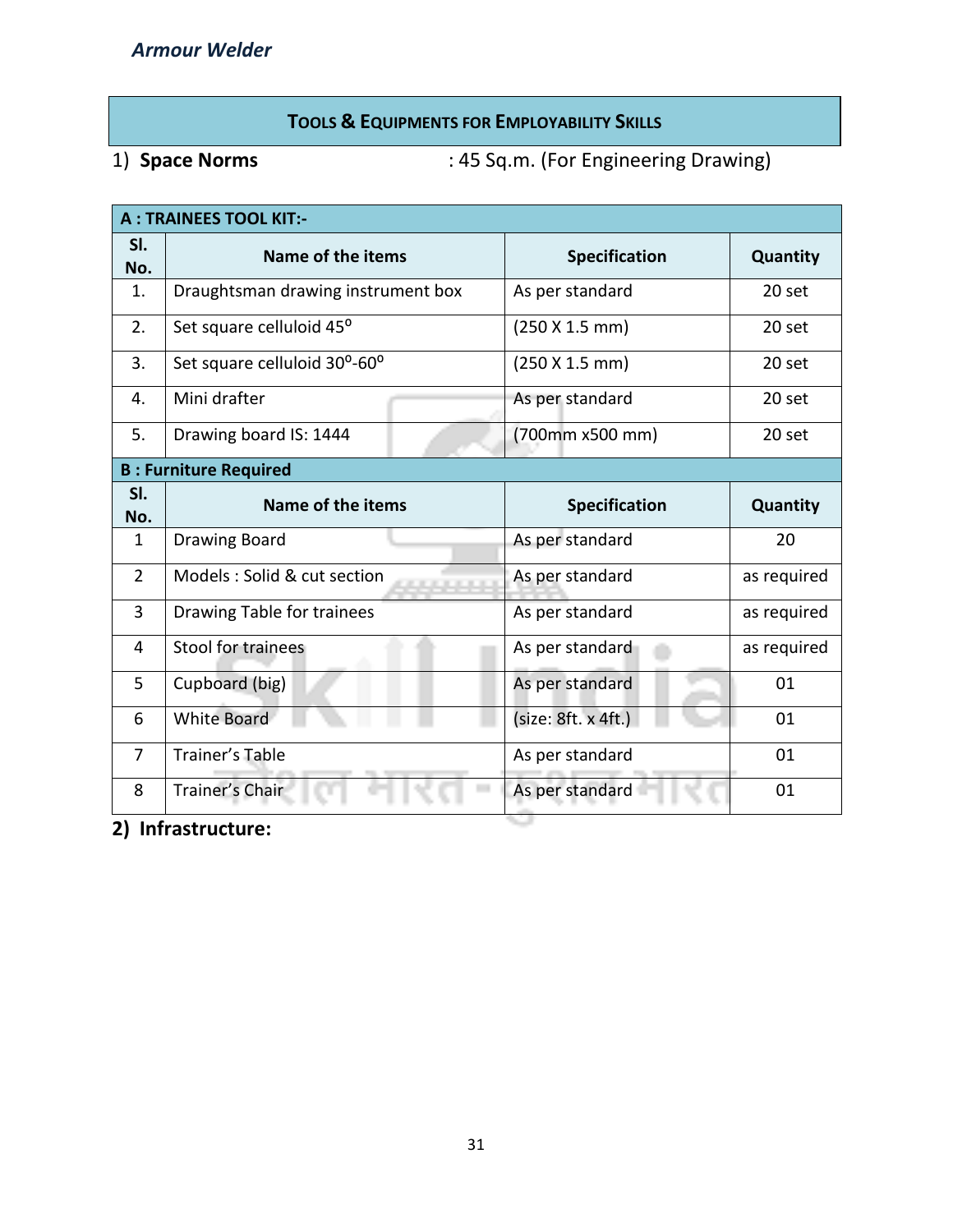| SI. No. | Name of the Equipment                                                                                                                                    | Quantity |
|---------|----------------------------------------------------------------------------------------------------------------------------------------------------------|----------|
| 1.      | Computer (PC) with latest configurations and Internet connection with<br>standard operating system and standard word processor and<br>worksheet software | 10 Nos.  |
| 2.      | <b>UPS - 500VA</b>                                                                                                                                       | 10 Nos.  |
| 3.      | Scanner cum Printer                                                                                                                                      | 1 No.    |
| 4.      | <b>Computer Tables</b>                                                                                                                                   | 10 Nos.  |
| 5.      | <b>Computer Chairs</b>                                                                                                                                   | 20 Nos.  |
| 6.      | <b>LCD Projector</b>                                                                                                                                     | 1 No.    |
| 7.      | White Board 1200mm x 900mm                                                                                                                               | 1 No.    |
|         |                                                                                                                                                          |          |

*Note: - Above Tools & Equipment not required, if Computer LAB is available in the institute.*



# Skill India कौशल भारत-कुशल भारत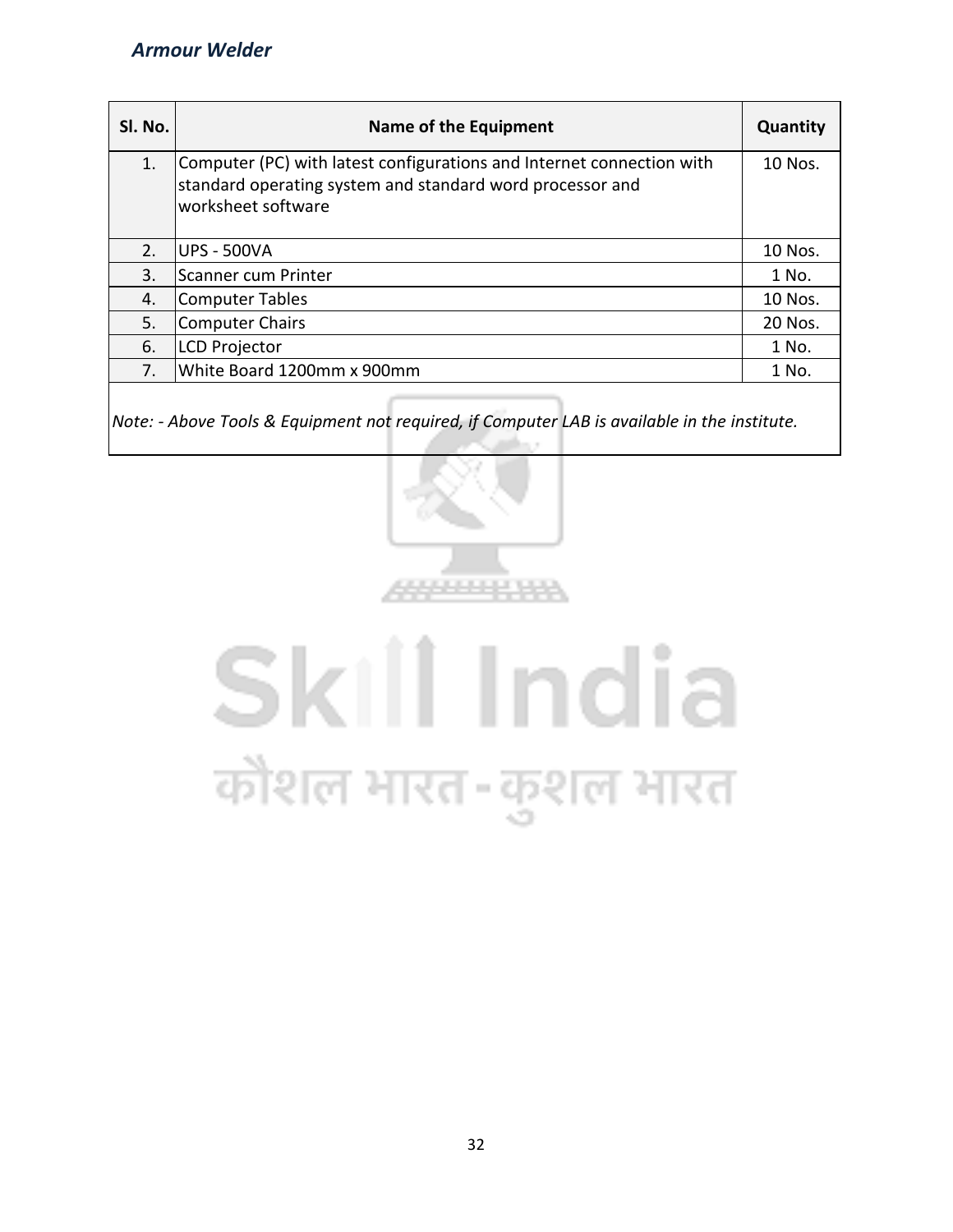# **FORMAT FOR INTERNAL ASSESSMENT**

| Name & Address of the Assessor: |                                        |                                  |           |                         |                   |                            | <b>Year of Enrollment:</b>                         |                          |                                          |                                      |                     |                        |      |                                    |              |
|---------------------------------|----------------------------------------|----------------------------------|-----------|-------------------------|-------------------|----------------------------|----------------------------------------------------|--------------------------|------------------------------------------|--------------------------------------|---------------------|------------------------|------|------------------------------------|--------------|
|                                 | Name & Address of ITI (Govt./Pvt.):    |                                  |           |                         |                   |                            |                                                    |                          | <b>Date of Assessment:</b>               |                                      |                     |                        |      |                                    |              |
|                                 | Name & Address of the Industry:        |                                  |           |                         |                   |                            |                                                    |                          | Assessment location: Industry / ITI      |                                      |                     |                        |      |                                    |              |
|                                 | <b>Trade Name:</b>                     |                                  | Semester: |                         |                   |                            |                                                    |                          |                                          | <b>Duration of the Trade/course:</b> |                     |                        |      |                                    |              |
|                                 | <b>Learning Outcome:</b>               |                                  |           |                         |                   |                            |                                                    |                          |                                          |                                      |                     |                        |      |                                    |              |
|                                 | <b>Maximum Marks (Total 100 Marks)</b> |                                  |           | 15                      | 5                 | 10                         | 5                                                  | 10                       | 10                                       | 5                                    | 10                  | 15                     | 15   |                                    |              |
| ş<br>ಹ                          | <b>Candidate Name</b>                  | Father's/Mother's<br><b>Name</b> |           | consciousness<br>Safety | Workplace hygiene | Punctuality<br>Attendance/ | Ability to follow Manuals,<br>Written instructions | Application of Knowledge | ≪<br>Skills to handle tools<br>equipment | Economical use of<br>materials       | Speed in doing work | Quality in workmanship | VIVA | Total internal assessment<br>Marks | Result (Y/N) |
| 1                               |                                        |                                  |           |                         |                   |                            | 40                                                 |                          |                                          |                                      |                     |                        |      |                                    |              |
| $\mathbf{2}$                    |                                        |                                  |           |                         |                   |                            |                                                    |                          |                                          |                                      |                     |                        |      |                                    |              |